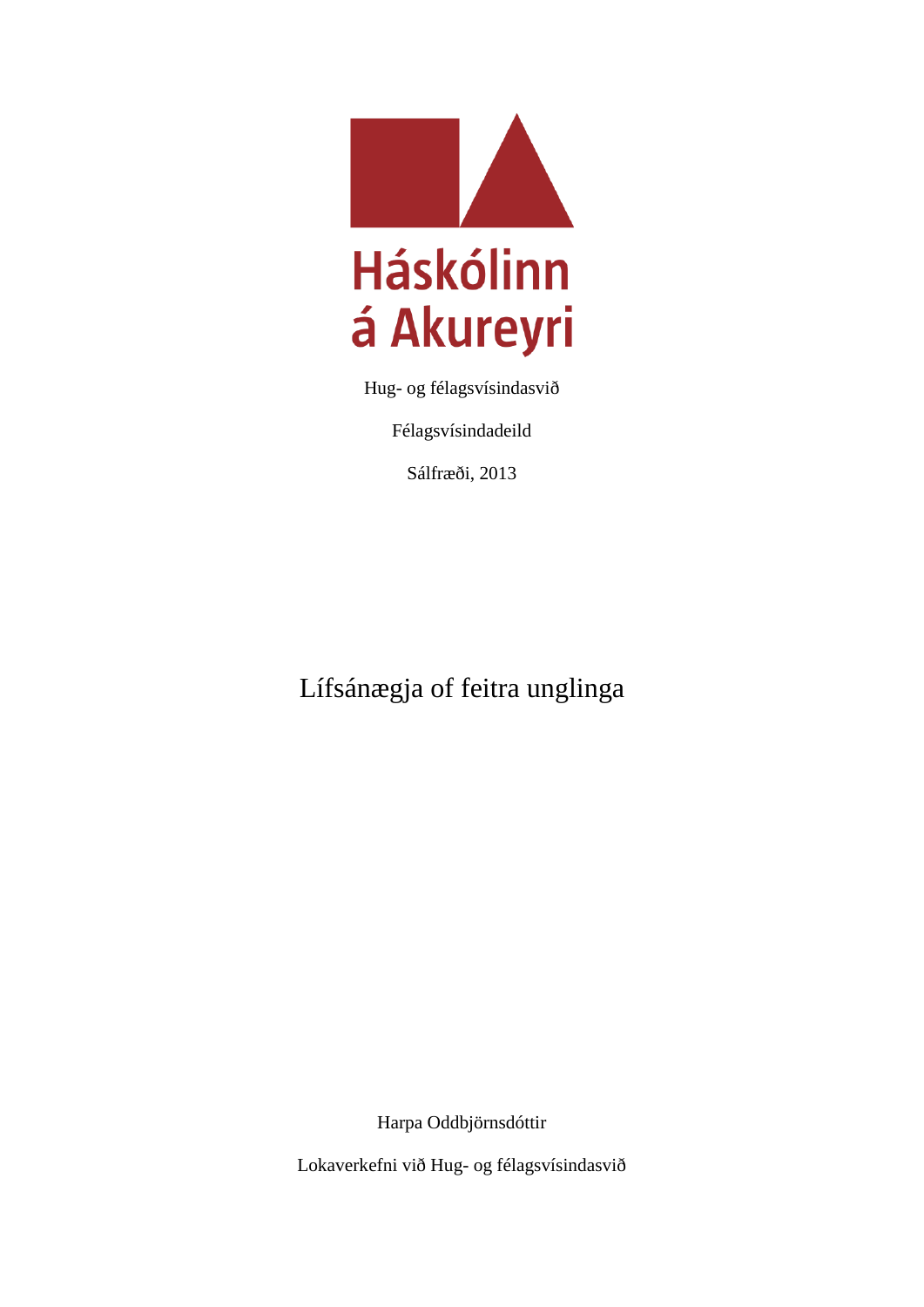

Hug- og félagsvísindasvið

Félagsvísindadeild

Sálfræði, 2013

Lífsánægja of feitra unglinga

Harpa Oddbjörnsdóttir

Lokaverkefni til 180 eininga BA-prófs við Hug- og félagsvísindasvið

Leiðbeinandi: Ársæll Már Arnarsson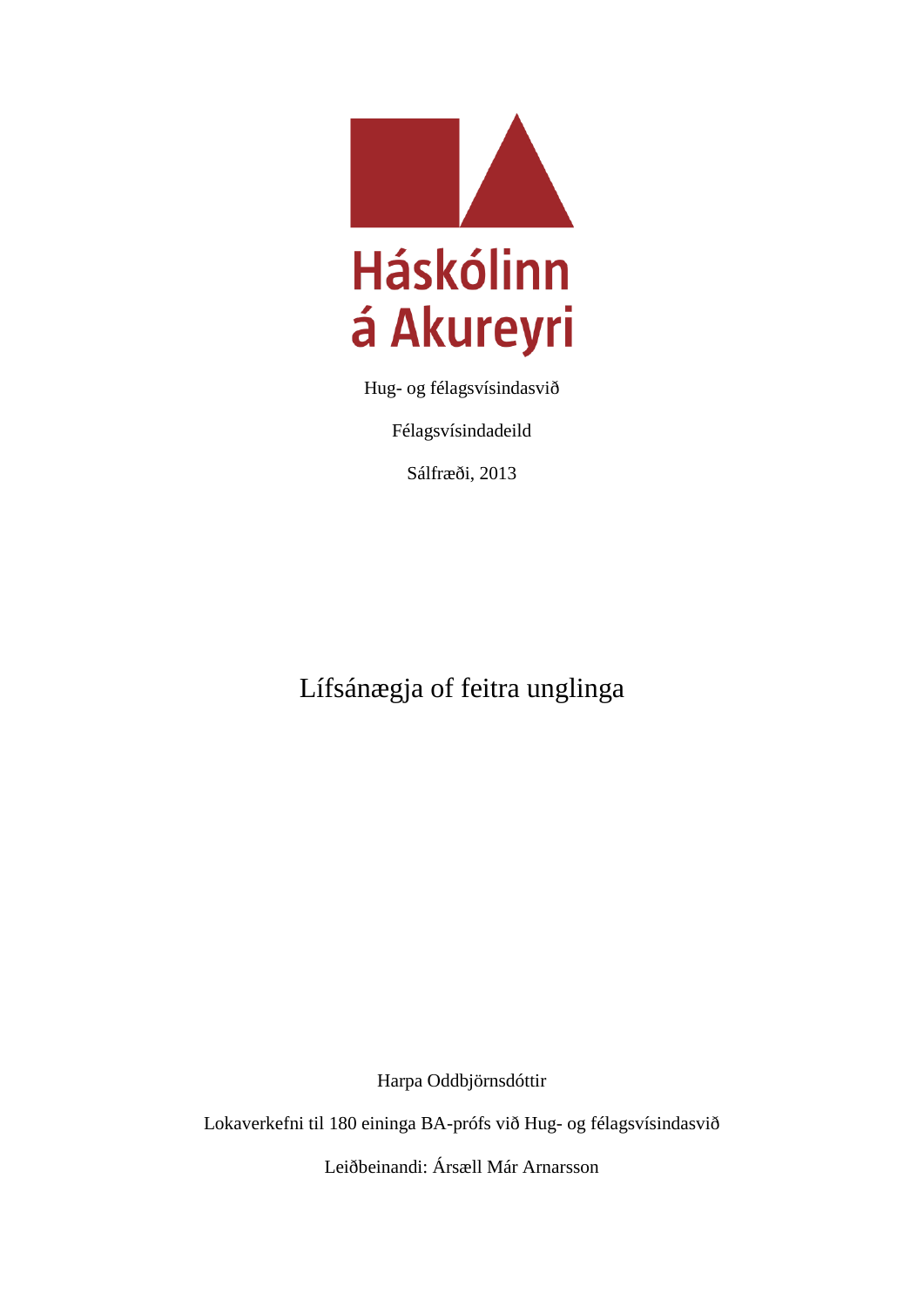Yfirlýsing

Ég lýsi því hér með yfir að ég ein er höfundur þessa verkefnis og það er ágóði eigin rannsókna.

Harpa Oddbjörnsdóttir

Það staðfestist hér með að lokaverkefni þetta fullnægir að mínum dómi kröfum

til B.A.-prófs við Hug- og félagsvísindasvið.

\_\_\_\_\_\_\_\_\_\_\_\_\_\_\_\_\_\_\_\_\_\_\_\_\_\_\_\_\_\_\_\_\_\_\_\_\_\_\_\_\_\_

\_\_\_\_\_\_\_\_\_\_\_\_\_\_\_\_\_\_\_\_\_\_\_\_\_\_\_\_\_\_\_\_\_\_\_\_\_\_\_\_\_\_

Ársæll Már Arnarsson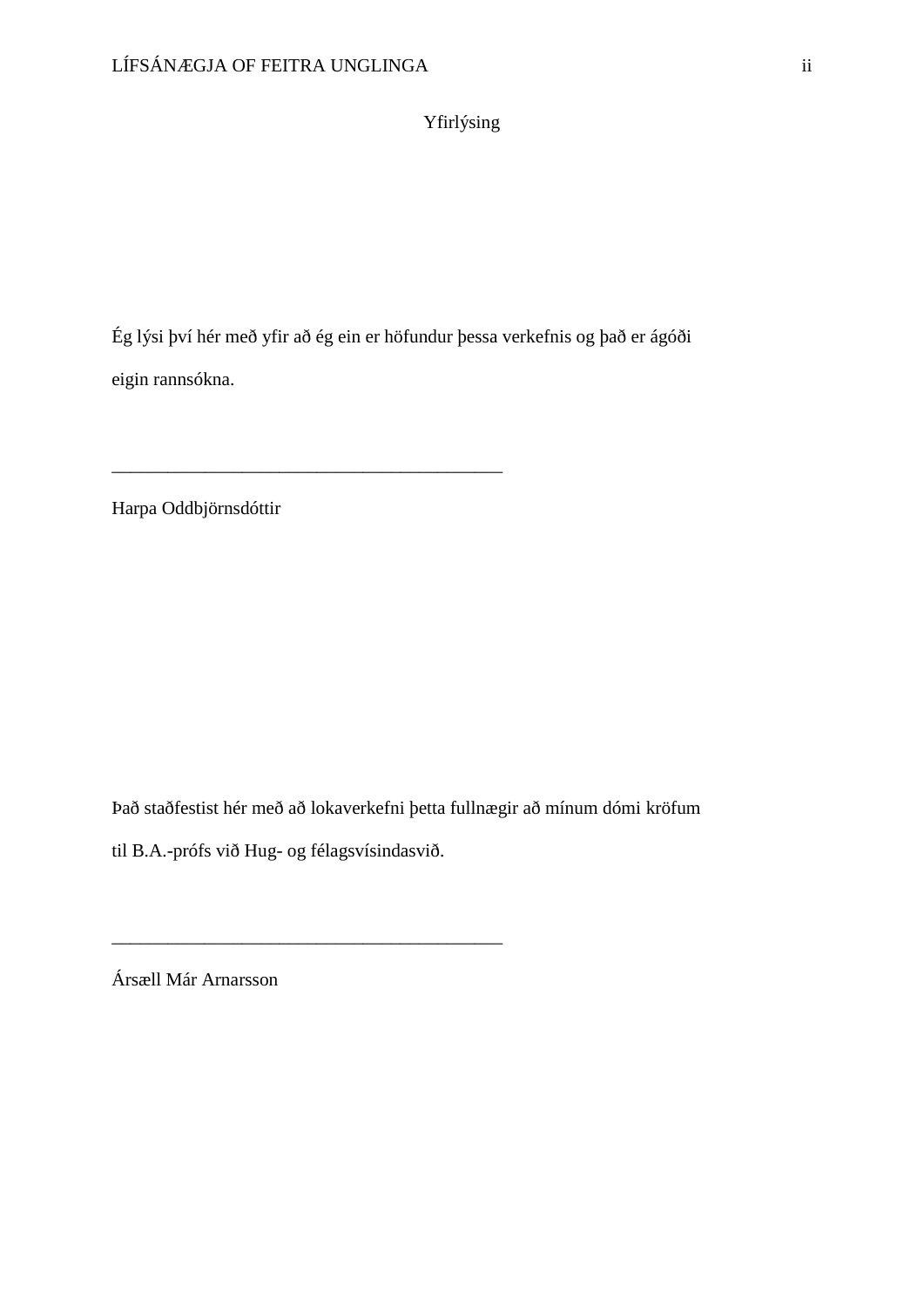## **Útdráttur**

Markmið þessarar rannsóknar var að skoða hvort tengsl séu á milli líkamsþyngdarstuðuls (e. body mass index – BMI) unglinga og lífsánægju og líkamsímyndar sem og félagslegra þátta eins og skólaumhverfis, samskipta við foreldra eða besta vin, umhyggju foreldra eða besta vinar og einnig hvort marktækur munur sé á milli flokka BMI í sambandi við þessar breytur. Notast var við gagnasafn úr alþjóðlegu rannsókninni Health Behaviour in School-aged Children (HBSC) sem á íslensku kallast Heilsa og lífskjör skólanema. Gögnum hefur verið safnað á fjögurra ára fresti og á Íslandi hefur þeim verið safnað frá nemendum í 6., 8. og 10. bekkjum landsins. Í þessari rannsókn var aðeins notast við svör þátttakenda sem voru í 10. bekk skólaárið 2009/2010 en þeir voru alls 3.854. Heildarfjöldi nemenda í 10. bekk í grunnskólum á Íslandi skólaárið 2009/2010 var 4.511 svo svarhlutfall var um 87%. Niðurstöður rannsóknarinnar sýndu marktækan mun á milli flokka BMI og allra þeirra breyta sem voru skoðaðar að undanskildri einni en ekki var munur á milli flokkanna þegar koma að því hversu auðvelt eða erfitt þátttakendum þótti að ræða áhyggjur sínar við föður. Þátttakendur í offituflokki voru marktækt óhamingjusamari en þátttakendur í hinum þremur flokkunum. Fylgni á milli flokka BMI og ofangreindra breyta var lítil eða engin nema að sterk jákvæð fylgni var á milli líkamsþyngdarstuðuls og líkamsímyndar.

Lykilorð: Líkamsþyngdarstuðull (BMI), líkamsímynd, lífsánægja, unglingar, HBSC.

#### **Abstract**

The objective of this study was to examine whether there is a correlation and/or difference between the body mass index (BMI) of adolescents and life satisfaction, body image and social factors such as school environment, communications with parents and best friend and how easy or hard it is to get care and warmth from parents and a best friend. Data from the international survey Health Behaviour in School-aged Children (HBSC) was used. The data was collected from three different grades, sixth, eighth and tenth, in 161 Middle Schools in Iceland in 2009/2010. In this study the researcher only used data from the tenth grade, of which participants were 3.854. Students in the tenth grade in Middle Schools in Iceland in 2009/2010 were 4.511 so the response rate was 87%. The results showed a significant difference between BMI and all of the variables aforementioned except when it came to expressing concerns to ones father. Participants in the fourth BMI category (obese) were significantly more unhappy than participants in the other three categories. Correlations were weak or non-existent, aside from BMI and body image were the correlation was strong.

Keywords: Body mass index (BMI), body image, life satisfaction, adolenscents, HBSC.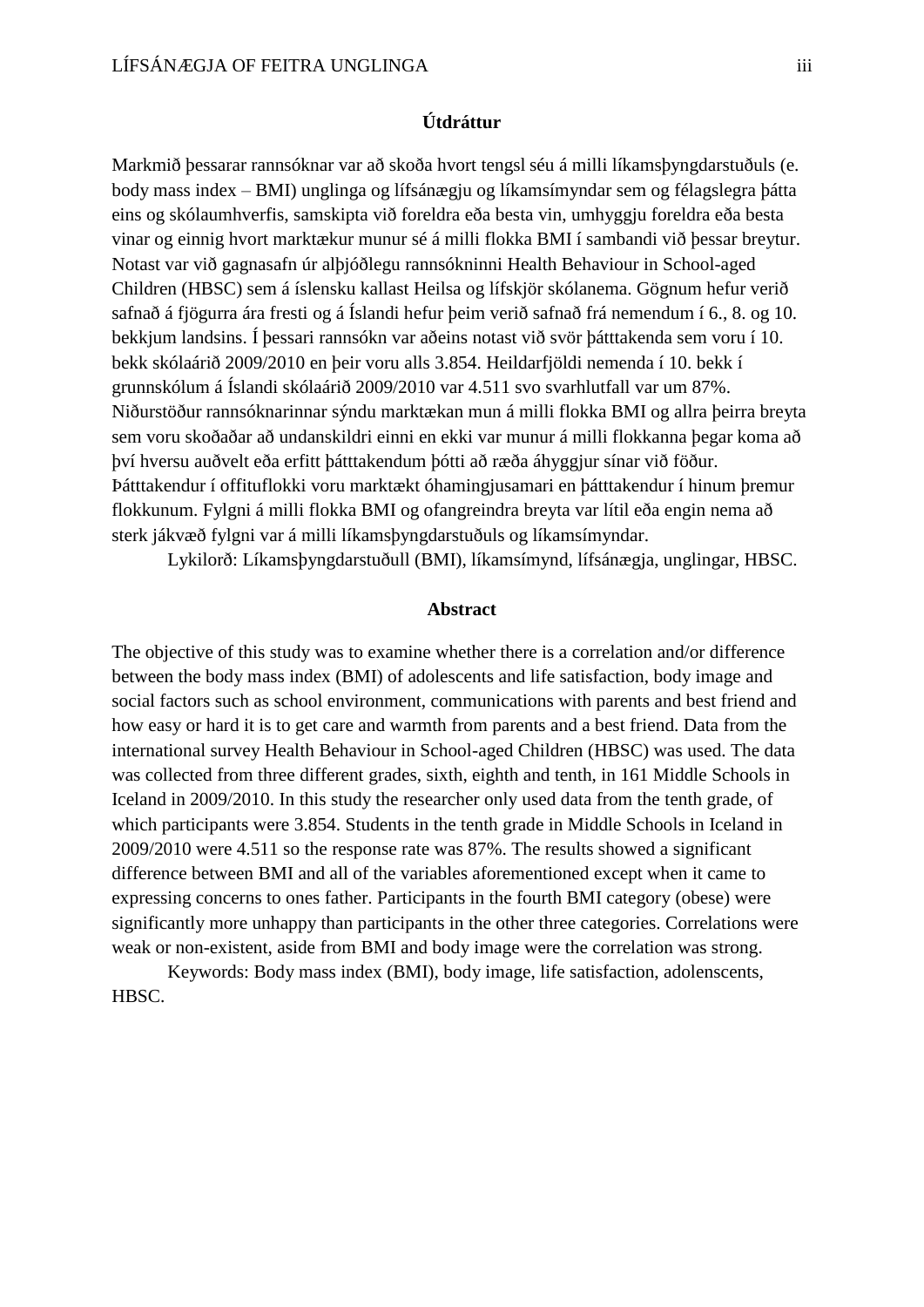#### **Þakkarorð**

Ég vil byrja á að þakka leiðbeinanda mínum, Ársæli Má Arnarssyni fyrir leiðsögn sína við vinnslu verkefnisins. Ég þakka unnusta mínum, Hlyni Kristjánssyni, fyrir andlegan stuðning, óteljandi eldaðar máltíðir og mikla þolinmæði á þessu tímabili sem er nú að ljúka. Síðast en ekki síst vil ég þakka Albertínu Friðbjörgu Elíasdóttur fyrir aðstoð fyrir tölfræðilega úrvinnslu, gagnlegar ábendingar og endalausa jákvæðni sem oftar en einu sinni barði niður mína neikvæðni.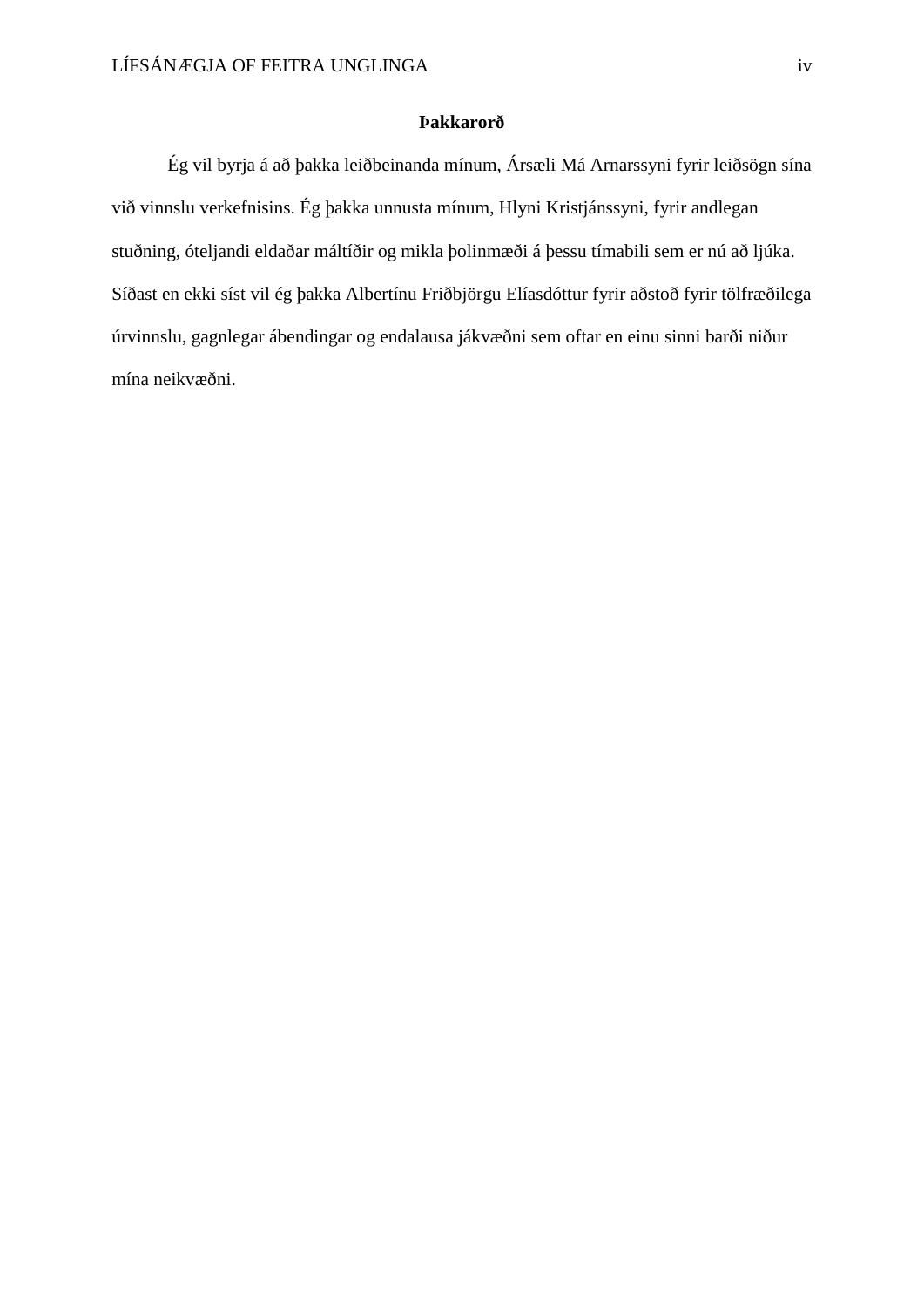# Efnisyfirlit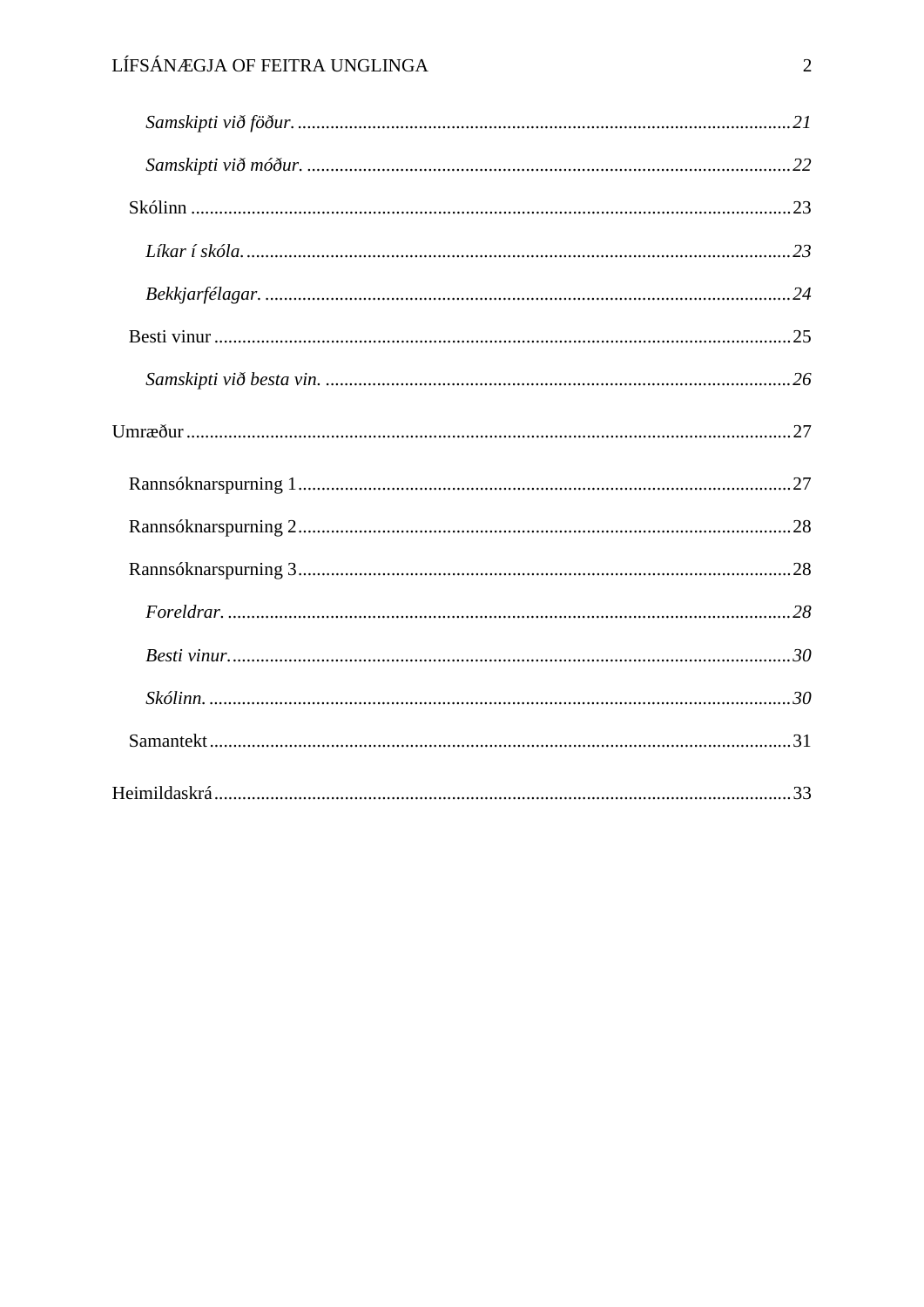# **Töfluyfirlit**

| Tafla 3 - Krosstafla fyrir BMI og hversu grönnum, feitum eða mátulegum þátttakendum           |
|-----------------------------------------------------------------------------------------------|
|                                                                                               |
| Tafla 4 – Krosstafla fyrir BMI og hve auðvelt er að ræða áhyggjur sínar við föður 21          |
| Tafla 5 – Krosstafla fyrir BMI og hversu auðvelt er að ræða áhyggjur sínar við móður  22      |
|                                                                                               |
| Tafla 7 - Krosstafla fyrir BMI og hversu sammála þátttakendur eru staðhæfingunni              |
|                                                                                               |
| Tafla 8 - Krosstafla fyrir BMI og hversu auðvelt er að fá umhyggju og hlýju frá besta vin  25 |
| Tafla 9 - Krosstafla fyrir BMI og hversu auðvelt er að ræða áhyggjur sínar við besta vin  26  |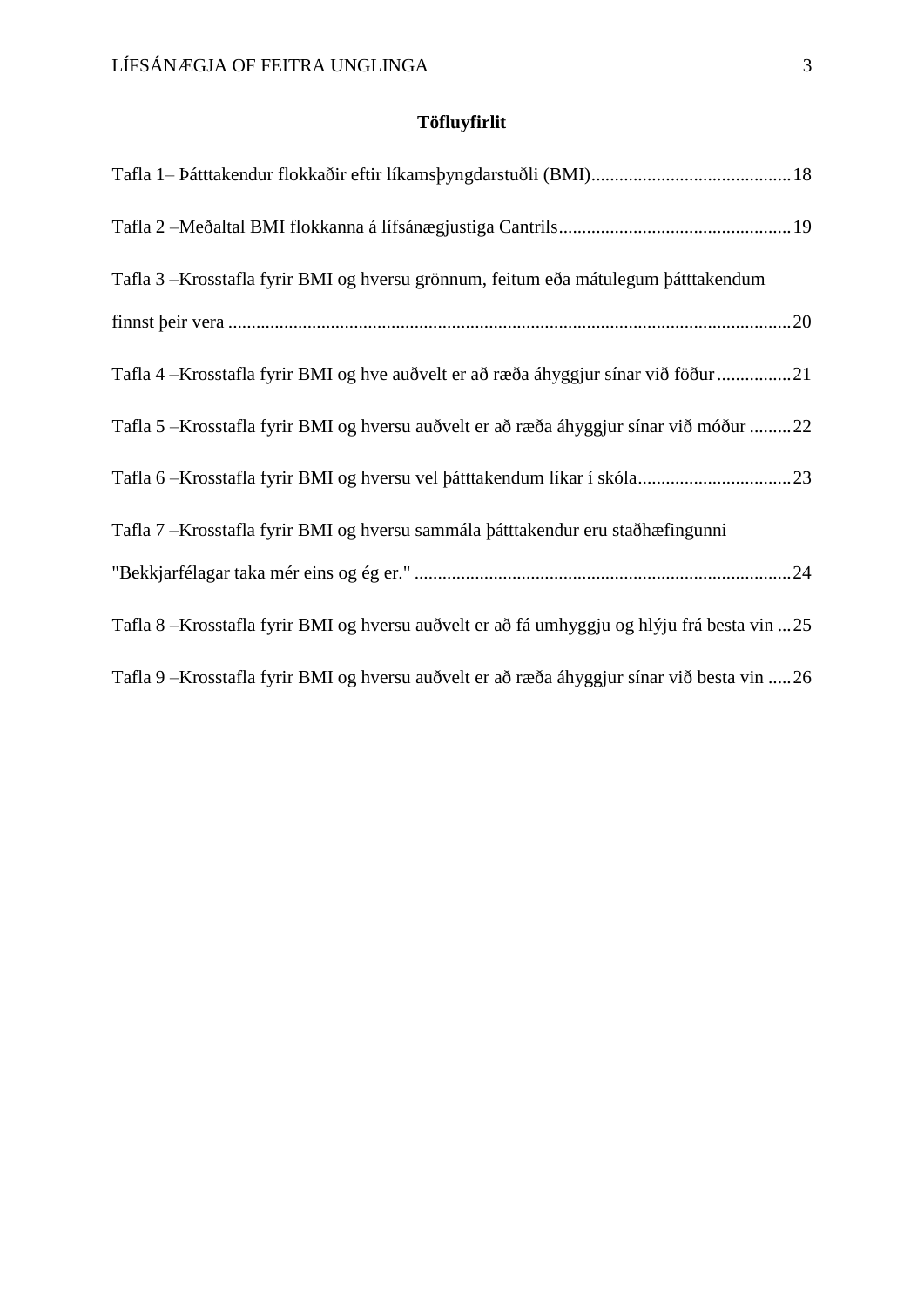#### **Lífsánægja of feitra unglinga**

Það er nánast óhjákvæmilegt að verða ekki var við þær ströngu útlitskröfur sem gerðar eru í hinum vestræna heimi í dag og þaðan af síður er hægt að komast hjá því að verða fyrir aðkasti af einhverju tagi, beint eða óbeint, ef viðkomandi er einhverjum kílóum of þungur. Með því að fletta í gegnum svokölluð glanstímarit eða horfa á vinsælustu sjónvarpsþættina eða tónlistarstöðvarnar má sjá að fjölmiðlar birta okkur tálmynd af hinum fullkomna mannslíkama og færa okkur þau skilaboð að við ættum öll að hafa það að markmiði að verða eins og hún. Of feitur einstaklingur fær þau skilaboð, með því að horfa á fréttir þar sem þungbrýndir fréttaþulir greina frá, að alvarlegasta ógn við heilsu mannkyns sé offita. Með þeim fréttum eru birtar myndir af einstaklingum í mikilli yfirvigt, andlitið jafnvel gert óskýrt og oftar en ekki eru einstaklingarnir að borða óhollan mat. Nánast án undantekninga eru þeir sýndir á óaðlaðandi hátt. Áhorfandi sem er of feitur, upplifir sig jafnvel sem vandamál, ef svo má að orði komast og að ekki sé samfélagslega samþykkt að vera feitur. Fitufordómar hafa sjaldan, ef nokkurn tímann, verið jafn áberandi og í dag. Unglingar, sem eru að ganga í gegnum tímabil mikilla líkamlegra og andlegra breytinga, eru sérstaklega viðkvæmir fyrir gagnrýni hvers konar sem og kröfum samfélagsins. Af einhverjum ástæðum, og sem betur fer, eru sumir of þungir eða of feitir unglingar betur í stakk búnir til að verjast og standa þetta af sér og koma heilir að dyrum fullorðinsáranna með sjálfstraustið og líkamsímyndina í heilu lagi. Hugsanlega er það foreldrunum að þakka, skólanum, vinum eða jafnvel samblöndu af þessum þremur þáttum.

#### **Líkamsþyngdarstuðullinn BMI**

Algengast er að skilgreina kjörþyngd, ofþyngd og offitu með því að nota svokallaðan líkamsþyngdarstuðul sem í daglegu tali er þekkt sem Body Mass Index (BMI). Útreikningurinn er auðveldur og er af þeim sökum mest notaða mælitækið þegar kemur að því að meta áhættu heilsutengdra vandamála í tengslum við þyngd. Stuðullinn er reiknaður út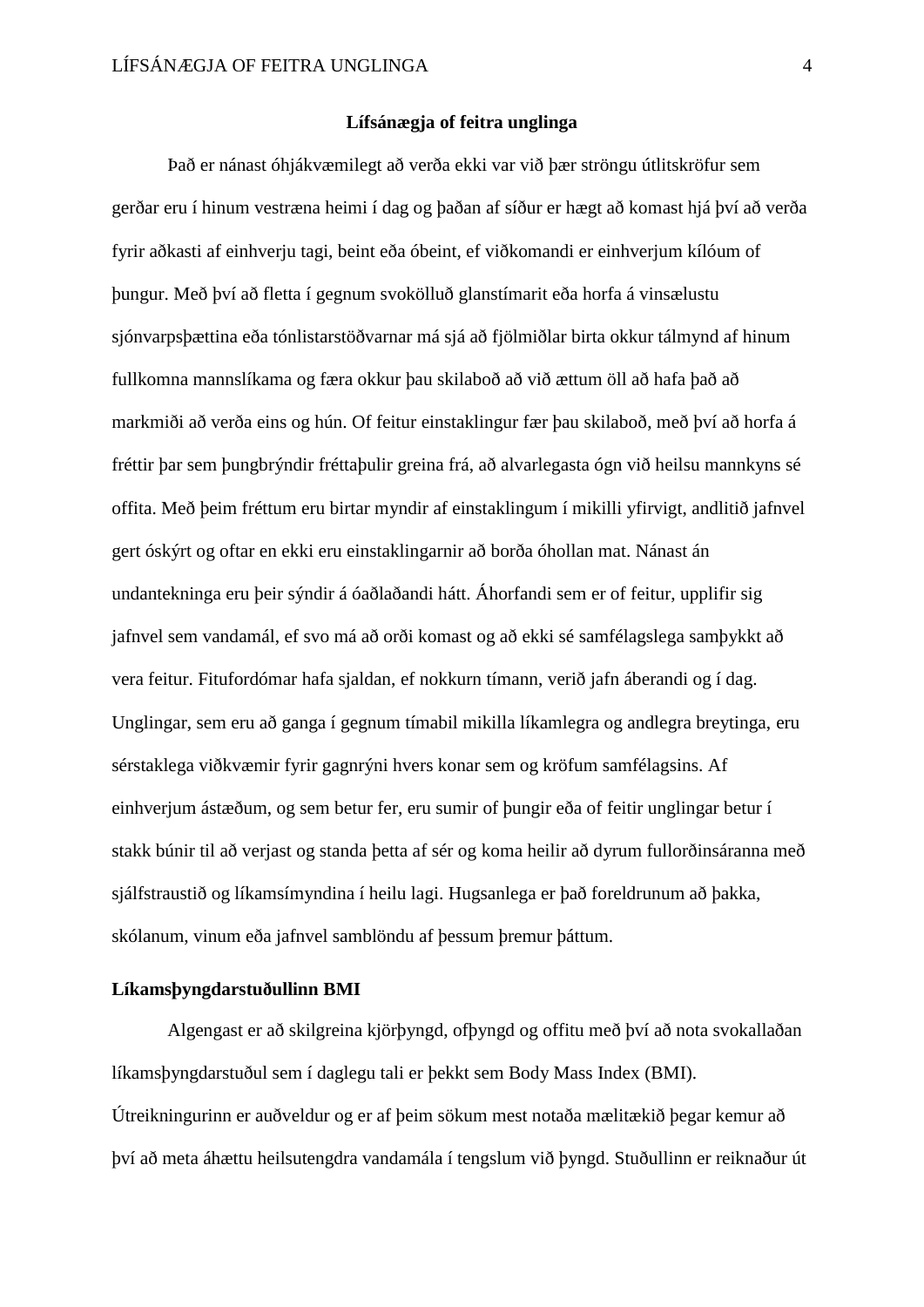frá hæð og þyngd einstaklinga samkvæmt formúlunni þyngd/hæð í öðru veldi (kg/m<sup>2</sup>).

Samkvæmt Alþjóðaheilbrigðismálastofnuninni (e. World Health Organization, [WHO]) eru viðmiðin fyrir 20 ára og eldri eftirfarandi: Kjörþyngd þegar BMI er á bilinu 18,5–24,9, ofþyngd við 25 – 29,9 en offita við BMI ≥ 30 eða hærra. Sömu tölur gilda ekki fyrir börn og unglinga, þar sem líkamsþyngdarstuðull þeirra er breytilegur eftir kyni og aldri (WHO, 2006). Viðmiðin fyrir börn og unglinga eru önnur vegna þessa. Stelpur (15 ára): Undir kjörþyngd < 15,9. í kjörþyngd 15,9–23,8, ofbyngd > 23,8–28,1 og offita  $\geq 28,1$  (World Health Organization [WHO], 2007a). Strákar (15ára): Undir kjörþyngd < 16, í kjörþyngd 16– 22,7, ofbyngd 22,7–27 og offita  $\geq$  27 (WHO, 2007b). Mikilvægt er að gera sér grein fyrir að barn sem þroskast snemma getur haft háan líkamsþyngdarstuðul án þess þó að vera feitt. Ef unglingur er búinn að taka út fullan þroska og ná endanlegri hæð getur einnig verið með háan líkamsþyngdarstuðul en þarf ekki endilega að vera of þungur.

# **Of þung börn á Íslandi**

Á síðustu þrem áratugum hefur tíðni of þungra og of feitra einstaklinga á heimsvísu hækkað verulega og áætlað er að um 170 milljónir barna yngri en 18 ára séu í ofþyngd (WHO, 2011; Lobstein, Baur og Uauy, 2004). Vegna hraðrar hækkunar á tíðni offitu og þeim alvarlegu afleiðingum sem henni fylgja er offita nú álitin eitt alvarlegasta heilsufarsvandamál 21. aldarinnar (WHO, 2002, 2011). Á Íslandi er staðan ekki góð. Frá skólaárinu 2004–2005 til skólaársins 2008–2009 hefur hlutfall barna sem eru yfir kjörþyngd staðið í stað, í 21%. Hinsvegar hækkar hlutfall þeirra sem eru of feit úr 4,7% í 5,5%. Oft er mikill munur á árgöngum sem getur verið tilviljanakenndur en þó er ljóst að börn hér á landi hafa þyngst síðustu fimm áratugina (Stefán H. Jónsson og Margrét Héðinsdóttir, 2010).

### **Fitufordómar**

Mikilvægt er að skoða hvaða áhrif fitufordómar hafa á geðheilsu og líkamlega heilsu feitra einstaklinga. Rannsóknir benda til þess að fitufordómar og einelti geta haft alvarlegar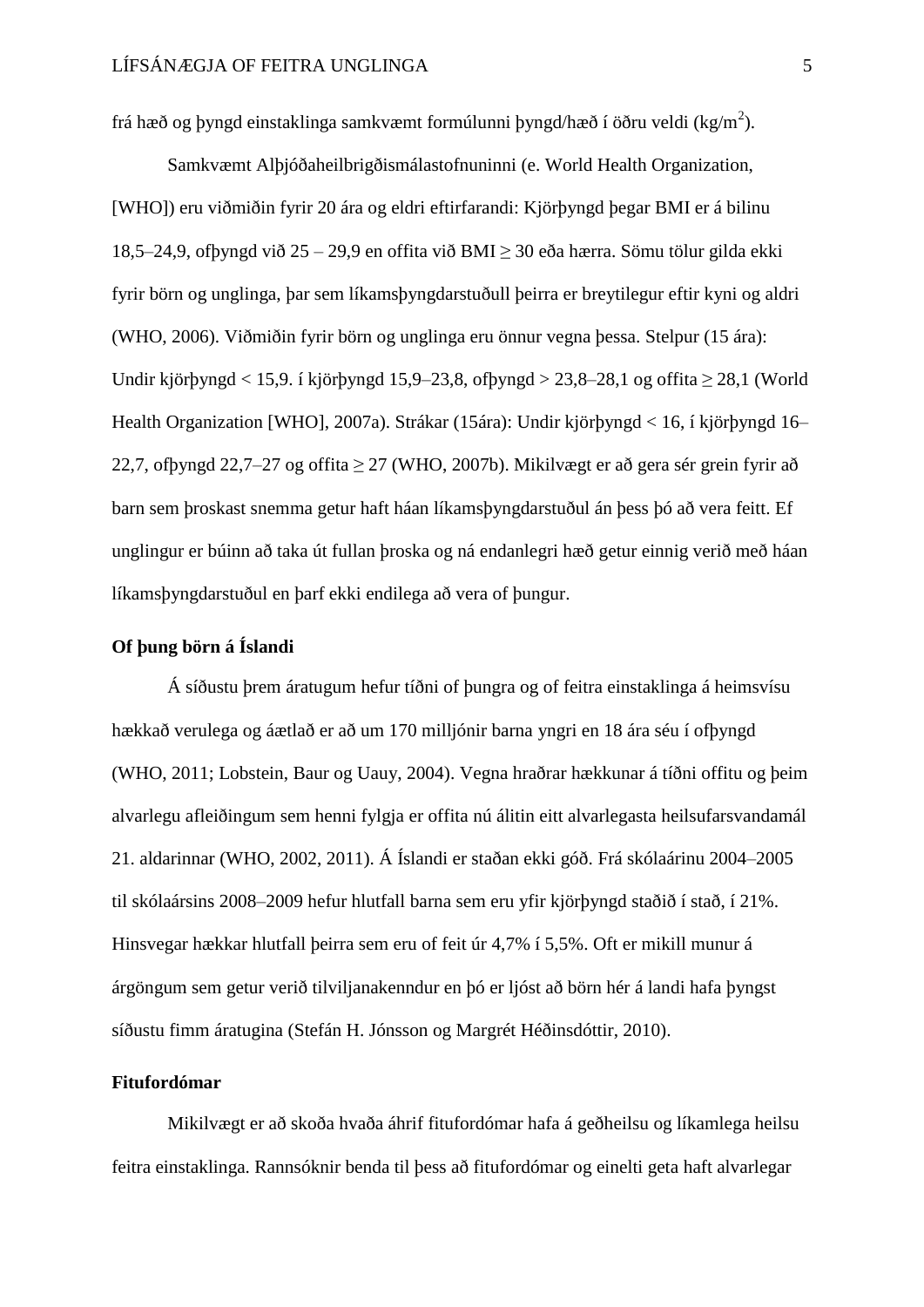sálfræðilegar afleiðingar í för með sér hjá bæði börnum og fullorðnum. Hayden-Wade o.fl. (2005) gerðu rannsókn á börnum á aldrinum 10 til 14 ára sem sýndi að börnum yfir kjörþyngd var frekar strítt en börnum í kjörþyngd og þau voru einnig viðkvæmari fyrir stríðni. Rannsakendur komust að þeirri niðurstöðu að stríðni vegna þyngdar var tengd við einmanaleika, áhyggjur af þyngd, lotugræðgi og átköst. Börnin voru einnig líklegri til að forðast líkamlega áreynslu (Hayden-Wade o.fl., 2005). Litið er á offitu sem skammarlegt ástand samkvæmt niðurstöðum fjölmargra rannsókna sem taka á félagslegri útskúfun, atvinnu- og menntamismunun og neikvæðum viðhorfum (Phul og Brownell, 2001). Börn og fullorðnir hafa oft ákveðna staðalímynd í huga af feitum einstaklingum og sjá þá sem lata, veiklunda, með lítið sjálfsstraust og andlega vanheila, á meðal margra annarra neikvæðra persónueinkenna (Crandall, 1995; Latner og Stunkard, 2003).

## **Áhrifavaldar á lífsánægju unglinga**

Sú birtingarmynd sem unglingar í hinum vestræna heimi sjá af feitum einstaklingum í fjölmiðlum er oftar en ekki neikvæð. Rannsókn Greenberg, Eastin, Hofschire, Lachlan og Brownell (2003) sem gerð var á 1018 persónum í vinsælum sjónvarpsþáttum sýndi að um 90% kvenkyns persóna voru undir kjörþyngd eða í kjörþyngd. Raunveruleikinn er hinsvegar sá að þetta hlutfall er um 50%. Um 80% karlkyns persóna voru undir kjörþyngd eða í kjörþyngd á meðan í raunveruleikanum er hlutfallið 40%. Þá sýndu niðurstöðurnar að persónur í ofþyngd áttu síður í félagslegum samböndum, hvort sem þau voru rómantískt eða vináttusambönd og þær voru oftar sýndar borðandi, óaðlaðandi og oft sem einskonar grínpersónur, frekar en persónur undir kjörþyngd eða í kjörþyngd. Komust rannsakendur að þeirri niðurstöðu að persónur sem voru yfir kjörþyngd voru tengdar neikvæðum eiginleikum (Greenberg o.fl., 2003). Flest ungmenni eru í daglegri snertingu við fjölmiðla á einn eða annan hátt en samt sem áður og sem betur fer, þróa ekki öll ungmenni sem víkja frá samfélagslegum útlitskröfum með sér slæma líkamsímynd. Þá hljóta aðrir þættir að vera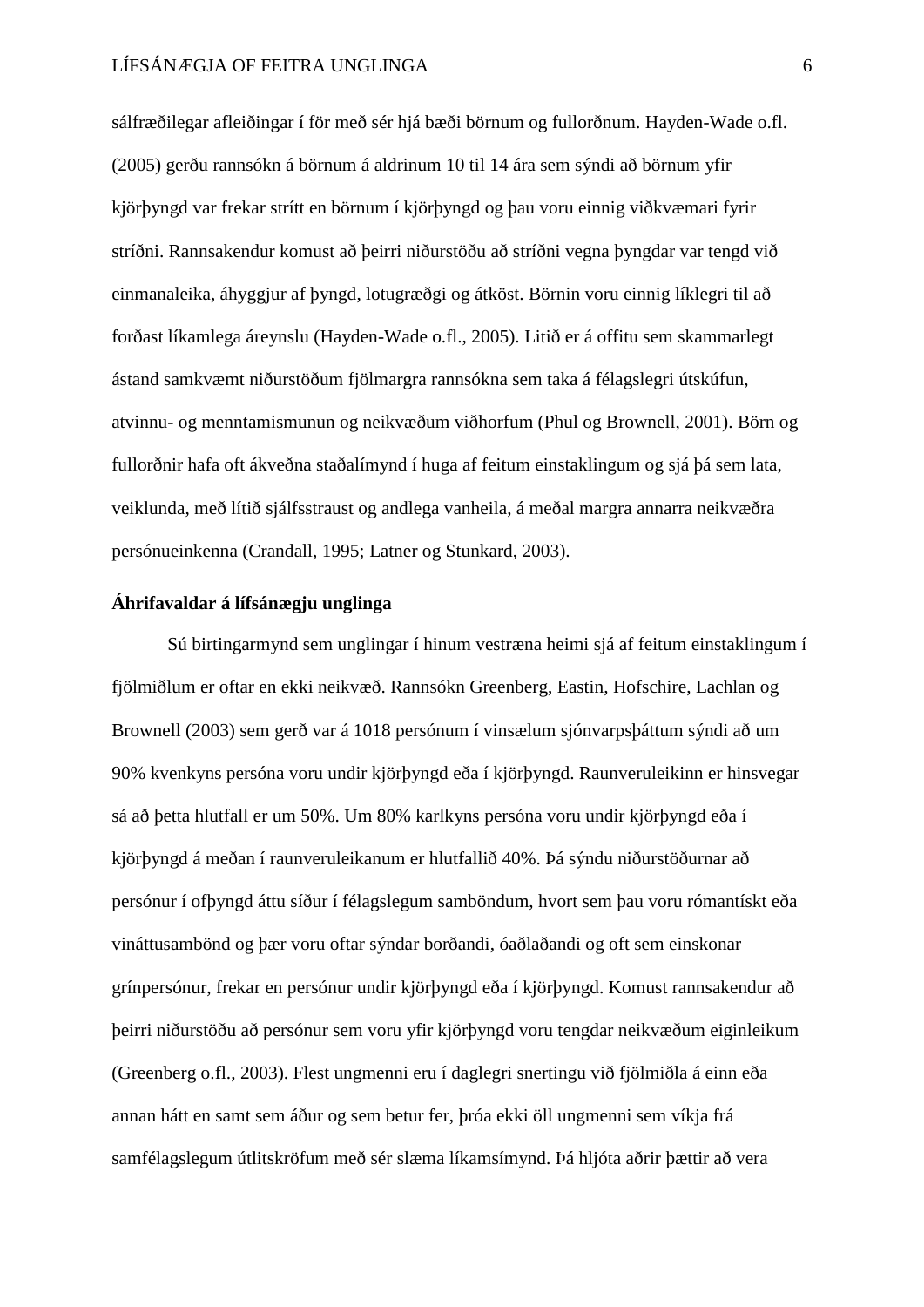líklegir til að stuðla að auknu varnarleysi hvað varðar mótun líkamsímyndar. Skilaboðin sem þau fá frá fjölmiðlum verða jafnvel ekki til vandkvæða nema til komi sömu skilaboð frá nærumhverfi ungmennanna eins og frá foreldrum eða vinum (Dunkley, Wertheim, og Paxton, 2001).

#### **Vinir.**

Á unglingsárunum skipta vinir oft hvað mestu máli því þá eykst þörf fyrir stuðningi og samfélagslegu samþykki. Sem dæmi um mikilvægi jafningja á unglingsárum má nefna niðurstöður tveggja ára líkindarannsóknar (e. prospective investigation) Stice og Whitenton (2002) sem bentu til þess að stuðningur jafningja gegni stærra hlutverki en stuðningur foreldra sem forspárgildi fyrir slæmar matartengdar hegðanir. Þegar kemur að lotugræðgi hafði lægra gildi skynjaðs stuðnings jafningja forspárgildi fyrir byrjunarstig lotugræðgi hjá stelpum, á meðan stuðningur foreldra hafði það ekki (Stice og Whitenton, 2002). Hinsvegar hafa þó nokkrar rannsóknir sem hafa skoðað hið sama hvað varðar stráka, ekki tekist að finna tengsl á milli foreldra eða jafningja við slæmar matartengdar hegðanir og viðhorf (Ricciardelli og McCabe, 2004). Niðurstöður fyrrgreindrar rannsóknar Stice og Whitenton (2002) bentu til þess að félagslegur stuðningur og viðurkenning jafningja geti hjálpað ungmennum að streitast á móti félags–og menningarlegum þrýstingi og vera jákvæðari gagnvart líkama sínum. Hinsvegar, þessi jákvæðu áhrif félagslegs stuðnings vina á tilfinningar gagnvart eigin líkama og matarhegðun vega ekki upp á móti öðrum skaðlegum áhrifum eins og stríðni eða þrýstingi sem ungmenni skynja vegna hegðunar eða viðhorfa vina sinna (Stice og Whitenton, 2002). Matartengd hegðun vina og áhyggjur þeirra af sinni eigin líkamsímynd hefur forspárgildi fyrir hegðun og áhyggjur sem unglingur (Paxton, Schutz, Wertheim og Muir, 1999). Rannsóknir hafa líka sýnt að flestir unglingar sem eru yfir kjörþyngd eigi að minnsta kosti einn vin og rannsóknir sem báru saman fullorðna einstaklinga í kjörþyngd og yfir kjörþyngd sýndu ekki neinn mun á milli þeirra hópa hvað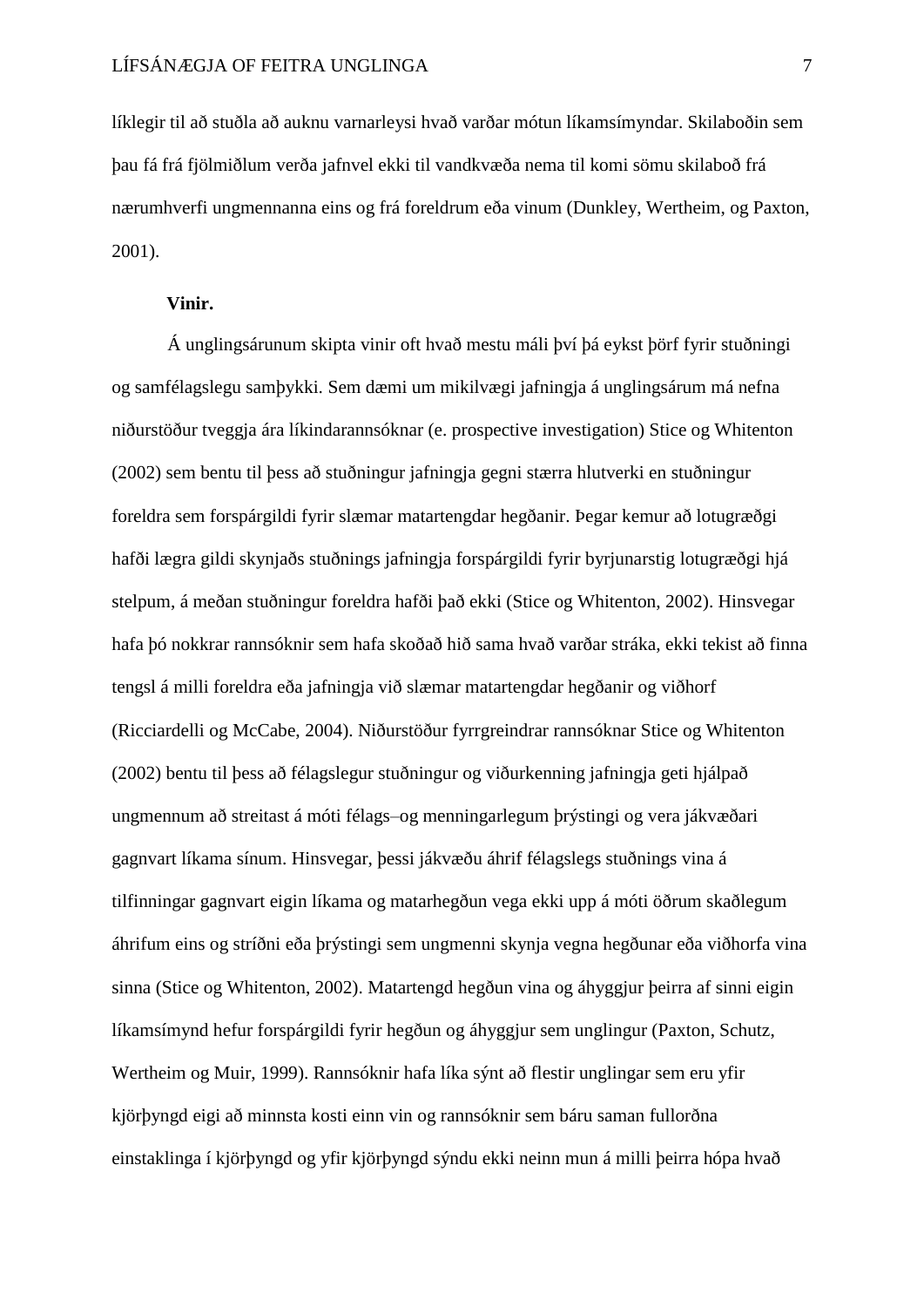varðar eiginleika vináttusambanda (Carr og Friedman, 2006; Miller, Rothblum, Brand, og Felicio, 1995; Strauss og Pollack, 2003; Zeller, Reiter-Purtill og Ramey, 2008). Þetta er afar mikilvægt þar sem komið hefur í ljós að vináttusambönd virka sem einskonar höggdeyfir á milli eineltis jafningja og innri líðan (Hodges, Boivin, Vitaro, og Bukowski, 1999). Út frá niðurstöðum þeirra rannsókna sem hefur verið fjallað hér um mætti draga þá ályktun að fyrir ungmenni sé afar mikilvægt að eiga vin eða vini sem hægt er að ræða áhyggjur sínar við og að unnt sé að sækja umhyggju og hlýju til þeirra.

#### **Foreldrar.**

Ríkjandi samfélagskröfur hvað varðar útlit á hverjum tíma umkringja börn og unglinga og þessar kröfur gefa þeim ákveðnar vísbendingar um samþykkjanleika þyngdar þeirra. Ákveðnir þættir í umhverfinu geta hugsanlega varið þau gegn hugsunum sem gera gera lítið úr sjálfsvirðingu þeirra og svo eru aðrir þættir sem geta aukið hættuna á því að þau hafi slíkar hugsanir. Með líkamlega og andlega heilsu barna sinna í huga geta foreldrar barna sem eru yfir kjörþyngd brugðist svo við að þeir láti í ljós áhyggjur sínar og jafnvel reyni að breyta mataræði fjölskyldunnar. Foreldri sem hefur áhyggjur af barni sínu getur hugsanlega gagnrýnt barnið, bæði beint og óbeint, í þeim tilgangi að hvetja til breyttrar hegðunar. Að auki gæti foreldrið sett strangar reglur í kringum bæði magn og tegund matar sem barnið hefur aðgang að til að ýta undir heilsusamlega neyslu matar og koma í veg fyrir þyngdaraukningu. Gæti þetta jafnvel orðið til þess að barnið túlki ástand sitt, þ.e.a.s. að vera yfir kjörþyngd, sem eitthvað sem er óæskilegt og að það hafi ekki getu til að stjórna sínum eigin matarvenjum. Þessi skilaboð, ásamt því að vera yfir kjörþyngd, gætu haft neikvæð áhrif á þróun sjálfsvirðingar barnsins.

Foreldrar geta haft áhrif á hegðun barna sinna á marga vegu, með því t.d. að vera fyrirmyndir þegar kemur að hegðun og viðhorfi gagnvart mataræði og líkamsímynd. Fyrri rannsóknir hafa sýnt að þyngdarstjórnunar hegðun og líkamsskynjun foreldra geta haft áhrif á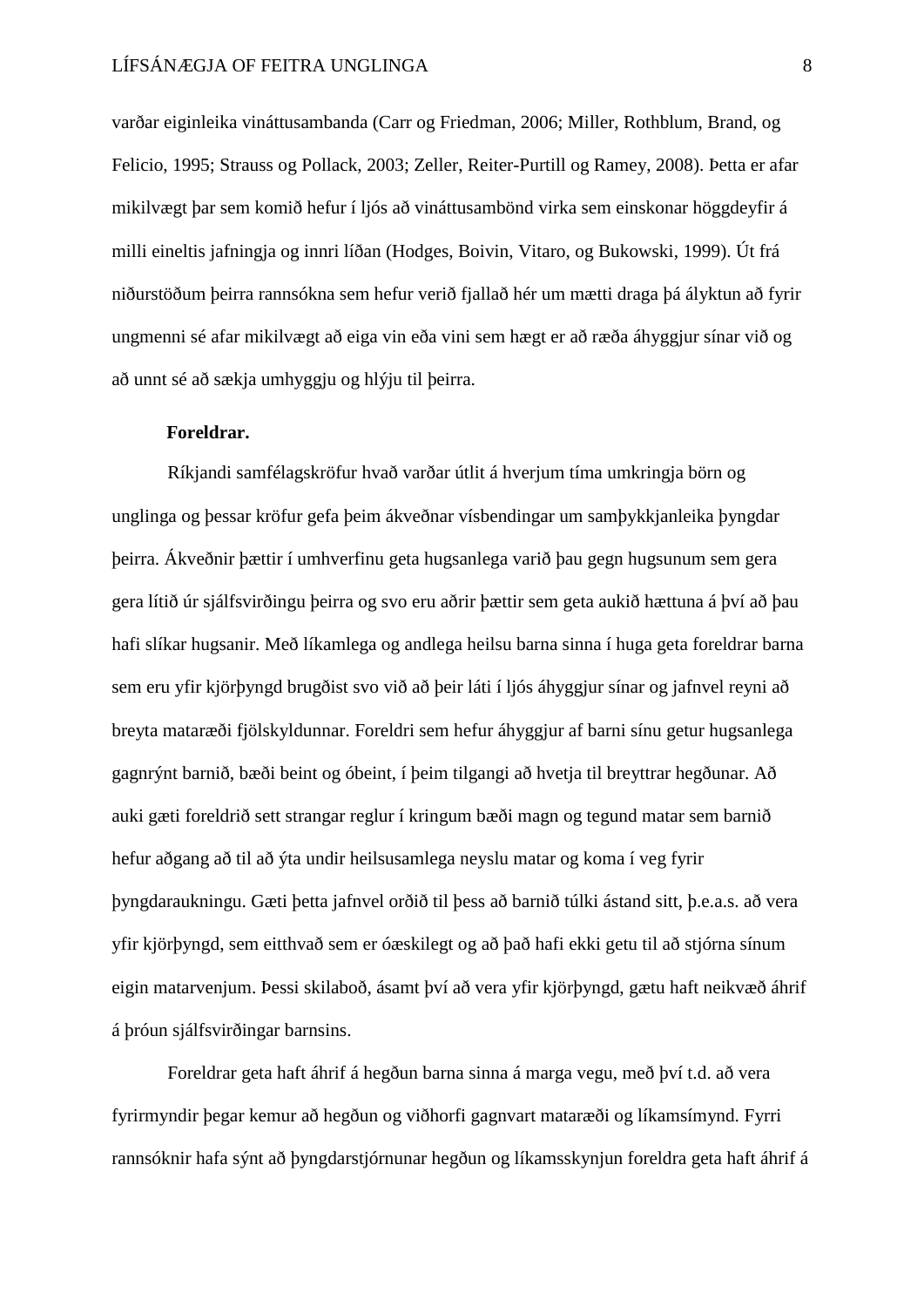þyngdarstjórnunar hegðun unglinga og að óánægja mæðra með eigin líkama og þátttaka í öfgafullum megrunaraðferðum spái fyrir um sömu hegðun á meðal unglingsstúlkna (Benedikt, Wertheim og Love, 1998; Wertheim, Mee og Paxton, 1999).

Í rannsókn frá árinu 2010 (Cromley, Neumark-Szteiner, Story og Boutelle, 2010) voru foreldra–og fjölskyldubreytur í tengslum við þyngdarstjórnun, matarhegðun, líkamsánægju og mikilvægi þess að vera grannur á meðal unglinga yfir kjörþyngd skoðaðar. Foreldrar of þungra unglinga svöruðu 73 atriða sjálfsmatskönnun þar sem þeir svöruðu spurningum varðandi eigin þyngdarstjórnunar hegðun (heilbrigð hegðun og óheilbrigð hegðun, hegðunarbreytingar og aðrar megrunaraðferðir), sálfélagslega þætti (þynglyndi, sjálfstraust, líkamsímynd, mikilvægi þess að vera grannur), og fjölskylduvirkni (samstöðu og aðlögunarhæfni). Unglingarnir á aldrinum 12-20 ára svöruðu 74 atriða sjálfsmatskönnun þar sem þeir svöruðu spurningum varðandi eigin hegðun og viðhorf um sömu atriði. Niðurstöðurnar sýndu tengsl á milli unglinga sem sögðust hafa neikvæða líkamsímynd og stunduðu öfgafyllri eða óheilbrigðari þyngdarstjórnunar hegðun, við þyngdarstjórnunar hegðun foreldra. Tengsl voru á milli unglinga sem sögðust stunda ofát og lægri samstöðu og aðlögunarhæfni fjölskyldu þeirra. Einnig voru tengsl á milli lágs sjálfstrausts foreldris og þess að unglingnum þætti mikilvægt að vera grannur (Cromley o.fl. 2010).

Mellin, Neumark-Szteiner, Story, Ireland og Resnick (2002) báru saman unglinga í kjörþyngd við unglinga yfir kjörþyngd og svör þeirra við sjálfsmatsspurningum um matarvenjur, hreyfingu, megrun, menntunar– og tilfinningalegar breytur. Þá reyndu þeir einnig að bera kennsl á þá fjölskylduþætti sem virkuðu sem verndandi öfl á móti óheilbrigðum hegðunum og sálfélagslegum erfiðleikum. Þátttakendur voru alls 9957 en þegar þeir sem ekki höfðu skráð hæð eða þyngd, eða höfðu óeðlilega hátt (> 50) eða lágt (< 10) gildi á BMI stóðu eftir alls 9118. Meðalaldur þátttakenda var 14,4 ár og af þeim voru 15% (*n* = 692) kvenna og 26% (*n* = 157) karla yfir kjörþyngd. Niðurstöðurnar sýndu að unglingar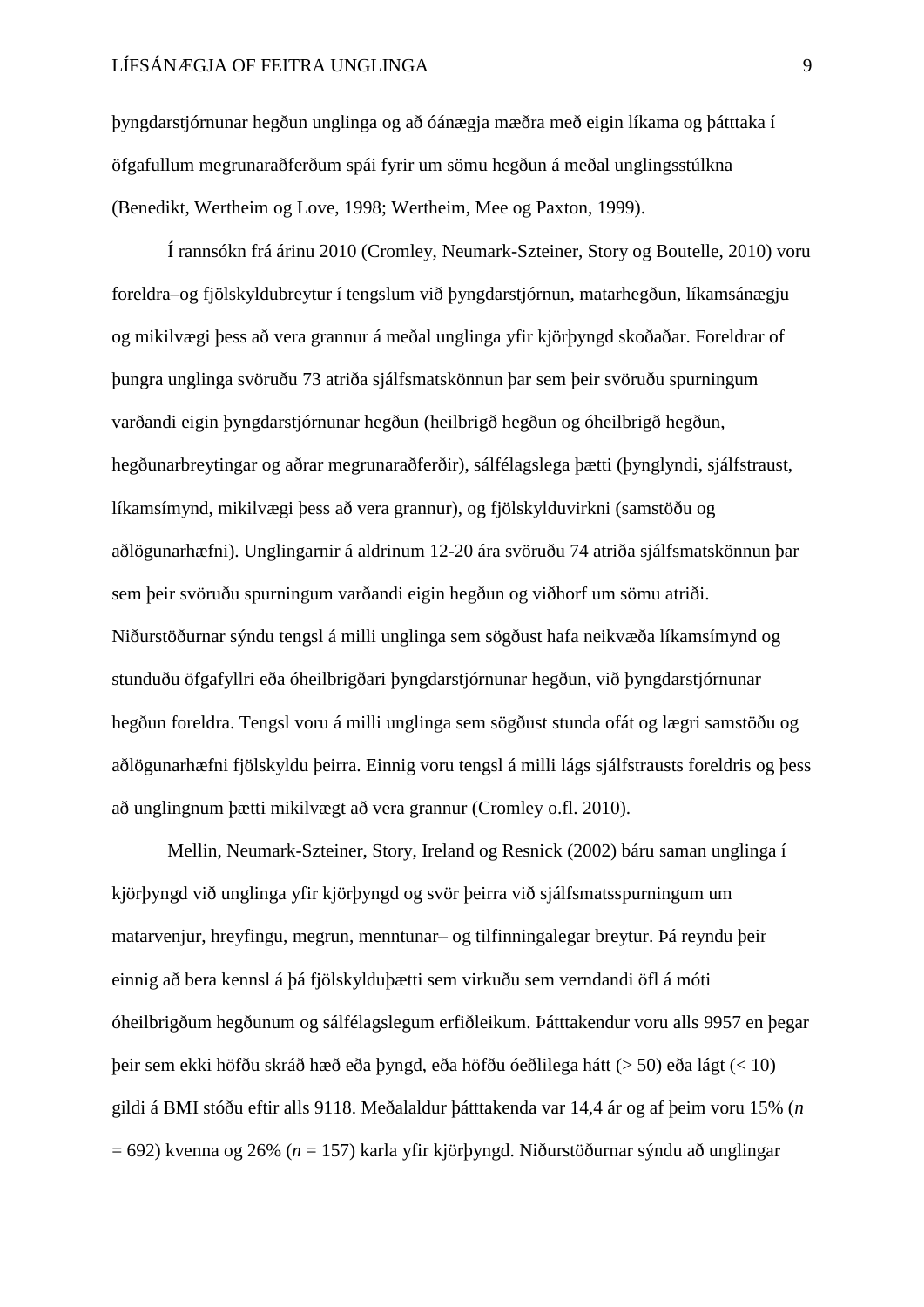sem voru yfir kjörþyngd sögðust stunda óheilbrigðari hegðanir og áttu við meiri sálfélagslega erfiðleika að stríða en þeir sem voru ekki yfir kjörþyngd. Meðal svara of þungra ungmenna mátti sjá tengsl á milli lægri gilda í óheilbrigðri hegðun og sálfélagslegra þátta og hærri gilda þegar kom að fjölskyldutengslum og væntingum foreldra og meðal gilda þegar kemur kom að eftirliti foreldra (Mellin o.fl., 2002).

Foreldrar og vinir geta veitt félagslegan stuðning en þeir geta hinsvegar líka aukið áhyggjur ungmennisins af eigin líkamsímynd með stríðni eða þrýstingi sem verður til þess að ungmennið finnur sig knúið til að breyta útliti sínu. Ef sambönd ungmenna við foreldra sína skortir hlýju, stuðning og eru átakahlaðin, spáir það fyrir lægra gildi hvað varðar líkamsímynd og á sama tíma auknar megranir (Archibald, Graber og Brooks-Gunn, 1999). Átök og skortur á nánd á milli móður og dóttur hafa verið tengd við auknar áhyggjur af þyngd á aldrinum 11–18 ára. Tengsl á milli sambands móður og sonar og áhyggjur af þyngd voru hinsvegar ekki eins sterk samkvæmt fyrri rannsóknum (May, Kim, McHale og Crouter, 2006). Tilfinningalegur stuðningur fjölskyldunnar, sérstaklega í formi uppbyggilegrar gagnrýni og hvatningar, getur virkað sem höggdeyfir gegn neikvæðum félags- og menningarlegum áhrifum og þannig hjálpað ungmennum að þróa með sér jákvæða líkamsímynd með tímanum (Bearman, Presnell, Martinez, og Stice, 2006; Ricciardelli, McCabe og Banfield, 2000; Stice og Whitenton, 2002). Niðurstöður úr langtímarannsókn Swarr og Richards (1996) sýndu að stúlkur sem áttu gott samband við báða foreldra sína höfðu síður áhyggjur af þyngd og mataræði sínu, bæði við upphaf rannsóknar og tveimur árum síðar.

Af þessum rannsóknum sem hér hefur verið fjallað um mætti draga þá ályktun að því nánara og betra samband sem ungmenni hafa við foreldra sína því ólíklegra er að þau eigi í erfiðleikum með líkamímynd sína og líklegra er að þau séu ánægð í lífinu.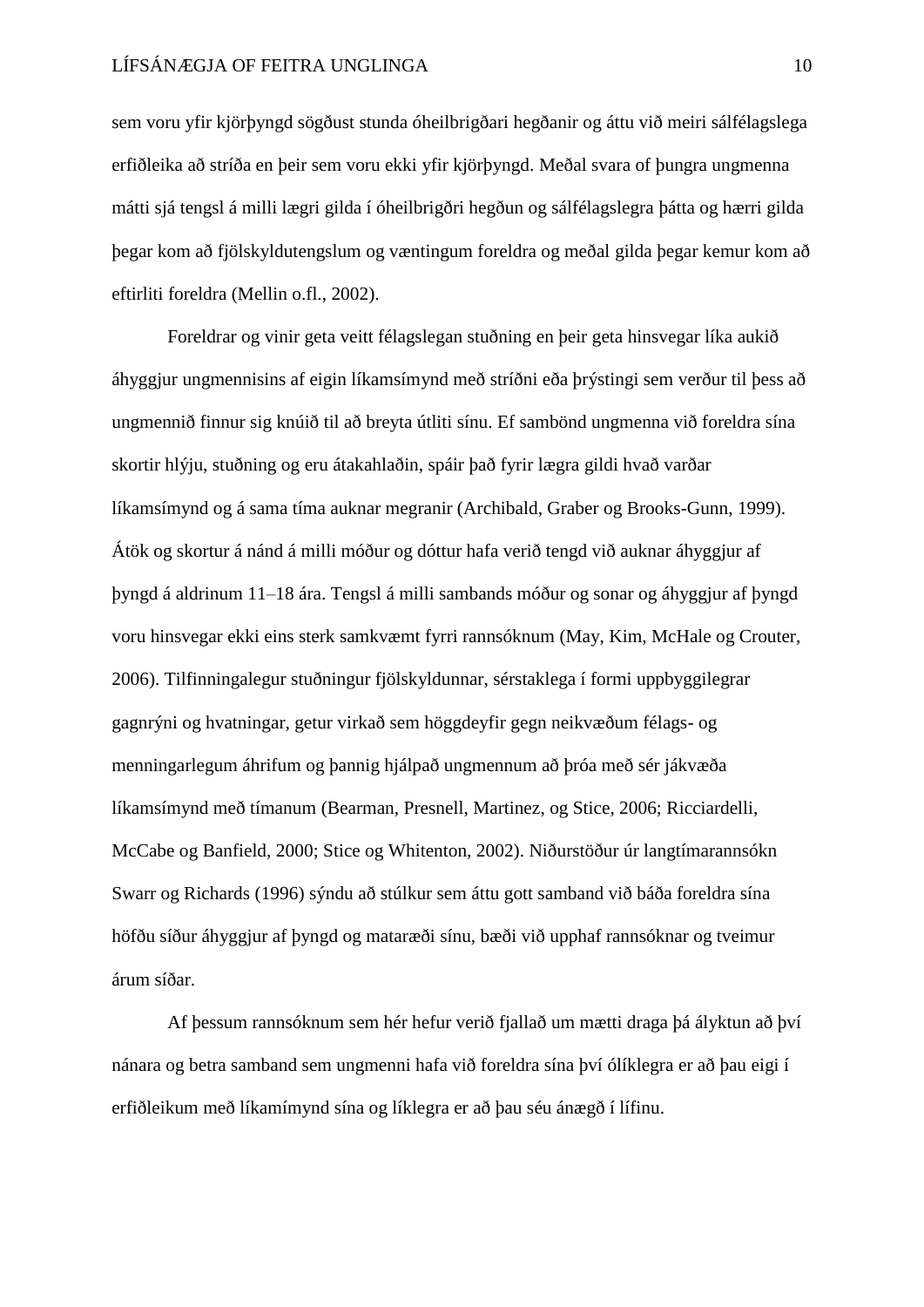## **Skólinn.**

Rannsókn MacCann og Roberts (2012) lögðu sjálfsmats–, greindar–og hæfnispróf fyrir nemendur í grunnskóla (efri stig), menntaskóla og háskóla og kom í ljós að ekki var marktækur munur á stigum á milli nemenda í kjörþyngd og þeirra sem voru yfir kjörþyngd. Báru þeir þessar niðurstöður saman við einkunnir nemendanna og jafnvel eftir að hafa stjórnað fyrir lýðfræðilegum breytum, greind, persónuleika og vellíðan mátti sjá að nemendur yfir kjörþyngd fengu marktækt lægri einkunnir en nemendur í kjörþyngd. Ályktuðu MacCann og Roberts (2012) að þessar niðurstöður endurspegluðu fordóma jafningja og kennara gegn of feitum nemendum, frekar en að munur væri á hæfni. Fyrri rannsóknir hafa bent til þess að nemendur yfir kjörþyngd verði fyrir fordómum kennara og annarra nemenda (Kaestner og Grossman, 2009); Latner og Stunkard, 2003; Strauss og Pollack, 2003). Þessir fordómar geta haft áhrif á einkunnir bæði með óbeinum og beinum hætti. Dæmi um hugsanleg bein áhrif: Kennarar gefi of feitum nemendum lægri einkunnir vegna viðhorfa sinna gagnvart feitu fólki, þeir hafi neikvæða staðalímynd í huga. Niðurstöður rannsóknar Neumark-Sztainer, Story og Harris (1999) bentu til þess að stór hluti kennara trúi því að feitir einstaklingar séu ósnyrtilegir, ólíklegir til að verða farsælir í lífinu og það að verða feitur sé það versta sem geti komið fyrir mann (Neumark-Sztainer o.fl., 1999). Dæmi um hugsanleg óbein áhrif: Kennarar veiti of feitir nemendum ekki eins mikið af tíma sínum og þeir veiti öðrum nemendum, nemendur fái minni hjálp frá jafningjum eða fjölskyldu sinni, séu oftar útundan í hópverkefnum eða jafnvel lagðir í einelti. Finna má stuðning fyrir að minnsta kosti hluta af þessum atriðum þar sem rannsóknir hafa sýnt að nemendur yfir kjörþyngd lenda frekar í einelti en nemendur í kjörþyngd, 10 og 11 ára börn hafa meiri fordóma gegn offitu frekar en nokkru öðru líkamlegu einkenni og nemendur yfir kjörþyngd fá minni fjárhagslegan stuðning í menntaskóla frá foreldrum (óháð efnahag) en nemendur í kjörþyngd (Crandall, 1991; Crandall, 1995; Janssen, Craig, Boyce og Pickett, 2004; Latner og Stunkard, 2003).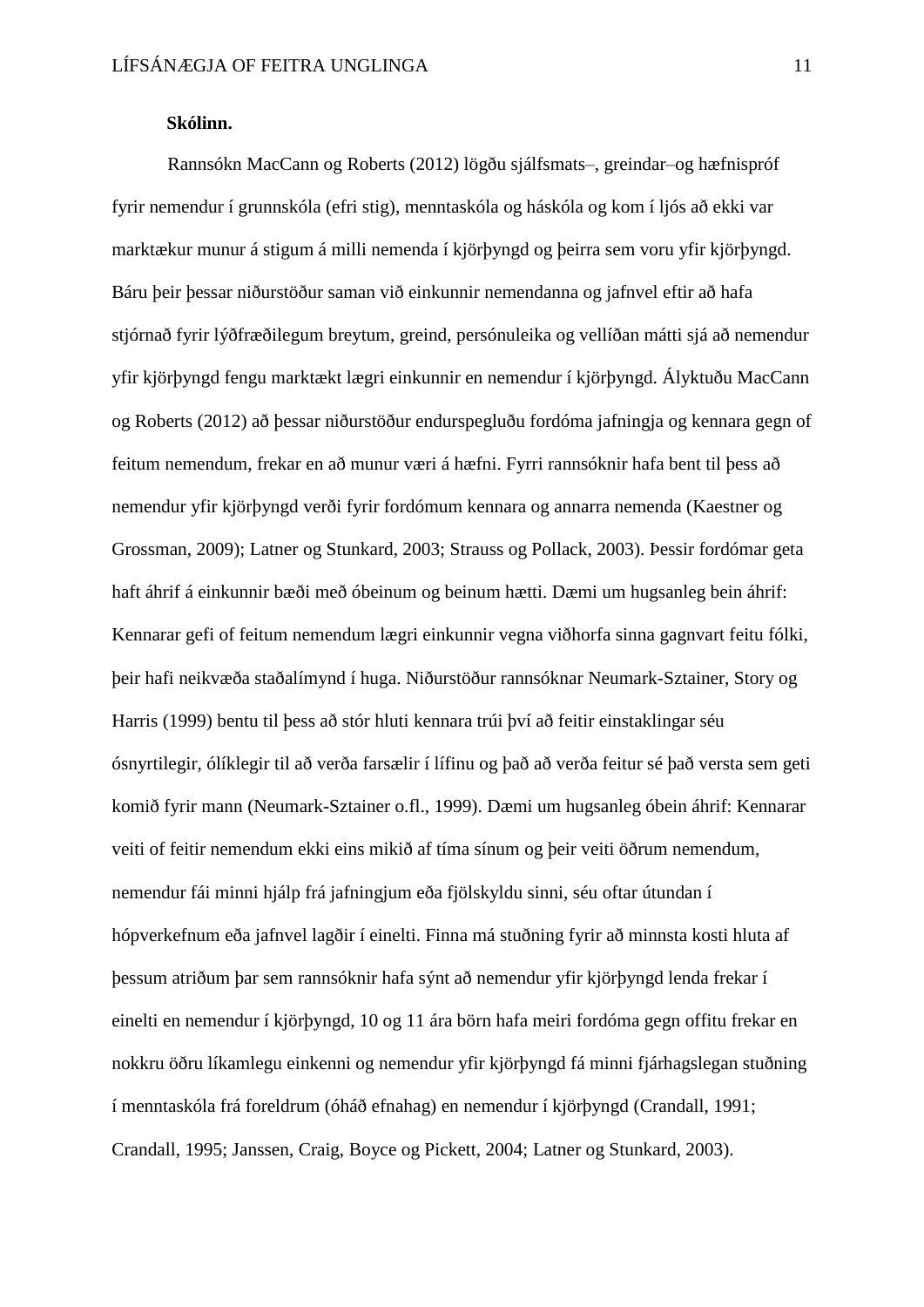## **Rannsóknarspurningar**

Markmið þessarar rannsóknar var að athuga hvort tengsl væru á milli lífsánægju of þungra og of feitra unglinga í 10. bekk grunnskóla á Íslandi við líkamsþyngdarstuðulinn BMI og hvort tengsl væru á milli flokka BMI og nokkurra félagslegra breyta. Breyturnar sem skoðaðar voru í þessu sambandi voru hversu auðvelt eða erfitt væri fyrir þátttakendur að ræða áhyggjur sína við við foreldra og besta vin, hversu auðvelt eða erfitt væri að fá umhyggju og hlýju frá foreldrum og besta vini, hvernig viðkomandi líkar í skóla, hvort bekkjarfélagar taki viðkomandi eins og hann er og að lokum hversu grönnum eða feitum þátttakendum þóttu þeir vera.

Lagt var upp með þrjár rannsóknarspurningar:

1. Eru tengsl á milli lífsánægju unglinga og þess í hvaða flokki líkamsþyngdarstuðulsins BMI þeir eru og er munur á milli flokkanna?

2. Eru tengsl á milli líkamsímyndar unglinga og þess í hvaða flokki líkamsþyngdarstuðulsins BMI þeir eru og er munur á milli flokkanna?

3. Eru tengsl á milli BMI stuðuls unglinga og félagslegra þátta eins og samskipta við foreldra eða besta vin, umhyggju foreldra eða besta vinar eða skólaumhverfis og er munur á milli flokkanna?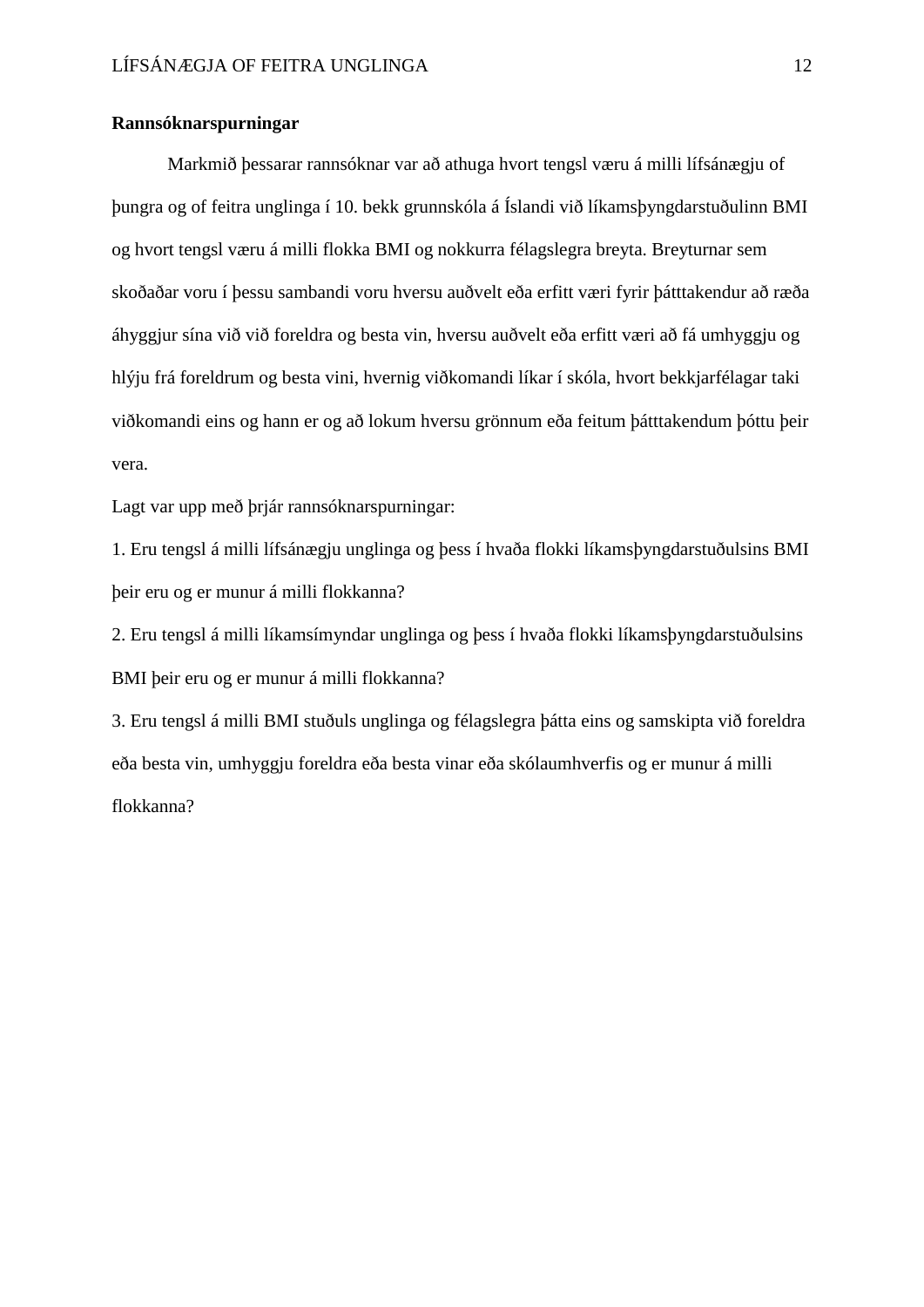#### **Aðferð**

Notast var við gagnasafn úr alþjóðlegri samanburðarrannsókn 40 landa sem heitir Health Behaviour in School-aged Children (HBSC) og er styrkt af Alþjóðaheilbrigðismálastofnuninni (e. World Health Organization, WHO). Þetta er viðamikil rannsókn á sviði heilsu og heilsutengdrar hegðunar ungs fólks og er gögnum safnað á fjögurra ára fresti frá nemendum í 6., 8. og 10. bekk (Zambon o.fl., 2008). Rannsóknin hefur verið lögð fyrir á fjögurra ára fresti frá árinu 1983 en Ísland tók fyrst þátt árið 2006 og í annað sinn á tímabilinu nóvember 2009 til febrúar 2010. Íslenski hluti rannsóknarinnar kallast Heilsa og lífskjör skólanema. Í rannsókninni eru skoðaðir þættir sem varða heilsu og lífkjör ungs fólks og má þar nefna andlega og líkamlega líðan, hreyfingu, tengslum við fjölskyldu og vini, vímuefnanotkun, félagslegar aðstæður, ofbeldi og kynhegðun svo eitthvað sé nefnt.

## **Þátttakendur**

Þegar gögnum var safnað í nóvember 2009 til febrúar 2010 voru þátttakendur alls 11.561 talsins eða um 87% þýðisins. Voru þetta nemendur í 6., 8. og 10. bekk 161 grunnskóla frá 25 sveitafélögum á Íslandi. Í þessari rannsókn var aðeins stuðst við svör nemenda í 10. bekk og þá aðeins þeirra sem voru í ofþyngdar eða offitu flokki samkvæmt líkamsþyngdarstuðlinum BMI. Flokkarnir eru fjórir; undir kjörþyngd, í kjörþyngd, ofþyngd og offita. Samkvæmt Hagstofu Íslands (2013) voru nemendur í 10. bekk veturinn 2009/2010 alls 4511 og þátttakendur úr 10. bekk í þessari rannsókn voru alls 3.854 þannig að svarhlutfall var um 85%. Þátttakendur sem voru yfir 200 kg sem og þeir sem voru undir 26 kg voru teknir út. Einnig voru þeir sem voru lægri en 1, 25 metri á hæð teknir út, sem og þátttakendur hærri en 2, 50 metrar á hæð. Með þessu var reynt að skapa raunhæfan þyngdar- og hæða ramma fyrir þessa aldurshópa. Þá voru einnig teknir út þeir þátttakendur sem ekki höfðu svarað spurningum um hæð, þyngd eða í hvaða bekk þau voru. Eftir stóðu þá alls 3482 þátttakendur eða um 77% af þýðinu.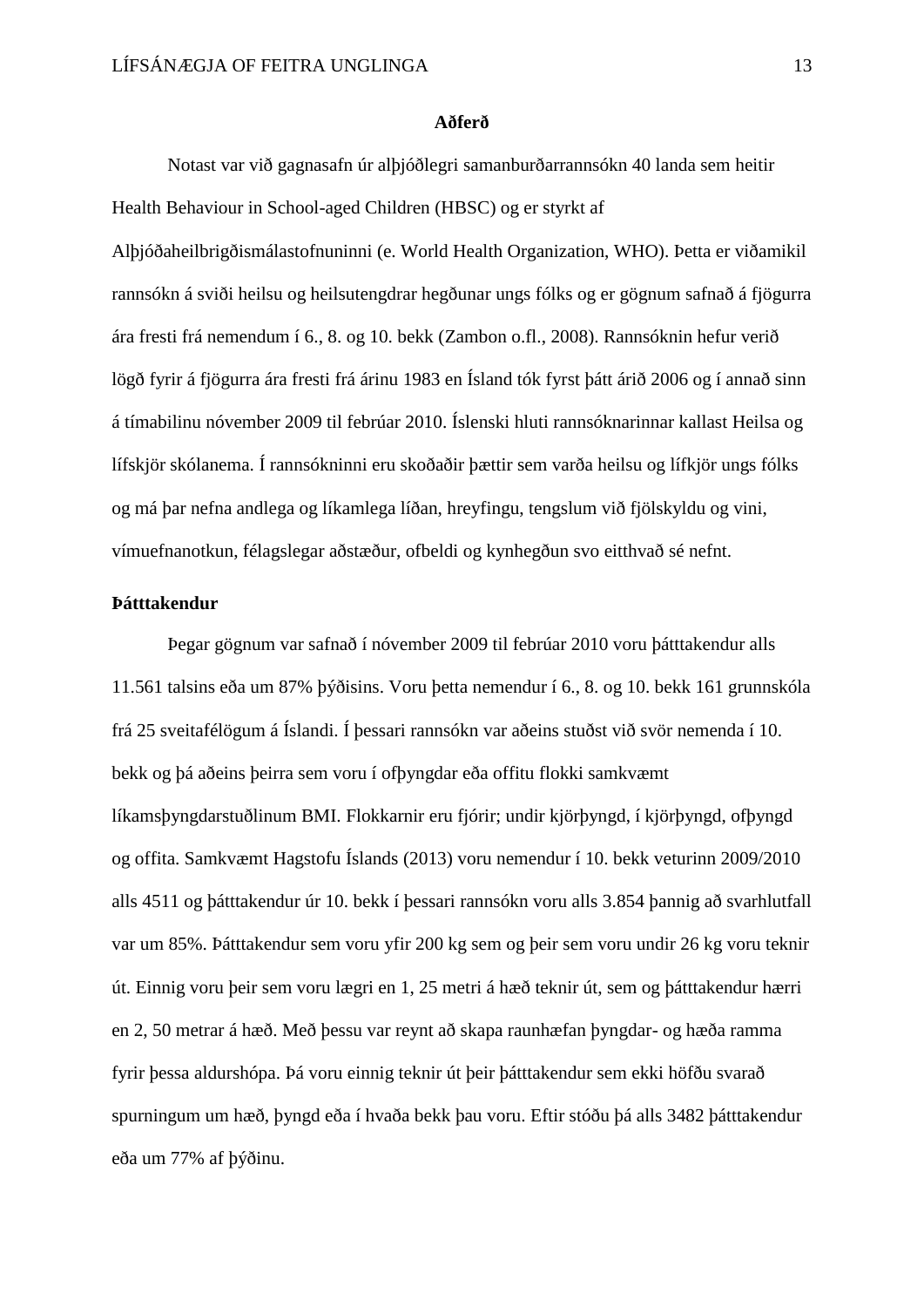#### **Mælitæki**

Könnun í formi spurningalista með 57 spurningum var lögð fyrir 6. og 8.bekk og 89 spurningum fyrir 10. bekk. Hluti spurninganna var þróaður af erlendum sérfræðingum HBSC en að auki voru sérvaldar spurningar innlendra sérfræðinga rannsóknarinnar. Nemendur mátu sjálfir þá þætti sem spurt var um. Nemendur voru beðnir að setja útfyllt spurningahefti í umslag sem merkt var rannsókninni og líma fyrir, til að tryggja nafnleynd. Að því loknu sáu kennarar og aðrir starfsmenn skólanna um að safna spurningaheftum saman og koma þeim til starfsmanna rannsóknarinnar. Rannsóknastofnun Háskólans á Akureyri sá um að tölvuskrá gögnin með skanna og sérhæfðu forriti sem les svör í skriflegum spurningalistum.

## **BMI flokkar.**

Líkamsþyngdarstuðull (kg/m<sup>2</sup>) var reiknaður út frá svörum við spurningunum: " Hversu þung(ur) ertu án fata?" og "Hversu há(r) ert þú á sokkaleistunum?" Svörunum var skipt í fjóra flokka samkvæmt BMI: Undir kjörþyngd, kjörþyngd, ofþyngd og offita. Notuð voru viðmið Alþjóðaheilbrigðismálastofnuninni fyrir börn og unglinga. Stelpur (15 ára): Undir kjörþyngd < 15,9, í kjörþyngd 15,9–23,8, ofbyngd 23,8–28,1 og offita  $\geq 28,1$  (WHO, 2007a). Strákar (15ára): Undir kjörþyngd < 16, í kjörþyngd 16–22,7, ofþyngd 22,7–27 og offita ≥ 27 (WHO. 2007b). Til þess að einfalda útreikninga notaði rannsakandi meðaltal þessara talna þannig að sömu tölur ættu við bæði kyn og skiptast þá flokkarnir svo: Undir kjörþyngd < 16, í kjörþyngd 16–23,3, ofþyngd 23,3–27,6 og offita < 27,6.

## **Framkvæmd**

Á Íslandi er rannsóknin unnin af rannsóknateymi við Háskólann á Akureyri undir stjórn Þórodds Bjarnasonar prófessors í félagsfræði en þátttaka Íslands er samstarfsverkefni Lýðheilsustöðvar (nú embætti landlæknis) og Háskólans á Akureyri.

# **Úrvinnsla gagna**

Unnið var úr gögnunum með Pearson kí-kvaðrat marktektarprófum en með því er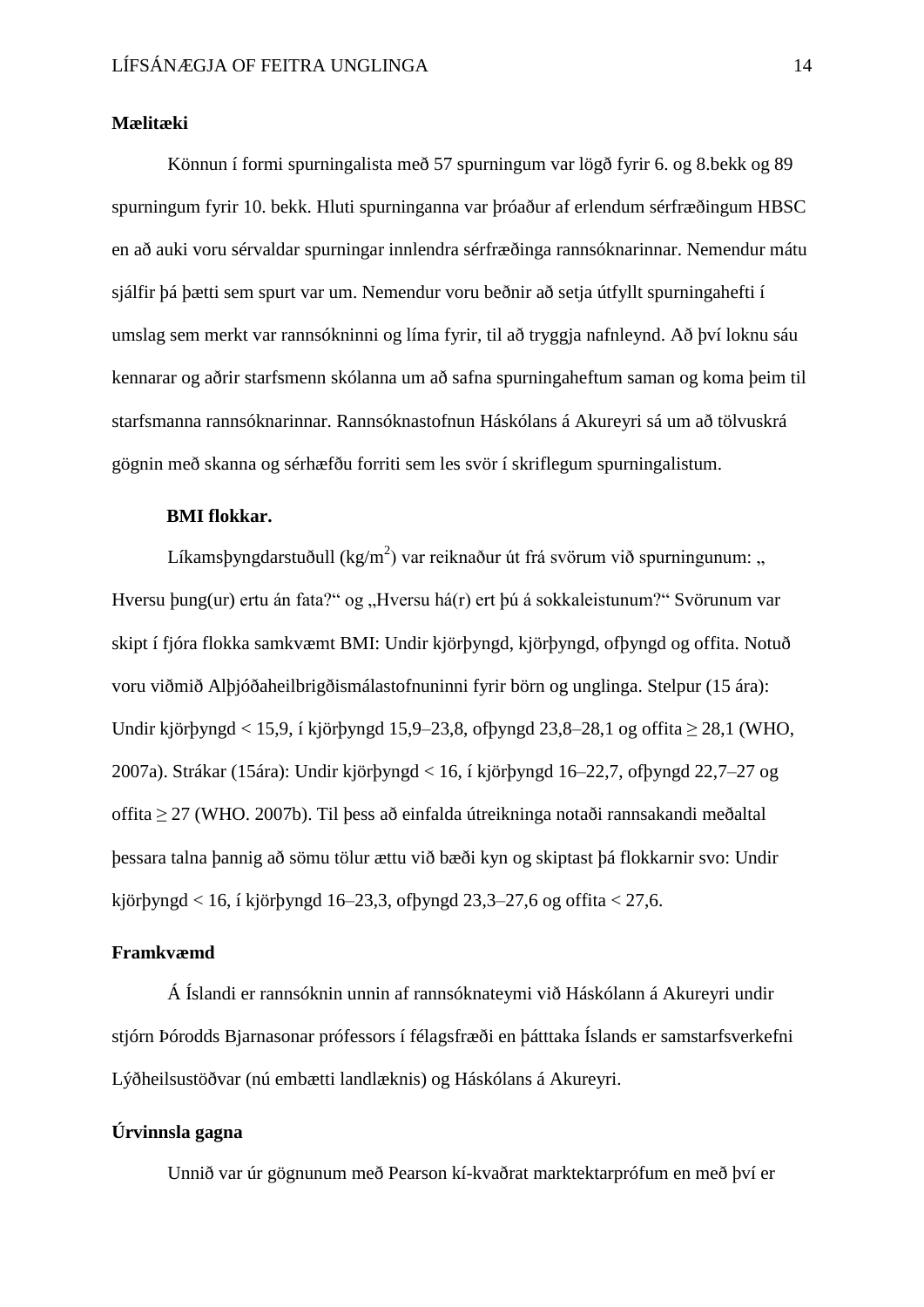mögulegt að meta hvort tveir hópar séu það ólíkir á ákveðinni mælingu að óhætt sé að fullyrða að svo sé einnig í þýði. Notast var við Pearson´s *r* fylgnistuðul. Miðað var við 95% öryggismörk í allri úrvinnslu.

## **Lífsánægja og líkamsímynd.**

Í einum þætti spurningalistans voru þátttakendur beðnir um að meta lífsánægju sína og notast var við Cantril sjónhendingarkvarðann (e. visual analog scale) (Cantril, 1965). Cantril sjónhendingarkvarðinn hefur verið notaður í fjölda rannsókna á lífsánægju barna (t.d. Carslund, Eriksson og Sellström, 2013; [Harakeh,](http://www.sciencedirect.com/science/article/pii/S0033350612001424) de Looze, Schrijvers og van Dorsselaer, 2012; Zambon o.fl., [2006\)](http://link.springer.com/article/10.1007/s11205-011-9804-y/fulltext.html#CR62). Kvarði þessi metur lífsánægju þátttakenda á þann hátt að þátttakendur hafa fyrir framan sig mynd af lóðréttri línu eða stiga. Neðst í stiganum er tölustafurinn 0 sem táknar versta hugsanlega lífið sem barnið eða unglingurinn gæti átt en efst í stiganum er tölustafurinn 10 sem táknar besta hugsanlega lífið sem barnið eða unglingurinn gæti átt. Fyrirmælin sem fylgdu í þessari rannsókn voru svohljóðandi: "Hér er mynd af stiga. Efst í stiganum er talan '10' sem táknar besta hugsanlega lífið sem þú gætir átt og neðst er talan '0' sem táknar versta hugsanlega lífið sem að þú gætir átt. Hvar í þessum stiga er líf þitt núna? Merktu í reitinn hjá þeirri tölu sem lýsir lífi þínu best." Ein spurning var notuð varðandi líkamsímynd. Hún hljóðaði svo: "Finnst þér þú vera ...?" og svarmöguleikar voru fimm: a) Alltof grönn/grannur, b) aðeins of grönn/grannur, c) um það bil mátuleg(ur), d) aðeins of feit(ur) og e) alltof feit(ur).

## **Foreldrar.**

Tvær spurningar voru notaðar varðandi foreldra. Annarsvegar hvað varðar samskipti og hinsvegar hversu auðvelt er að fá umhyggju og hlýju frá þeim. Fyrri spurningin hljóðaði svo: "Hversu auðvelt áttu með að tala við móður/föður um bað sem veldur þér áhyggjum?" Spurningin hafði fimm svarmöguleika: a) Mjög auðvelt b) auðvelt, c) erfitt, d) mjög erfitt og e) á ekki eða hitti ekki viðkomandi. Breytan var endurkóðuð við úrvinnslu gagnanna þannig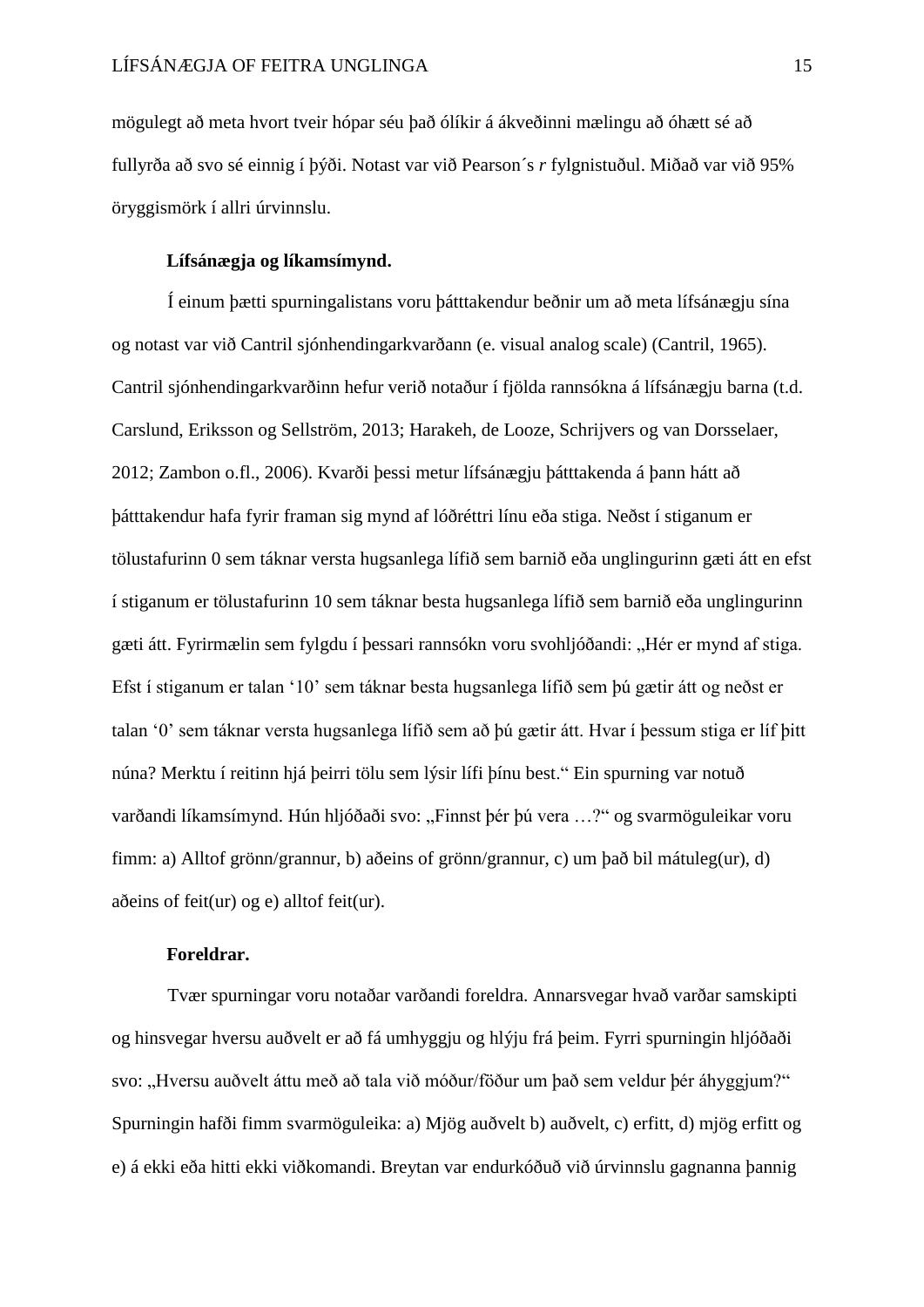að svörin skiptust í þrjá flokka: Mjög auðvelt/auðvelt, erfitt/mjög erfitt og á/hitti ekki viðkomandi. Seinni spurningin hljóðaði svo: "Hversu erfitt eða auðvelt væri fyrir þig að fá umhyggju og hlýju frá foreldrum?" Spurningin hafði fimm svarmöguleika a) Mjög erfitt b) frekar erfitt, c) frekar auðvelt, d) mjög auðvelt og e) á ekki eða hitti ekki viðkomandi. Breytan var endurkóðuð við úrvinnslu gagnanna þannig að svörin skiptust í þrjá flokka: Mjög auðvelt/frekar auðvelt, frekar erfitt/mjög erfitt og á/hitti ekki viðkomandi.

## **Vinir.**

Þrjár spurningar voru notaðar varðandi vini. Í fyrsta lagi hvað varðar samskipti, í öðru lagi hversu auðvelt væri að fá umhyggju og hlýju frá þeim og í þriðja lagi hvort viðkomandi ætti vin/vini sem láta honum líða vel með sjálfan sig. Fyrsta spurningin hljóðaði svo: "Hversu auðvelt áttu með að tala við besta vin/vinkonu um það sem veldur þér áhyggjum?" Spurningin hafði fimm svarmöguleika; a) Mjög auðvelt b) auðvelt, c) erfitt, d) mjög erfitt og e) á ekki eða hitti ekki viðkomandi. Breytan var endurkóðuð við úrvinnslu þannig að svörin skiptust í þrjá flokka: Mjög auðvelt/auðvelt, erfitt/mjög erfitt og á/hitti ekki viðkomandi. Önnur spurningin hljóðaði svo: "Hversu erfitt eða auðvelt væri fyrir þig að fá umhyggju og hlýju frá besta vini þínum?" Spurningin hafði fimm svarmöguleika: a) Mjög erfitt b) frekar erfitt, c) frekar auðvelt, d) mjög auðvelt og e) á ekki eða hitti ekki viðkomandi. Breytan var endurkóðuð við úrvinnslu þannig að svörin skiptust í þrjá flokka: Mjög auðvelt/frekar auðvelt, frekar erfitt/mjög erfitt og á/hitti ekki viðkomandi. Þriðja spurningin hljóðaði svo: "Átt þú besta vin (eða nokkra vini) sem þú treystir, sem fær þig til að líða vel með sjálfa(n) þig og hjálpar þér þegar eitthvað er að?" Svarmöguleikarnir voru tveir a) Já, ég á slíkan besta vin/bestu vini, b) nei, ég á ekki slíkan besta vin/bestu vini.

## **Skólinn.**

Tvær spurningar voru notaðar varðandi skólann. Fyrri spurningin hljóðaði svo: "Hversu sammála eða ósammála ertu þessu um þá sem eru með þér í bekk: Bekkjarfélagarnir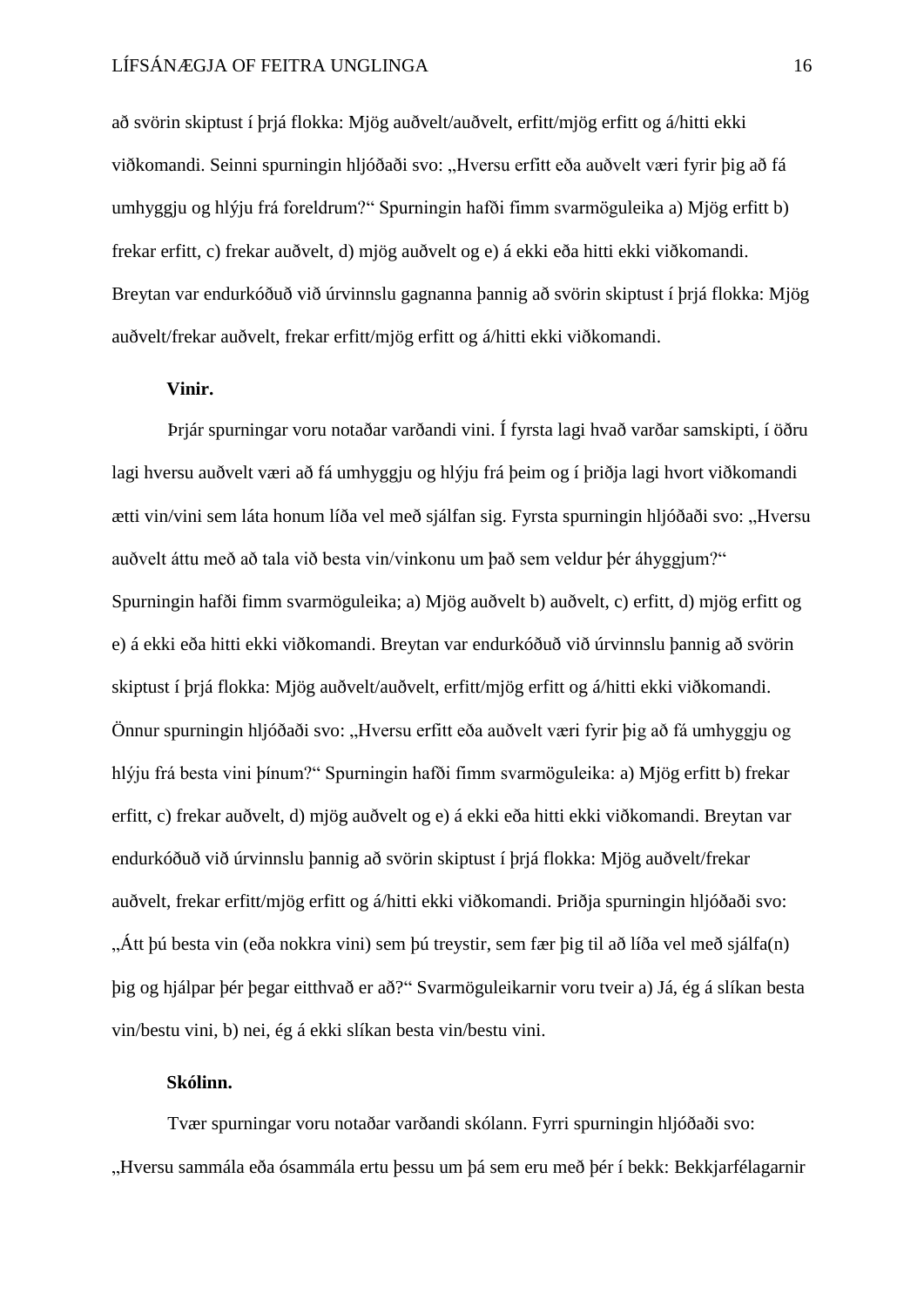taka mér eins og ég er?" Svarmöguleikarnir voru fimm: a) Mjög sammála b) sammála, c) hvorki né, d) ósammála og e) mjög ósammála. Breytan var endurkóðuð við úrvinnslu þannig að svörin skiptust í þrjá flokka: a) Mjög sammála/sammála, b) hvorki né og c) mjög ósammála/ósammála. Seinni spurningin hljóðaði svo: "Hvernig líkar þér í skólanum?" Spurningin hafði fjóra svarmöguleika: a) Mér líkar mjög vel í skólanum b) mér líkar þokkalega í skólanum, c) mér líkar ekki vel í skólanum og d) mér líkar alls ekki vel í skólanum. Breytan var endurkóðuð þannig að svörin skiptust í tvo flokka: Mér líkar mjög vel/þokkalega í skólanum og mér líkar alls ekki vel/ekki vel í skólanum.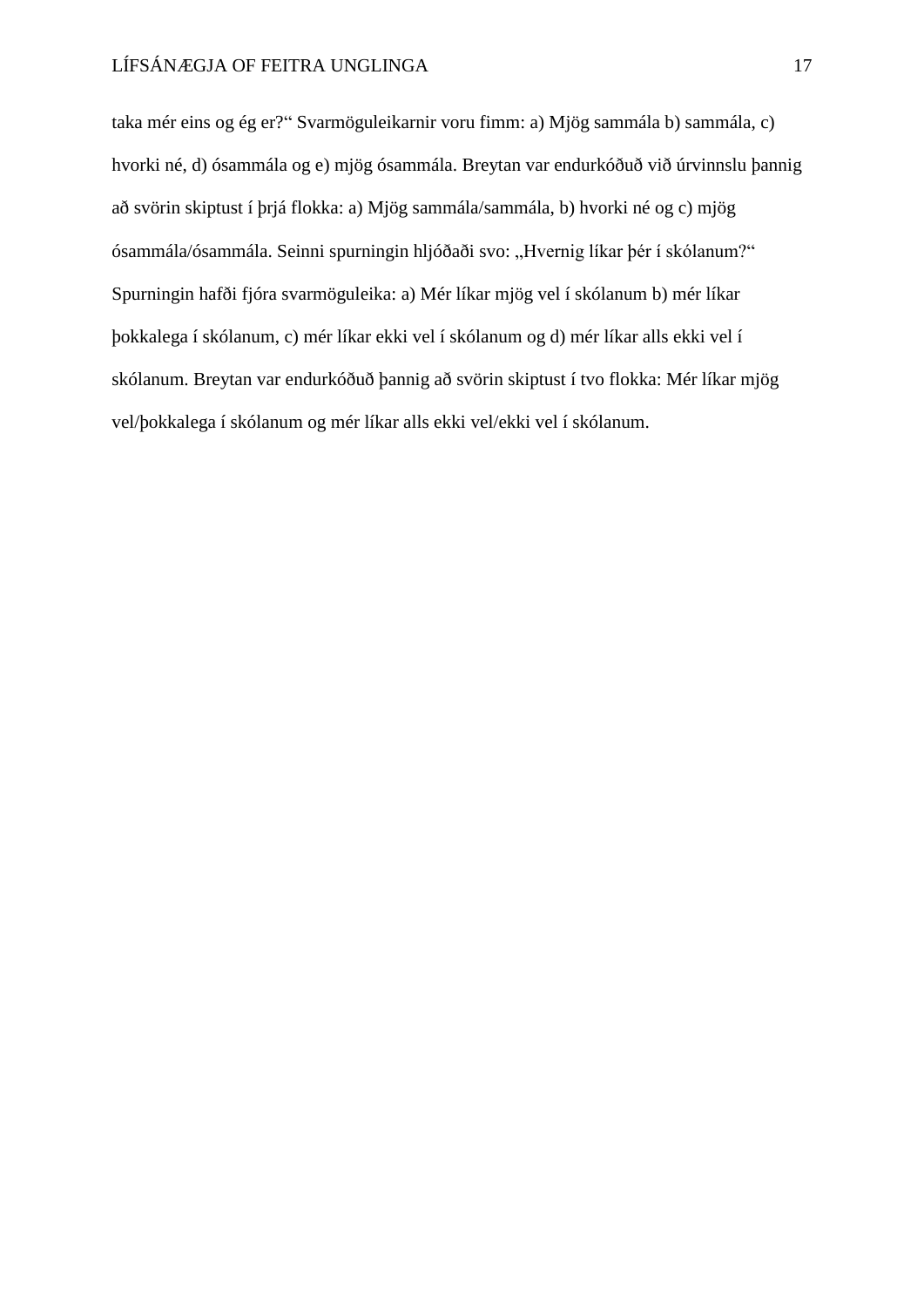#### **Niðurstöður**

Þeir þátttakendur sem ekki svöruðu spurningum um kyn, hæð eða þyngd var sleppt við úrvinnslu gagnanna. Þá voru sett efri og neðri mörk á bæði hæð og þyngd til þess að þyngdar- og hæðar rammar yrðu sem raunhæfastir. Þátttakendur sem voru yfir 200 kg sem og þeir sem voru undir 26 kg voru teknir út. Einnig voru þeir sem voru lægri en 1,25 metri á hæð teknir út, sem og þátttakendur hærri en 2,50 metrar á hæð. Eftir stóðu þá alls 3.482 þátttakendur. Meðalþyngd þátttakenda var 63,7 kg (*SD* = 14,2) og í töflu 1 má sjá hvernig þátttakendur skiptust í flokka BMI. Flokkarnir voru fjórir og skiptust þannig að þeir sem voru  $<$  16 í BMI teljast undir kjörþyngd, 16–23,3 voru í kjörþyngd, 23,3–27,6 í ofþyngd og  $\geq$  27,6 voru í offituflokki. Í þessari rannsókn voru samtals 21% þátttakenda í ofþyngd og offituflokki BMI. Miðað var við 95% öryggismörk í allri úrvinnslu.

Tafla 1

| <b>BMI</b>    | $\boldsymbol{N}$ | Hlutfall |
|---------------|------------------|----------|
| < 16          | 67               | 2%       |
| $16 - 23,3$   | 2707             | 78%      |
| $23,3 - 27,6$ | 505              | 15%      |
| $\geq$ 27,6   | 203              | 6%       |
| Samtals       | 3482             | 100%     |

*Þátttakendur flokkaðir eftir líkamsþyngdarstuðli (BMI)*

*Aths.* Meðaltal = 63,7; Miðgildi= 61; Staðalfrávik = 14,2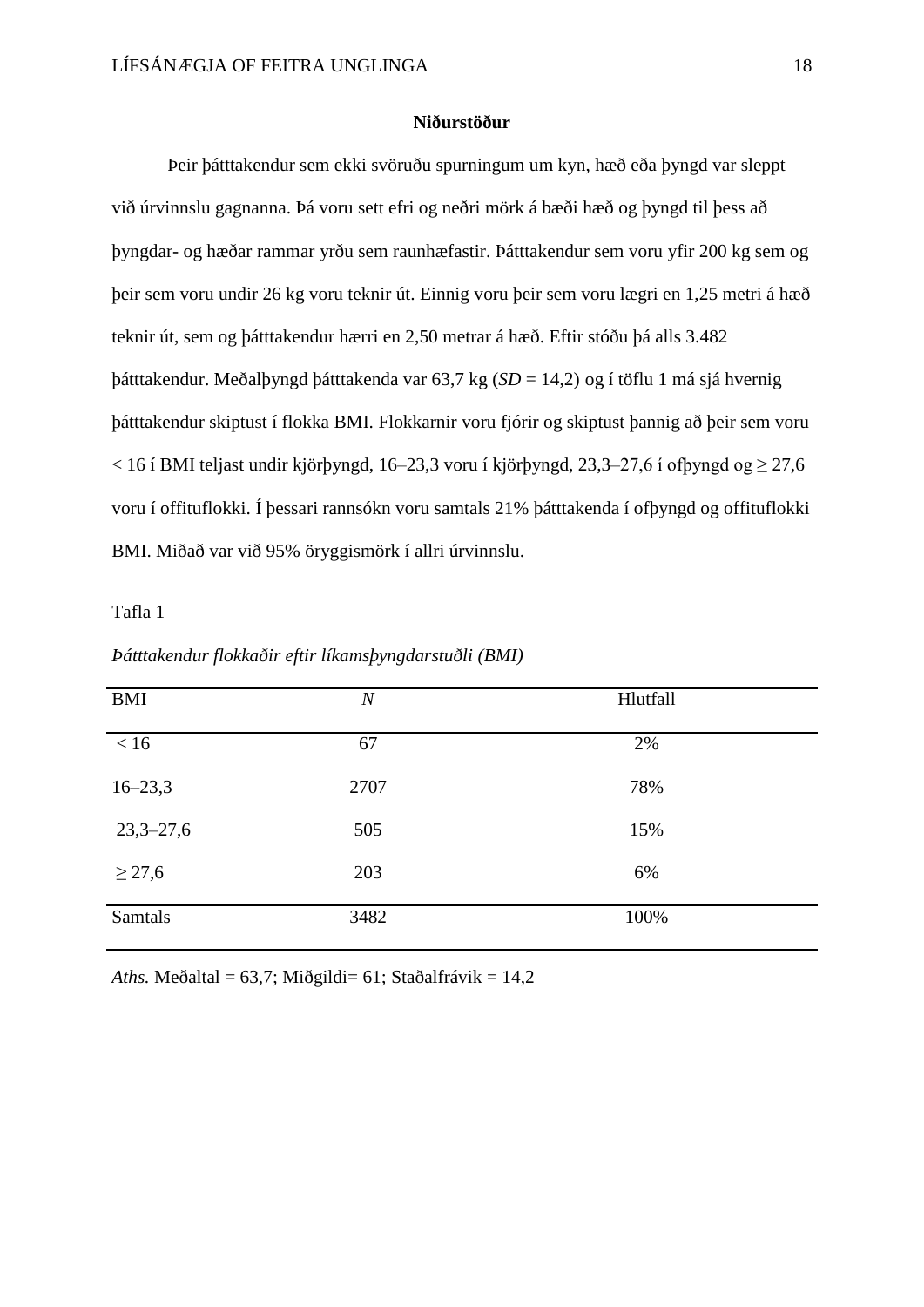## **Lífsánægja og líkamsímynd**

Í töflu 2 má sjá að þeir sem voru í offituflokki voru nokkuð óhamingjusamari miðað við hina flokkana þrjá. Að meðaltali voru þeir í offituflokknum að mælast með 6,4 stig á lífsánægjustiga Cantrils á meðan hinir flokkarnir voru á bilinu 7,4–7,7 stig. Þegar reiknuð var krosstafla kom fram marktækur munur á milli hópanna og sterk jákvæð fylgni ( $\chi^2$  (3,  $N$  = 3446) =263,8, *p* < 0,001; *r* = .459, *p* < 0,001)

## Tafla 2

*Meðaltal BMI flokkanna á lífsánægjustiga Cantrils*

| <b>BMI</b>    | Meðaltal á Cantril | <b>SD</b> |
|---------------|--------------------|-----------|
| < 16          | 7,4                | 2,7       |
| $16 - 23,3$   | 7,7                | 1,7       |
| $23,3 - 27,6$ | 7,4                | 1,9       |
| $\geq$ 27,6   | 6,4                | 2,6       |
|               |                    |           |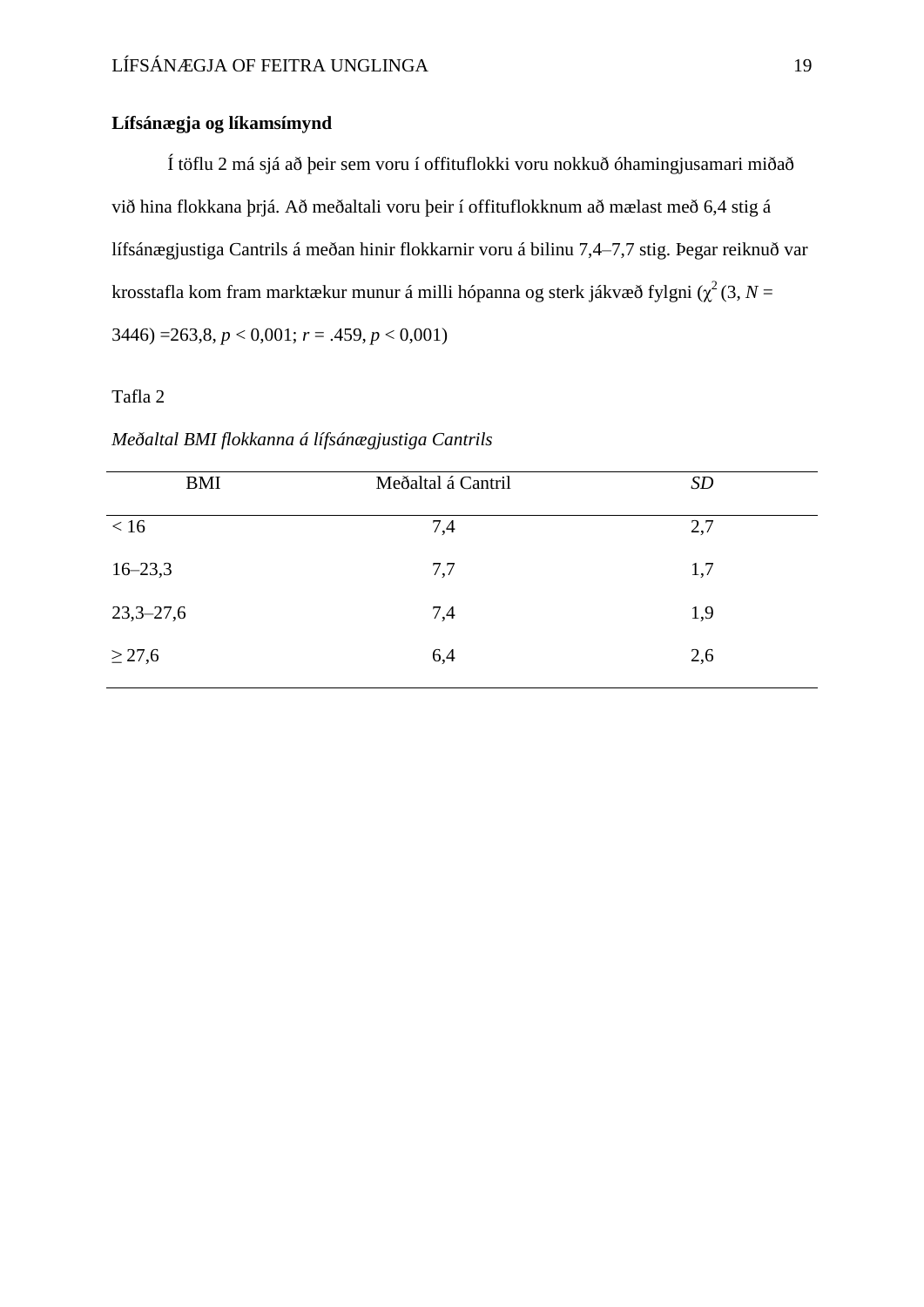Eins og sést í töflu 3 fannst 70% þeirra sem voru í kjörþyngd þeir vera um það bil mátulegir á meðan samanlagt 55% af þeim sem voru í ofþyngd eða offituflokki fannst þeir vera um það bil mátulegir. Áhugavert var að sjá að 5% þeirra sem voru undir kjörþyngd fannst þeir vera alltof feitir og 3% þeirra fannst þeir vera aðeins of feitir. Marktækur munur var á milli flokkanna (*p* < 0,001) og sterk jákvæð fylgni á milli líkamsþyngdarstuðuls og líkamsímyndar (*r* = .459, *p* < 0,001).

#### Tafla 3

*Krosstafla fyrir BMI og hversu grönnum, feitum eða mátulegum þátttakendum finnst þeir vera*

|                              | <b>BMI</b> |             |               |             |  |  |
|------------------------------|------------|-------------|---------------|-------------|--|--|
| Finnst þér þú vera           | < 16       | $16 - 23,3$ | $23,3 - 27,6$ | $\geq$ 27,6 |  |  |
| Alltof grönn/grannur         | 27%        | 2%          | 0%            | 2%          |  |  |
| Aðeins of grönn/grannur      | 32%        | 13%         | 1%            | 0%          |  |  |
| Um það bil mátuleg(ur)       | 33%        | 70%         | 38%           | 16%         |  |  |
| Adeins of feit $(\text{ur})$ | 3%         | 14%         | 55%           | 55%         |  |  |
| Alltof feit(ur)              | 5%         | 1%          | 6%            | 26%         |  |  |

*Aths.*  $\chi^2$  (12, *N* = 3463) = 1250,959; *p* = .026; *r* = .459, *p* < 0,001

## **Foreldrar**

## **Umhyggja og hlýja.**

Marktækur munur var á þeim sem voru undir kjörþyngd og í offituflokki miðað við í kjörþyngd og ofþyngd en 8% þeirra sem voru undir kjörþyngd töldu sig eiga mjög erfitt eða erfitt með að fá umhyggju eða hlýju frá foreldrum og 15% þeirra í offituflokknum ( $\chi^2(4, N=$ 3404) = 52,525, *p* < 0,001). Af þeim sem svöruðu töldu 94% sig eiga frekar eða mjög auðvelt með að fá umhyggju og hlýju frá foreldrum. Þó að flestir hafi talið sig eiga auðvelt með að fá umhyggju þá voru áberandi fleiri í undir kjörþyngd- og offituflokknum sem töldu sig eiga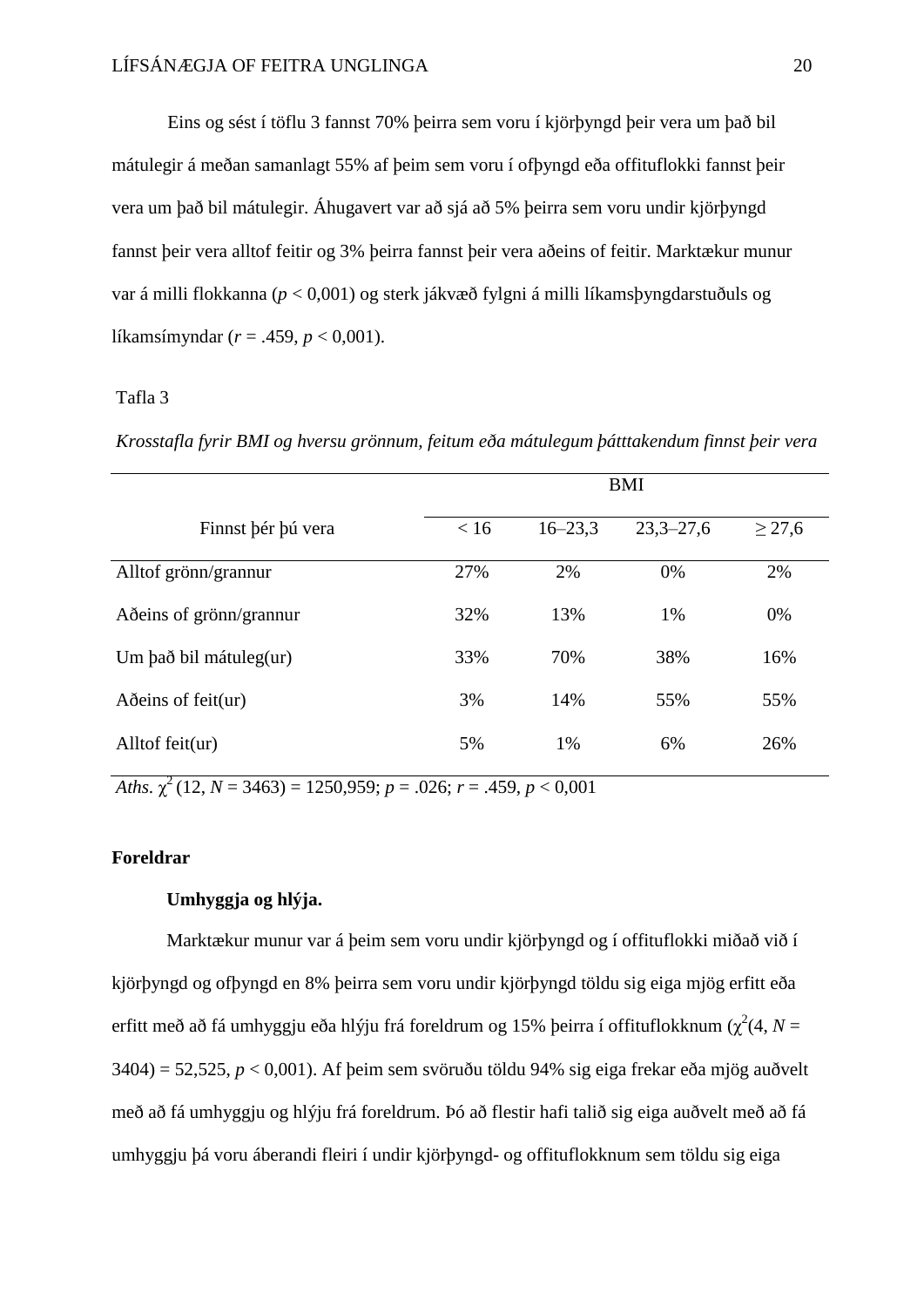erfitt að fá umhyggju. Ekki virtist vera fylgni á milli þess hversu auðvelt er að fá umhyggju og hlýju frá foreldrum við líkamsþyngdarstuðul (*r* = -.044, *p* = ,010).

# **Samskipti við föður.**

Eins og má sjá í töflu 4 voru allir BMI flokkarnir mjög svipaðir þegar kom að samskiptum við föður og líklega þess vegna sem ekki var marktækur munur á milli þeirra. Nokkuð há prósentutala var í öllum fjórum flokkunum, sem töldu sig eiga erfitt með að ræða áhyggjur sínar við föður, frá 21% (undir kjörþyngd) og upp í 33% (offita).

## Tafla 4

### *Krosstafla fyrir BMI og hve auðvelt er að ræða áhyggjur sínar við föður*

| Hversu auðvelt er að ræða áhyggjur sínar | BMI  |             |               |        |
|------------------------------------------|------|-------------|---------------|--------|
| við föður                                | < 16 | $16 - 23.3$ | $23,3 - 27,6$ | > 27.6 |
| Mjög auðvelt/auðvelt                     | 73%  | 69%         | 67%           | 61%    |
| Erfitt/mjög erfitt                       | 21%  | 26%         | 29%           | 33%    |
| Á/hitti ekki                             | 6%   | 5%          | 4%            | 6%     |

*Aths.*  $\chi^2$  (6, *N* = 3418) = 8,042, *p* = .235; *r* = .027, *p* = .120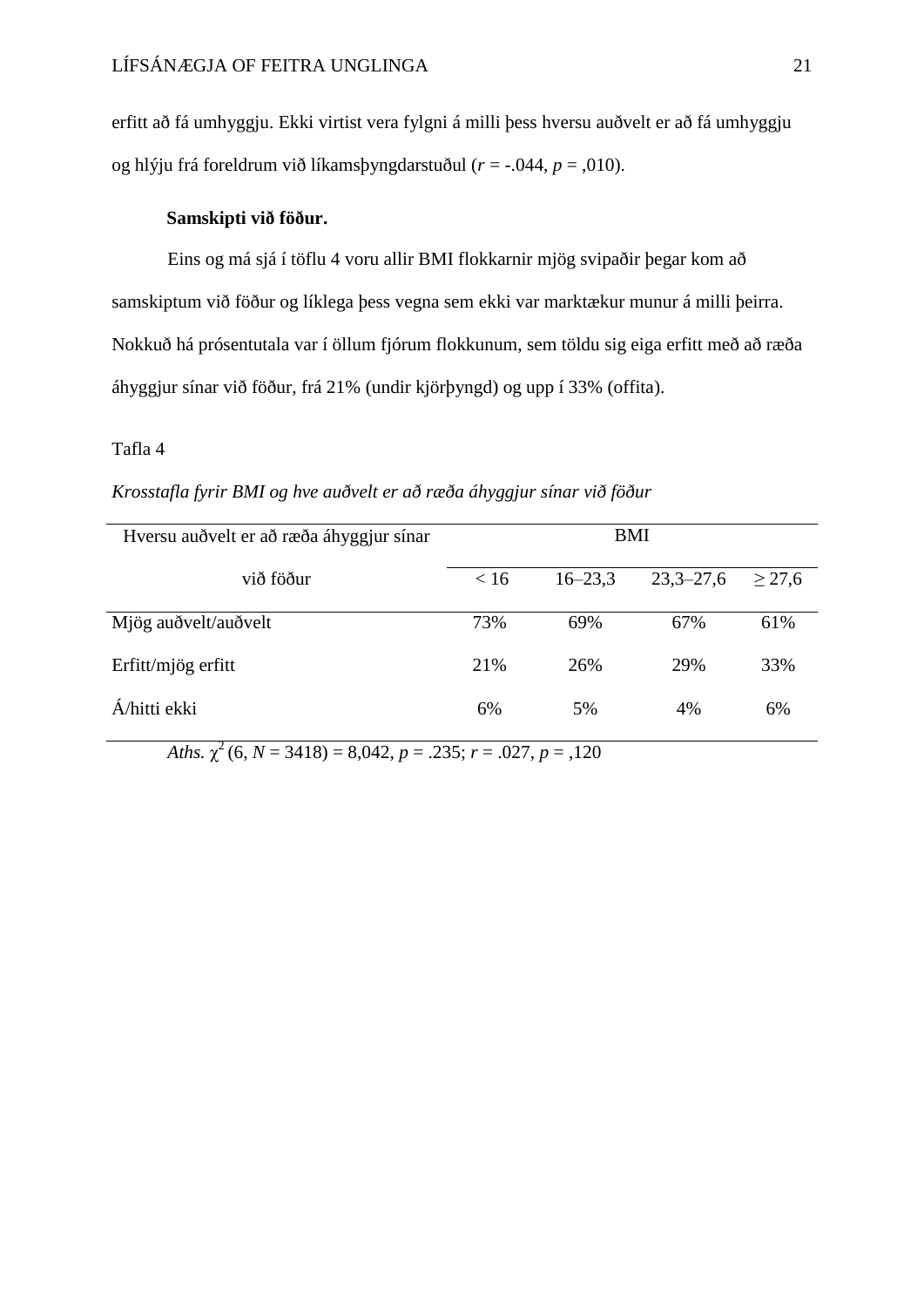#### **Samskipti við móður.**

Sjá má í töflu 5 að marktækur munur (*p* < 0,001) var á milli þeirra sem töldu sig eiga mjög auðvelt eða auðvelt með að ræða áhyggjur sínar við móður, þar var offituflokkurinn hlutfallslega lægstur með 76% á meðan þeir sem voru í kjörþyngd voru 84%. Þó var ekki fylgni þarna á milli (*r* = .046, *p* < 0,001). Í heild töldu 16% þeirra sem svöruðu þessari spurningu sig eiga erfitt eða mjög erfitt með að ræða áhyggjur sínar við móður.

## Tafla 5

*Krosstafla fyrir BMI og hversu auðvelt er að ræða áhyggjur sínar við móður*

| Hversu auðvelt er að ræða áhyggjur við | BMI  |             |               |             |
|----------------------------------------|------|-------------|---------------|-------------|
| móður                                  | < 16 | $16 - 23.3$ | $23,3 - 27,6$ | $\geq$ 27,6 |
| Mjög auðvelt/Auðvelt                   | 80%  | 84%         | 81%           | 76%         |
| Erfitt/Mjög erfitt                     | 20%  | 15%         | 18%           | 22%         |
| Á/Hitti ekki                           | 0%   | 1%          | 1%            | 3%          |

*Aths.*  $\chi^2$  (6, *N* = 3414) = 14,306, *p* = .026; *r* = .046, *p* < 0,001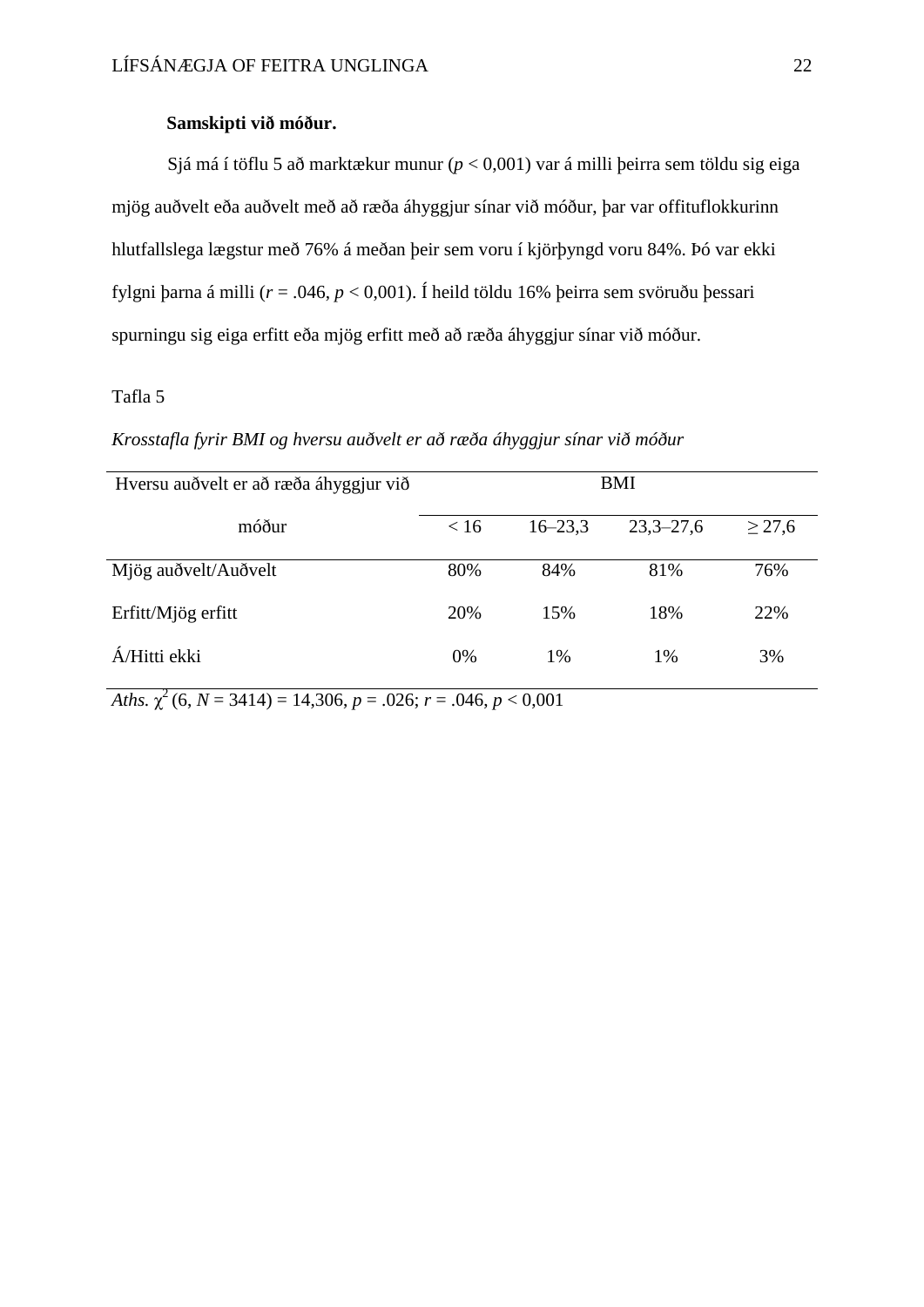#### **Skólinn**

# **Líkar í skóla.**

Í töflu 6 má sjá að af þeim sem voru í kjörþyngd líkaði 92% þeirra mjög vel eða þokkalega vel í skóla og 82% þeirra sem voru í offituflokki. Af þeim sem voru í offituflokki líkaði 18% þeirra ekki vel eða alls ekki vel í skólanum miðað við 9% þeirra sem voru í ofþyngd. Marktækur munur var á milli flokkanna (*p* < 0,001). Þó virtist ekki vera fylgni þarna á milli (*r* = .061, *p* < 0,001).

## Tafla 6

#### *Krosstafla fyrir BMI og hversu vel þátttakendum líkar í skóla*

|                              | BMI  |     |                                   |     |
|------------------------------|------|-----|-----------------------------------|-----|
| Hversu vel líkar þér í skóla | < 16 |     | $16-23,3$ $23,3-27,6$ $\geq 27,6$ |     |
| Mjög vel/Þokkalega vel       | 88%  | 92% | 91%                               | 82% |
| Ekki vel/alls ekki vel       | 12%  | 8%  | 9%                                | 18% |

*Aths.*  $\chi^2$  (3, *N* = 3470) = 22,445, *p* < 0,001; *r* = .061, *p* < 0,001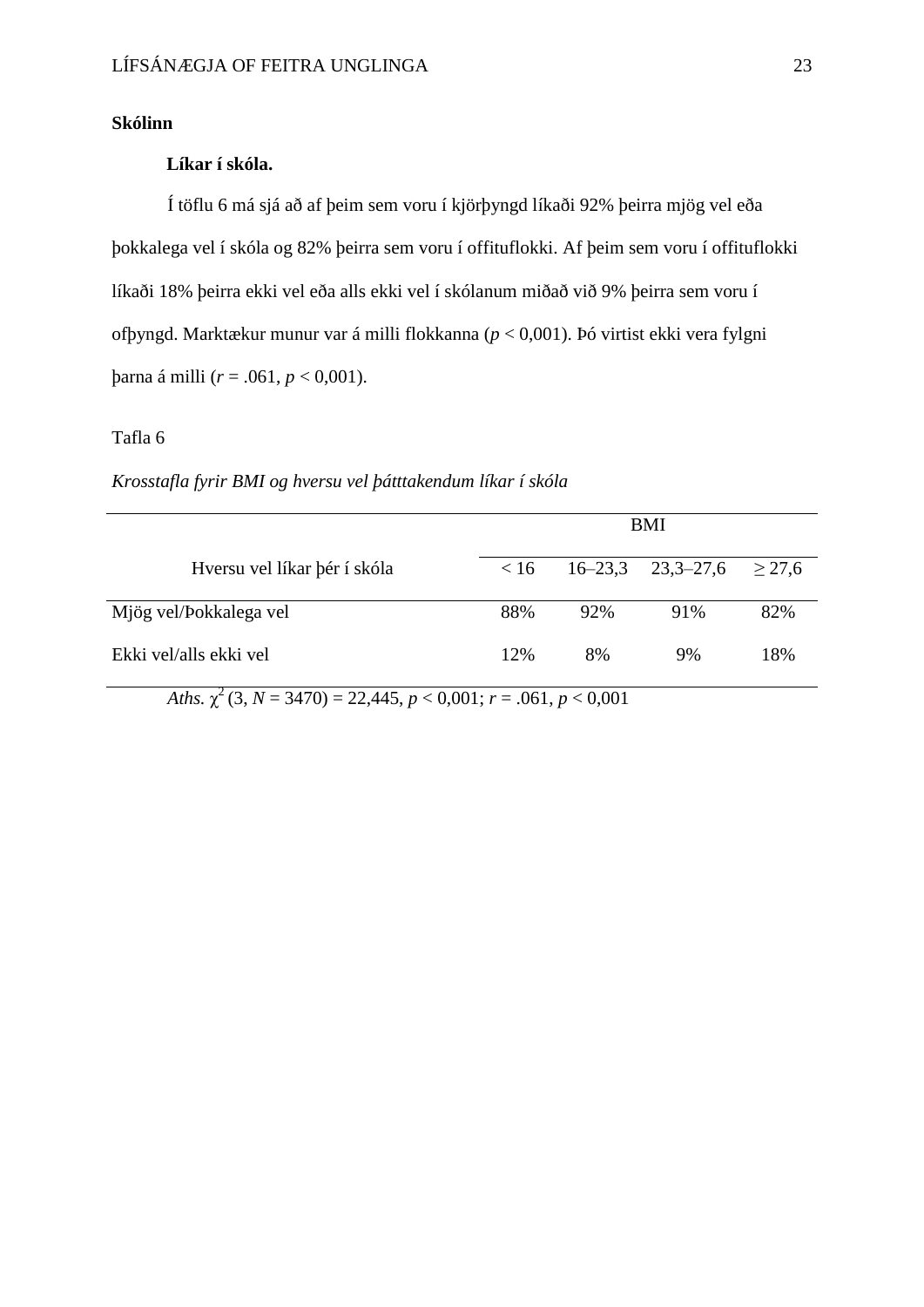## **Bekkjarfélagar.**

Eins og sést í töflu 7 voru 68% þeirra sem voru undir kjörþyngd sammála eða mjög sammála staðhæfingunni "Bekkjarfélagar taka mér eins og ég er", 12% voru ósammála eða mjög ósammála og 20% sögðu hvorki né. Þeir sem voru í offituflokknum voru á svipuðu róli og áhugavert var að sjá hvernig þessir tveir flokkar kölluðust á þarna og að sama skapi kölluðust flokkarnir í kjörþyngd og ofþyngd á. Ekki var fylgni milli BMI og þess hversu sammála eða ósammála þátttakendur voru staðhæfingunni (*r* = .038, *p* < 0,001) en munur á milli hópanna var marktækur (*p* = ,025).

#### Tafla 7

*Krosstafla fyrir BMI og hversu sammála þátttakendur eru staðhæfingunni "Bekkjarfélagar taka mér eins og ég er."*

|                                       | <b>BMI</b> |             |               |             |  |  |
|---------------------------------------|------------|-------------|---------------|-------------|--|--|
| Bekkjarfélagar taka mér eins og ég er | < 16       | $16 - 23.3$ | $23,3 - 27,6$ | $\geq$ 27,6 |  |  |
| Mjög sammála/Sammála                  | 68%        | 82%         | 78%           | 72%         |  |  |
| Ósammála/Mjög ósammála                | 12%        | 5%          | 7%            | 14%         |  |  |
| Hvorki né                             | 20%        | 12%         | 15%           | 15%         |  |  |

*Aths.*  $\chi^2$  (6, *N* = 3454) = 34,045, *p* < 0,001; *r* = .038, *p* = ,025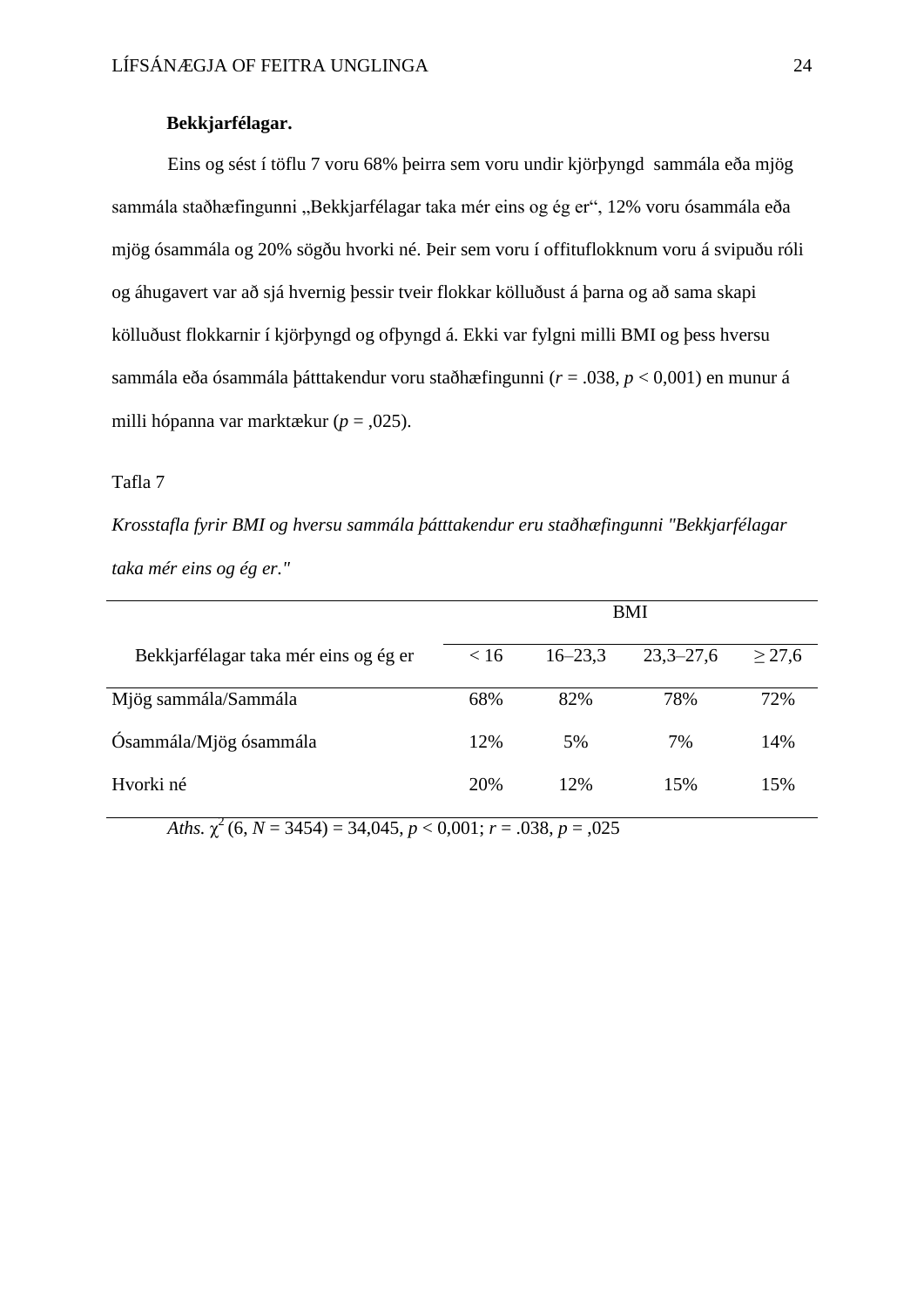#### **Besti vinur**

Í töflu 8 má sjá að 26% þeirra sem voru í offituflokki töldu sig eiga erfitt eða mjög erfitt með að fá umhyggju og hlýju frá besta vini sínum. Með því að skoða hlutföllin innan "Frekar /Mjög auðvelt" mátti sjá að þeir sem voru í kjörþyngd töldu sig eiga auðveldast með að fá umhyggju og hlýju frá besta vin eða 88%, næst á eftir komu þeir sem voru undir kjörþyngd og í ofþyngd með 86% og 85% á meðan aðeins 69% þeirra sem voru í offituflokknum töldu sig eiga auðvelt með það. Ekki var fylgni þarna á milli (*r* = -.037, *p* < 0,001) en marktækur munur var á milli hópanna (*p* = ,033).

#### Tafla 8

*Krosstafla fyrir BMI og hversu auðvelt er að fá umhyggju og hlýju frá besta vin*

| Hversu auðvelt er að fá umhyggju og hlýju frá | <b>BMI</b> |             |               |        |
|-----------------------------------------------|------------|-------------|---------------|--------|
| besta vin                                     | < 16       | $16 - 23.3$ | $23,3 - 27,6$ | > 27.6 |
| Mjög erfitt/Frekar erfitt                     | 6%         | 11%         | 14%           | 26%    |
| Frekar auðvelt/Mjög auðvelt                   | 86%        | 88%         | 85%           | 69%    |
| Á/hitti ekki                                  | 8%         | 1%          | 1%            | 6%     |

*Aths.*  $\chi^2$  (6, *N* = 3401) = 90,469, *p* < 0,001; *r* = -.037, *p* = ,033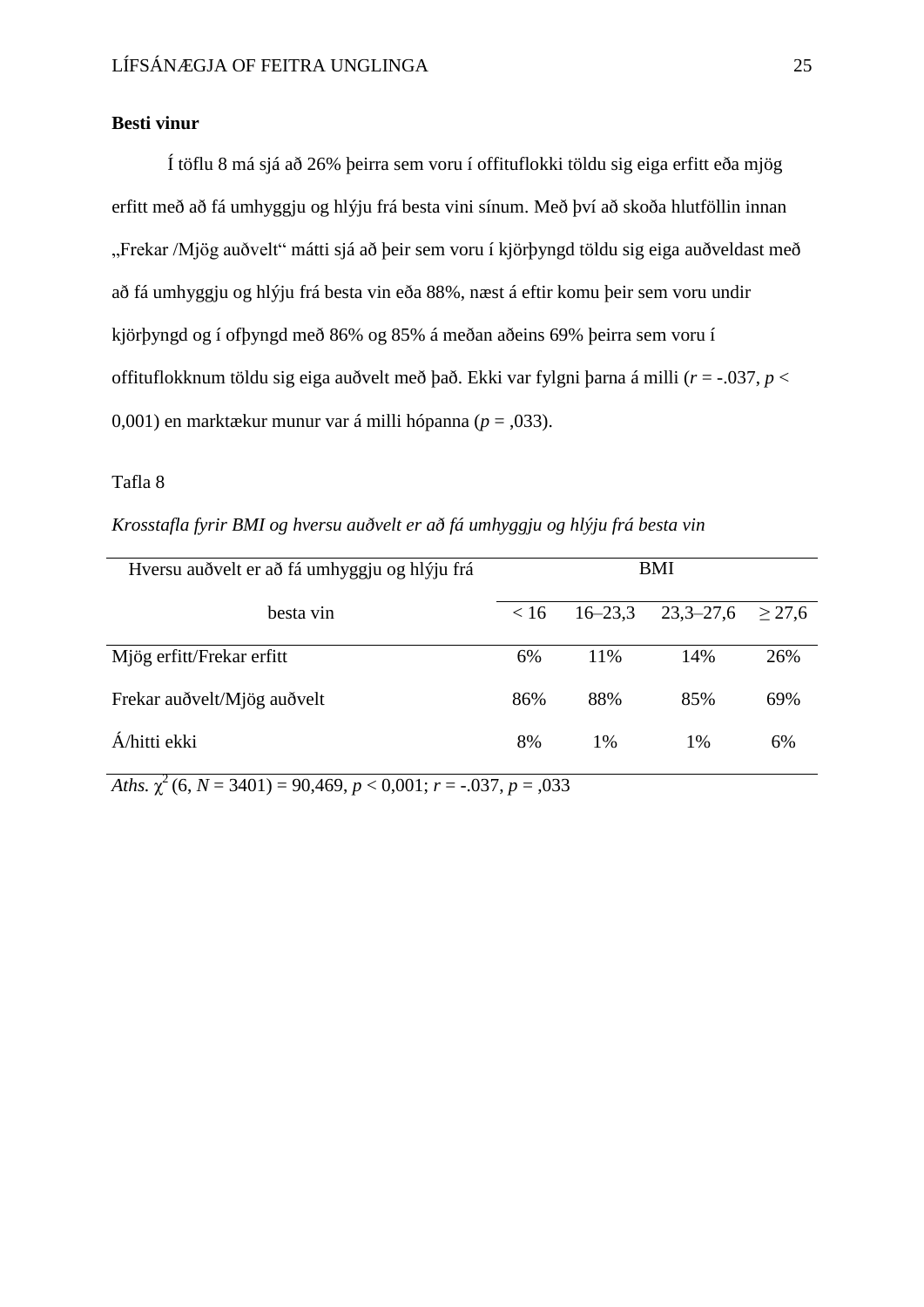#### **Samskipti við besta vin.**

Í töflu 9 má sjá 75% þeirra sem voru í offituflokki töldu sig eiga mjög auðvelt eða auðvelt með að ræða áhyggjur sínar við besta vin en töluvert hærra hlutfall á því má sjá hjá hinum þremur BMI flokkum, frá 84% (í ofþyngd) og upp í 89% (í kjörþyngd). Þeir sem voru í offituflokki virtust eiga erfiðara með að ræða áhyggjur sínar við besta vin en 20% töldu sig eiga erfitt eða mjög erfitt með það. Marktækur munur var á milli hópanna (*p* < 0,001). Ekki virtist vera um fylgni að ræða á milli BMI flokkanna og þess að eiga auðvelt eða erfitt með að ræða áhyggjur sínar við besta vin (*r* = .079, *p* < 0,001).

#### Tafla 9

| Hversu auðvelt er að ræða áhyggjur við besta | <b>BMI</b> |     |                                   |     |
|----------------------------------------------|------------|-----|-----------------------------------|-----|
| V1n                                          | < 16       |     | $16-23,3$ $23,3-27,6$ $\geq 27,6$ |     |
| Mjög auðvelt/auðvelt                         | 88%        | 89% | 84%                               | 75% |
| Mjög erfitt/Erfitt                           | 8%         | 10% | 14%                               | 20% |

Á/hitti ekki 5% 2% 2% 6%

*Krosstafla fyrir BMI og hversu auðvelt er að ræða áhyggjur sínar við besta vin*

*Aths.*  $\chi^2$  (6, *N* = 3373) = 43,758, *p* < 0,001; *r* = .079, *p* < 0,001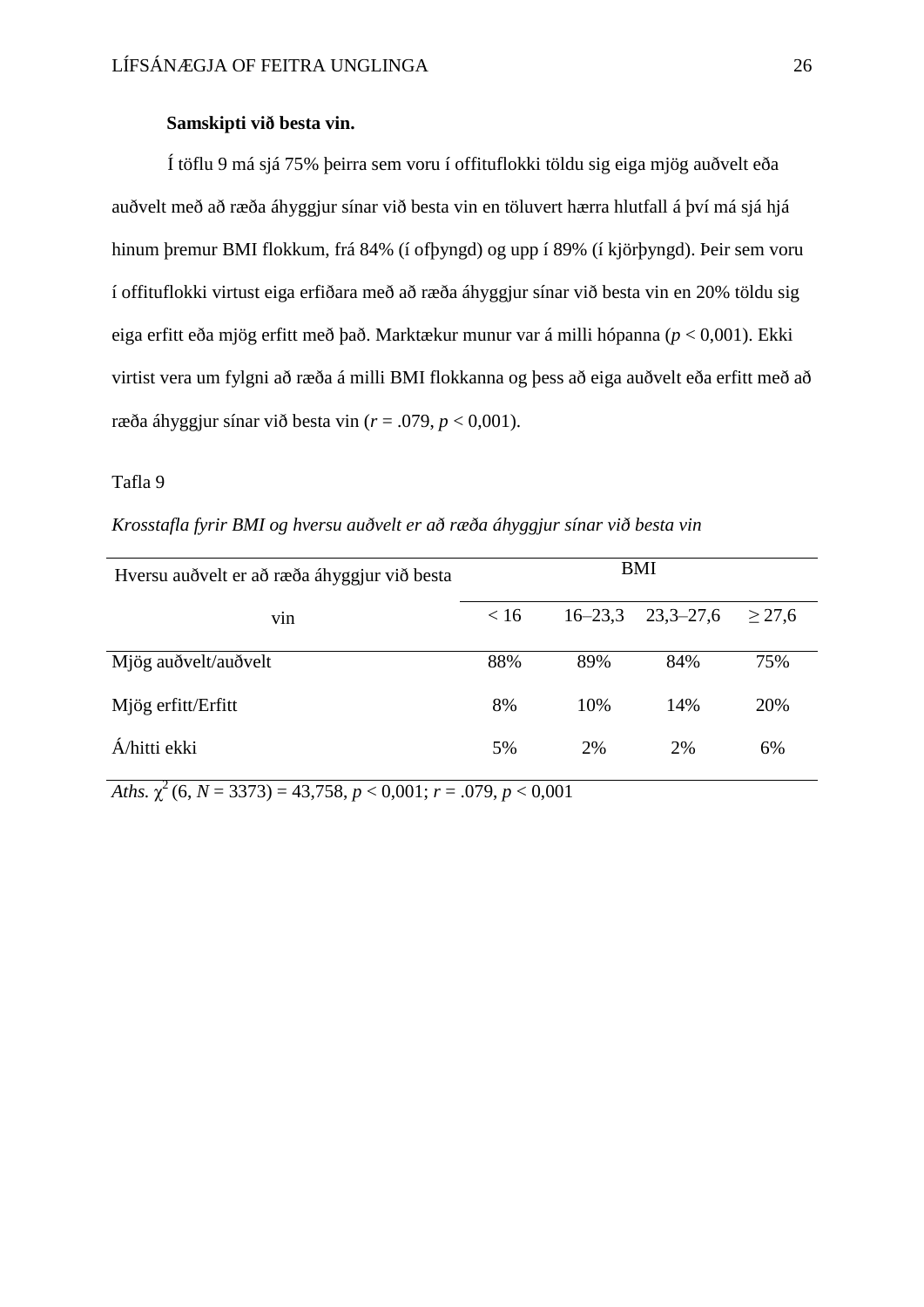#### **Umræður**

Markmið þessarar rannsóknar var að kanna hvort tengsl væru á milli lífsánægju of þungra og of feitra unglinga í 10. bekk grunnskóla á Íslandi og við líkamsþyngdarstuðulinn BMI og hvort tengsl eða munur væri á milli flokka BMI og nokkurra félagslegra breyta. Breyturnar voru nokkrar: hversu auðvelt væri fyrir þátttakendur að ræða áhyggjur sína við við foreldra og besta vin, hversu auðvelt eða erfitt væri að fá umhyggju og hlýju frá foreldrum og besta vin, hvernig viðkomandi líkar í skóla, hvort bekkjarfélagar taki viðkomandi eins og hann er og að lokum hversu grönnum eða feitum þátttakendum þóttu þeir vera. Í þessari rannsókn voru samtals 21% þátttakenda í ofþyngd og offituflokki BMI og er það í samræmi við íslenskar tölur frá skólaárinu 2008-2009 sem sýndu að hlutfall barna yfir kjörþyngd var 21%. Þó ber að hafa í huga að það eru tölur fyrir börn í 9. bekk en ekki 10. bekk eins og í þessari rannsókn og að önnur BMI mörk eru notuð hér (Stefán H. Jónsson og Margrét Héðinsdóttir. 2010). Munurinn á mörkunum er þó mjög lítill og rannsakandi gerir ekki ráð fyrir að hann hafi afgerandi áhrif á hlutfallstölur.

#### **Rannsóknarspurning 1**

Aðeins var veik neikvæð fylgni á milli þess í hvaða BMI flokki þátttakendur voru og gildis á lífsánægjustiga Cantrils, en hins vegar þegar rýnt var frekar í gögnin kom í ljós áhugaverður munur á milli BMI flokka en þeir sem voru í offituflokki voru nokkuð óhamingjusamari en þeir sem voru í hinum þrem flokkunum. Þegar litið var á hvort tengsl væri á milli lífsánægju unglinga og þess í hvaða flokki BMI þeir eru kom í ljós að meirihluti svarenda féllu í hamingjusamari flokkinn. Þó að marktækur munur hafi verið á milli hópa, er þó erfitt að fullyrða um tengsl á milli þessara tveggja breyta þar sem aðeins var veik fylgni á milli þeirra og því aðrir þættir sem gætu verið að hafa áhrif. Annað sem er áhugavert í þessum niðurstöðum, og kom raunar víðar fram í niðurstöðum þessarar rannsóknar, er hvernig þessir hóparnir undir kjörþyngd og offita virtust að mörgu leiti kallast á, þ.e. virðast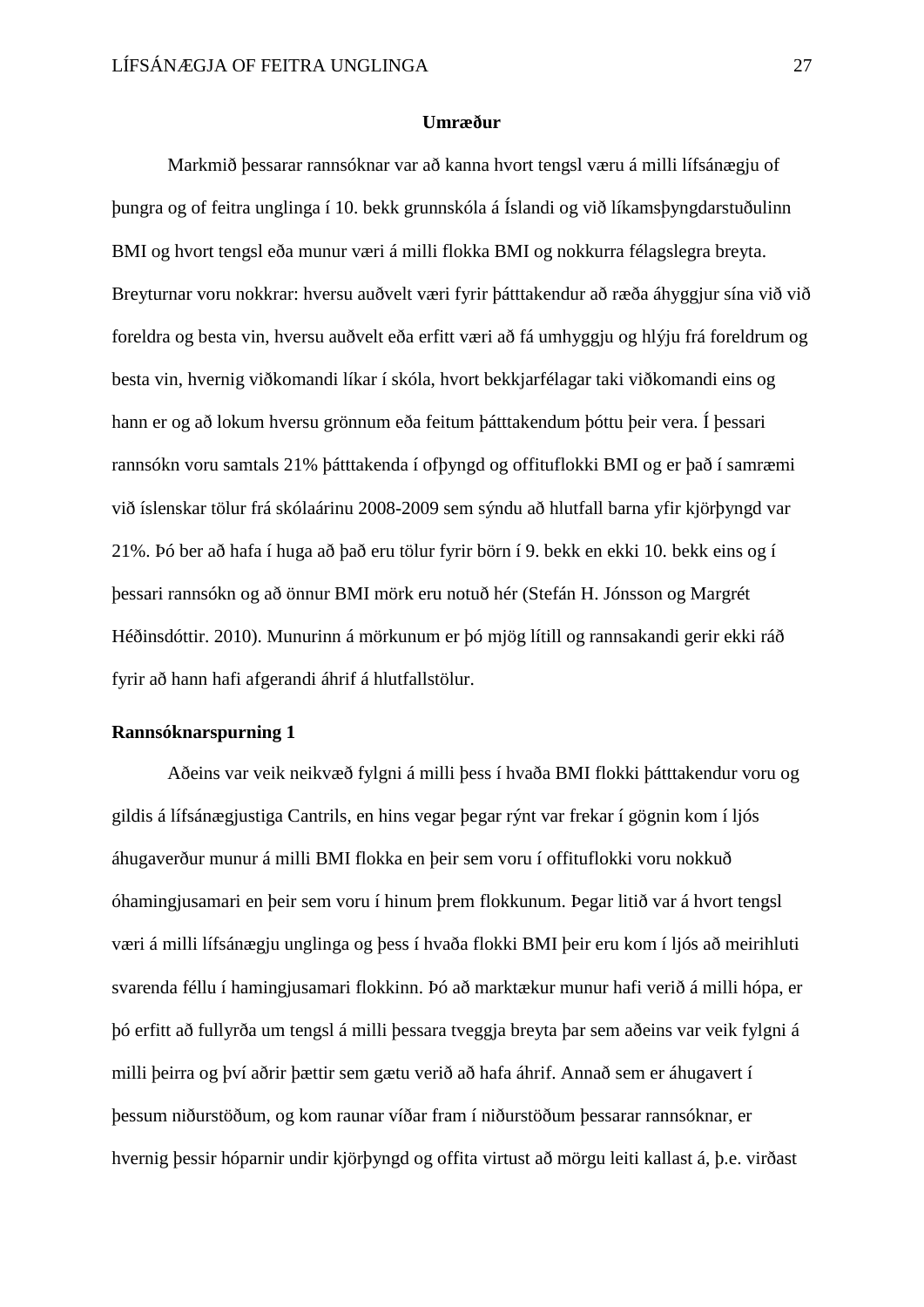oftar eiga erfitt en þeir svarendur sem voru í kjörþyngd eða ofþyngd. Það væri því ekki langt seilst með því að segja að hugsanlega komi fram svo lítil fylgni milli breytanna sem raun ber vitni vegna þess að þeir sem eru utan "normsins" eru á sitthvorum endanum. Samfélagið á það til að dæma alla sem eru öðruvísi og það virðist að mörgu leiti koma fram í þessum niðurstöðum. Áhugavert væri að vinna enn lengra með gögnin en hægt er að gera í þessu verkefni og sjá hvort ekki kæmi fram aukin fylgni milli þessara breyta ef til að mynda undir kjörþyngd- og offituflokkarnir væru keyrðir saman.

### **Rannsóknarspurning 2**

Niðurstöður sýndu sterka jákvæða fylgni á milli líkamsþyngdarstuðuls og líkamsímyndar og marktækur munur var á milli flokkanna. Af þeim sem voru í kjörþyngd þótti þorra þeirra þeir vera um það bil mátulegir á meðan samanlagt rúmlega helmingur af þeim sem voru í ofþyngd eða offituflokki fannst þeir vera um það bil mátulegir. Tveir-þriðju hluti þeirra sem fannst þeir vera alltof grannir voru í kjörþyngd en tæplega þriðjungur undir kjörþyngd. Þessar niðurstöður eru mjög áhugaverðar og rannsakandi veltir fyrir sér þessu bili á milli raunverulegs BMI gildis margra þátttakendanna og hvernig þeir sjá sjálfan sig sem granna, feita eða mátulega í holdum. Of oft virðist ekki vera samræmi þarna á milli og athyglisvert væri að skoða frekar hvernig hægt sé að leiðrétta skekkta líkamsímynd. Einnig er áhugavert er að sjá að 5% þeirra sem voru undir kjörþyngd fannst þeir vera alltof feitir og 3% þeirra fannst þeir vera aðeins of feitir. Mögulegrar skýringar eru skekkt líkamsímynd eða útlitsraskanir en hér verður ekki frekar farið í yfir það.

## **Rannsóknarspurning 3**

#### **Foreldrar.**

Eins og farið hefur verið yfir þá skiptir tilfinningalegur stuðningur fjölskyldunnar, sérstaklega í formi uppbyggilegrar gagnrýni og hvatningar miklu máli (Bearman o.fl. 2006; Stice og Whitenton, 2002; Ricciardelli, McCabe og Banfield, 2000) Samkvæmt niðurstöðum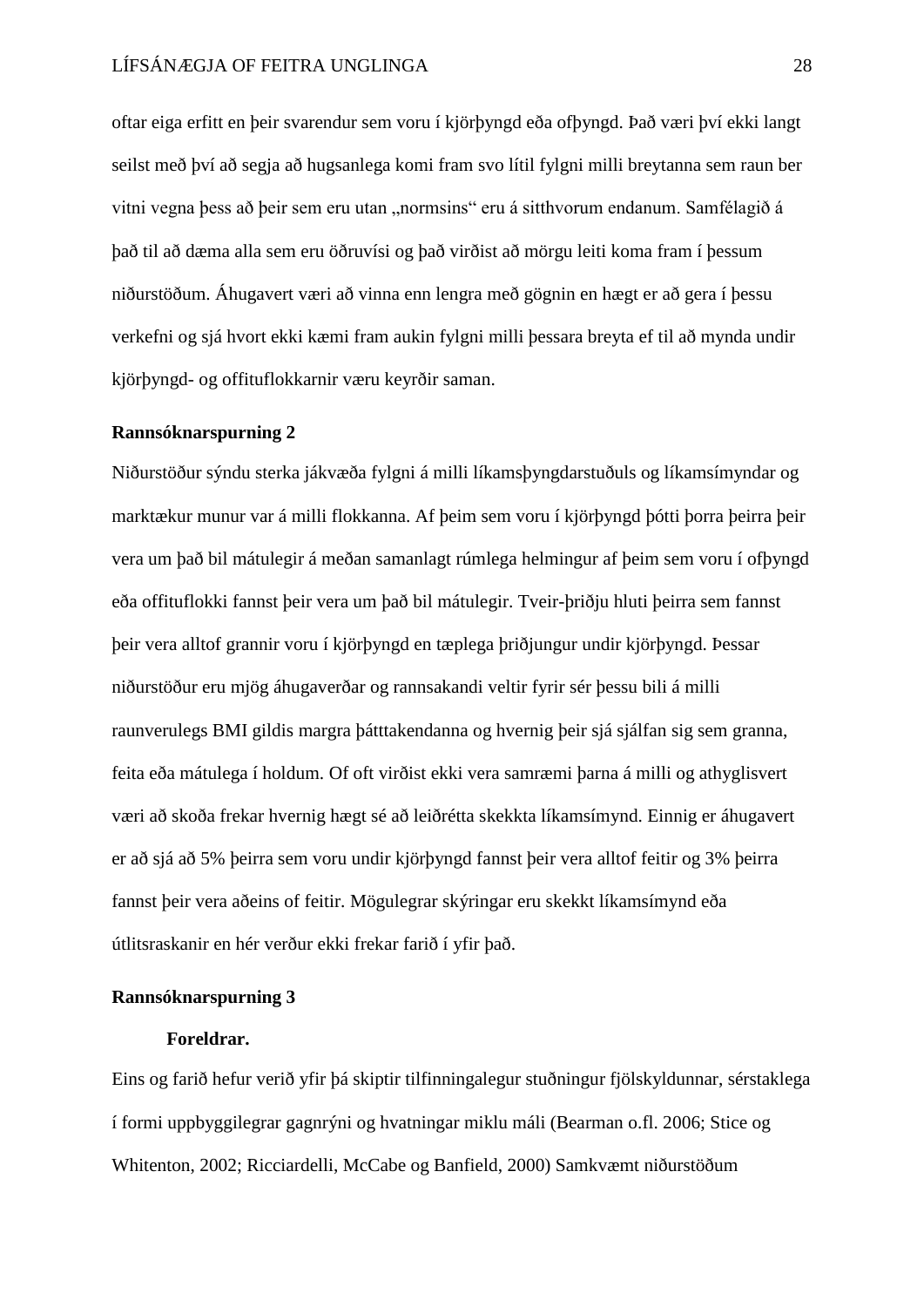rannsóknarinnar er marktækur munur á þeim sem eru undir kjörþyngd og í offituflokki miðað við í kjörþyngd og ofþyngd hvað varðar að eiga erfitt eða mjög erfitt með að fá umhyggju eða hlýju frá foreldrum. Gleðilegt er að er að sjá að langflestir af þeim sem svöruðu eiga frekar eða mjög auðvelt með að fá umhyggju og hlýju frá foreldrum. Þó eru áberandi fleiri í undir kjörþyngd- og offituflokki sem telja sig eiga erfitt að fá umhyggju sem er áhyggjuefni, einkum ef litið er til fyrri rannsókn sem hafa sýnt hversu mikilvæg umhyggja foreldra er.

Rannsóknin sýndi að marktækur munur var á milli þeirra sem töldu sig eiga mjög auðvelt eða auðvelt með að ræða áhyggjur sínar við móður, þar var offituflokkurinn hlutfallslega lægstur á meðan þeir sem voru í kjörþyngd voru hæstir. Þannig að þeir sem voru í offituflokki virtust eiga erfiðara með að ræða áhyggjur sínar við móður en aðrir. Þó var ekki fylgni þarna á milli. Í heild áttu 16% þátttakenda sem svöruðu þessari spurningu erfitt eða mjög erfitt með að ræða áhyggjur sínar við móður. Það verður því að teljast frekar jákvætt að langflestir þátttakendur virtust eiga frekar gott samband við móður. Hins vegar reyndist ekki vera marktækur munur á milli BMI flokkanna þegar kom að samskiptum við föður. Líklega er það vegna þess að ekki var mikill munur á milli hópa. Staðreyndin er hinsvegar sú að nokkuð há prósentutala var í öllum fjórum flokkum BMI sem töldu sig eiga erfitt með að ræða áhyggjur sínar við föður, frá 21% (undir kjörþyngd) og upp í 33% (offita). Í þessu samhengi verður að viðurkennast að það að allt að einn-þriðji þátttakenda töldu sig eiga erfitt með samskipti við föður er ákveðið áhyggjuefni. Áhugavert væri að skoða hvort munur sér þarna á milli kynja en það er efni í annað verkefni. Eins og rannsóknir Archibald o.fl. (1999) og Swarr og Richards (1996) þá hafa ungmenni sem eiga gott samband við báða foreldra sína minni áhyggjur af þyngd og mataræði. Þessi erfiðari samskipti við föður gætu því skapað ákveðna áhættu, en þó ber að huga að þátttakendur sem hér var verið að skoða voru nemendur í 10. bekk grunnskóla og feður oftar en ekki í hlutverki þess sem heldur uppi aga sem svo gæti haft áhrif á samskipti.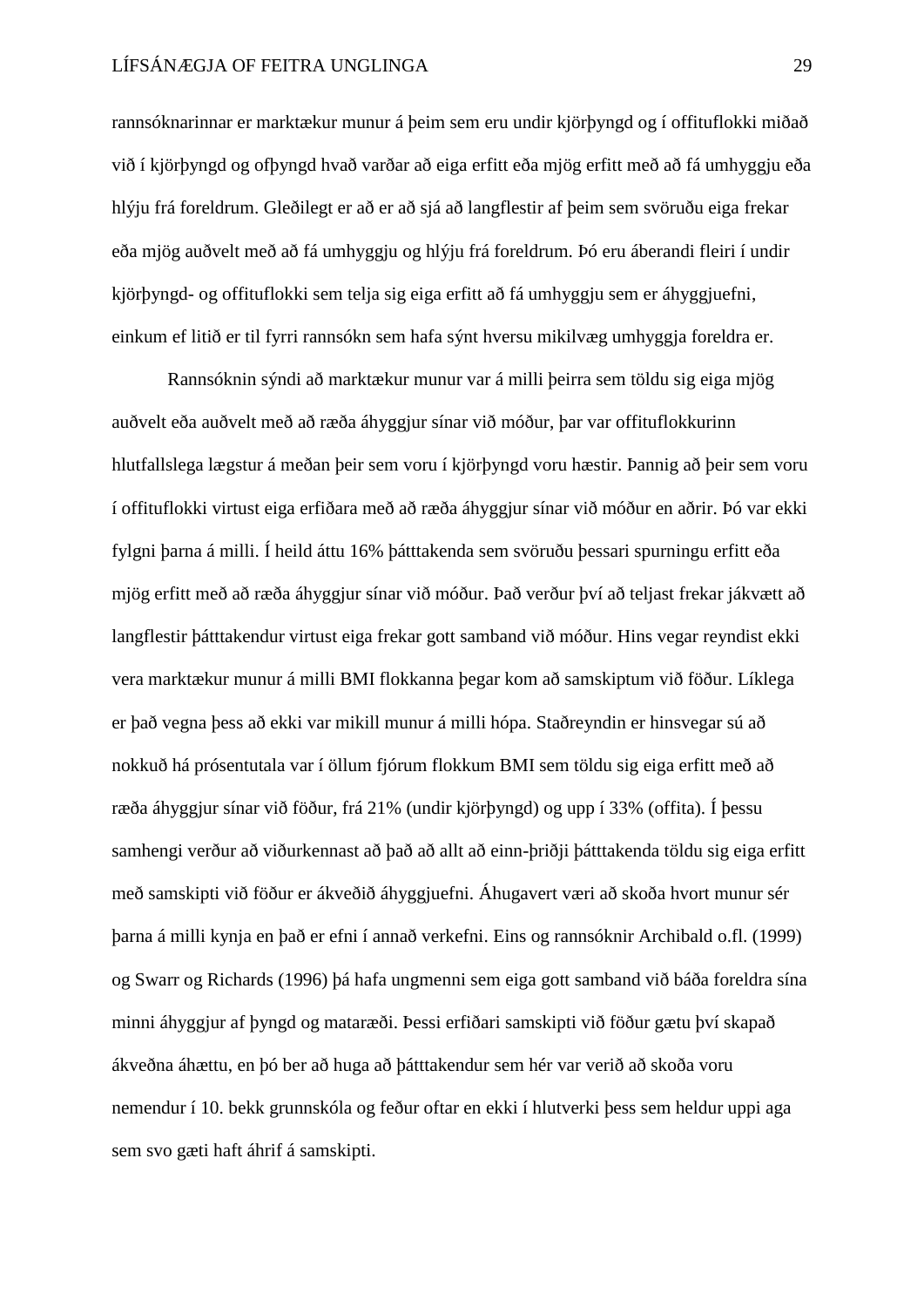Ef miðað er við fyrri rannsóknir þá er virðist vera sem svo að þátttakendur þessarar rannsóknar eigi fremur gott samband við foreldra sína, eigi mjög gott með að fá umhyggju frá foreldrum þó þau telji mörg hver erfitt að eiga samskipti við föður. Það er hvetjandi þar sem nánara og betra samband ungmenna við foreldra ýtir undir minni erfiðleika með líkamsímynd og almenna ánægju í lífinu.

#### **Besti vinur.**

Samkvæmt niðurstöðum rannsóknarinnar töldu rúmlega tveir-þriðju hlutar þeirra sem voru í offituflokki sig eiga mjög auðvelt eða auðvelt með að ræða áhyggjur sínar við besta vin en töluvert hærra hlutfall á því mátti sjá hjá hinum þremur BMI flokkunum. Þeir sem voru í offituflokki virtust eiga töluvert erfiðara en hinir þrír flokkarnir með að ræða áhyggjur sínar við besta vin. Rannsóknin sýndi að um einn-fjórði hluti þeirra sem voru í offituflokki töldu sig eiga erfitt eða mjög erfitt með að fá umhyggju og hlýju frá besta vini sínum. Athyglisvert er að sjá að hlutfallslega séð virtust þeir sem voru í offituflokki ekki eiga eins auðvelt með að fá umhyggju og hlýju frá besta vini. Þeir sem voru í kjörþyngd töldu sig eiga auðveldast með að fá umhyggju og hlýju frá besta vin eða en erfiðast með það áttu þeir sem voru í offituflokknum. Rannsóknir hafa líka sýnt að flestir unglingar sem eru yfir kjörþyngd eigi að minnsta kosti einn vin og rannsóknir sem bera saman fullorðna einstaklinga í kjörþyngd og yfir kjörþyngd, hafa ekki sýnt neinn mun á milli þeirra hópa hvað varðar eiginleika vináttusambanda (Carr og Friedman, 2006; Miller, Rothblum, Brand, og Felicio, 1995; Strauss og Pollack, 2003; Zeller, Reiter-Purtill og Ramey, 2008). Í þessari rannsókn mátti sjá mun á milli hópa, sérstaklega hvað varðar offituflokkinn og þó munurinn væri ekki mikill þá virðast of feitir unglingar eiga erfiðara í sínum vináttusamböndum.

## **Skólinn.**

Samkvæmt niðurstöðum rannsóknarinnar var þorri þeirra sem voru undir kjörþyngd á þeirri skoðun að bekkjarfélagar taki þeim eins og þeir eru og þeir sem voru í offituflokknum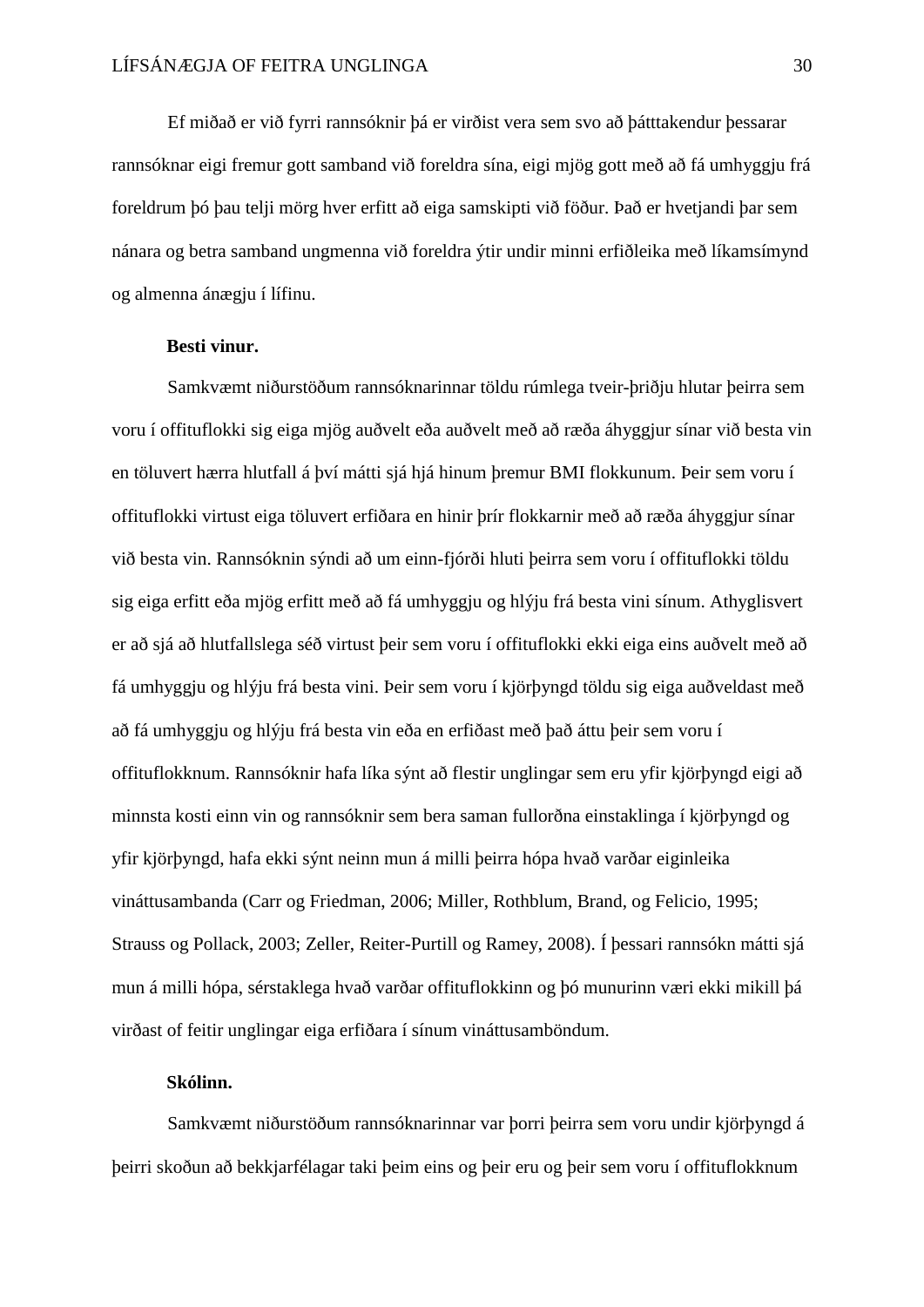voru á svipuðu róli. Mjög athyglisvert er að þessir tveir flokkar virðast kallast þarna á og að sama skapi kallast flokkarnir í kjörþyngd og ofþyngd á. Ekki var fylgni má milli breytanna en munurinn á milli hópanna var marktækur. Marktækur munur var á milli þeirra sem voru í kjörþyngd og þeirra sem voru í offituflokki hvað varðar hvernig þeim líkar í skóla og kom í ljós að þeir sem voru í offituflokki líkaði verr í skóla en þeim sem voru í hinum BMI flokkunum en 18% líkaði ekki vel eða alls ekki vel í skólanum miðað við 9% þeirra sem voru í ofþyngd. Samkvæmt niðurstöðum var þó ekki fylgni á milli breytanna. Niðurstöður fyrri rannsókna hafa sýnt að nemendur sem eru yfir kjörþyngd verða fyrir fordómum bæði frá kennurum og samnemendum sínum, fordómum sem hafa áhrif meðal annars á einkunnir þeirra án þess þó að munur sé á hæfni miðað við aðra nemendur (Kaestner og Grossman, 2009; Latner og Stunkard, 2003; Strauss og Pollack, 2003). Þeir verða líka frekar fyrir einelti jafningja sinna og jafningjar hafa meiri fordóma gegn offitu frekar en nokkru öðru líkamlegu einkenni (Janssen o.fl., 2004)

## **Samantekt**

Þær niðurstöður sem standa upp úr þá eiga flestar við þátttakendur í offituflokki. Þeir virtust vera nokkuð óhamingjusamari en þeir sem voru í hinum þrem flokkunum, eiga. erfiðara með að ræða áhyggjur sínar við móður og besta vin og jafnframt virtust þeir eiga erfiðara með að fá umhyggju og hlýju frá besta vini en þeir sem voru í hinum þremur BMI flokkunum. Ennfremur líkaði þeim sem voru í offituflokki verr í skóla en hinum. Sterk jákvæð fylgni var á milli líkamsþyngdarstuðuls og líkamsímyndar og marktækur munur var á milli flokkanna. Að öðru leyti var ekki um fylgni að ræða, nema þá mjög veika í örfáum tilvikum, á milli BMI flokkanna og þeirra breyta sem skoðaðar voru.

Unglingsárin eru, hvar sem manneskjan er stödd í heiminum, uppfull af mismunandi upplifunum sem móta mann til framtíðar. Kröfur samfélagsins, áhrif foreldra og annarra vandamanna, vinasambönd og skólaganga eiga þar stóran þátt og leyfa manni að uppgötva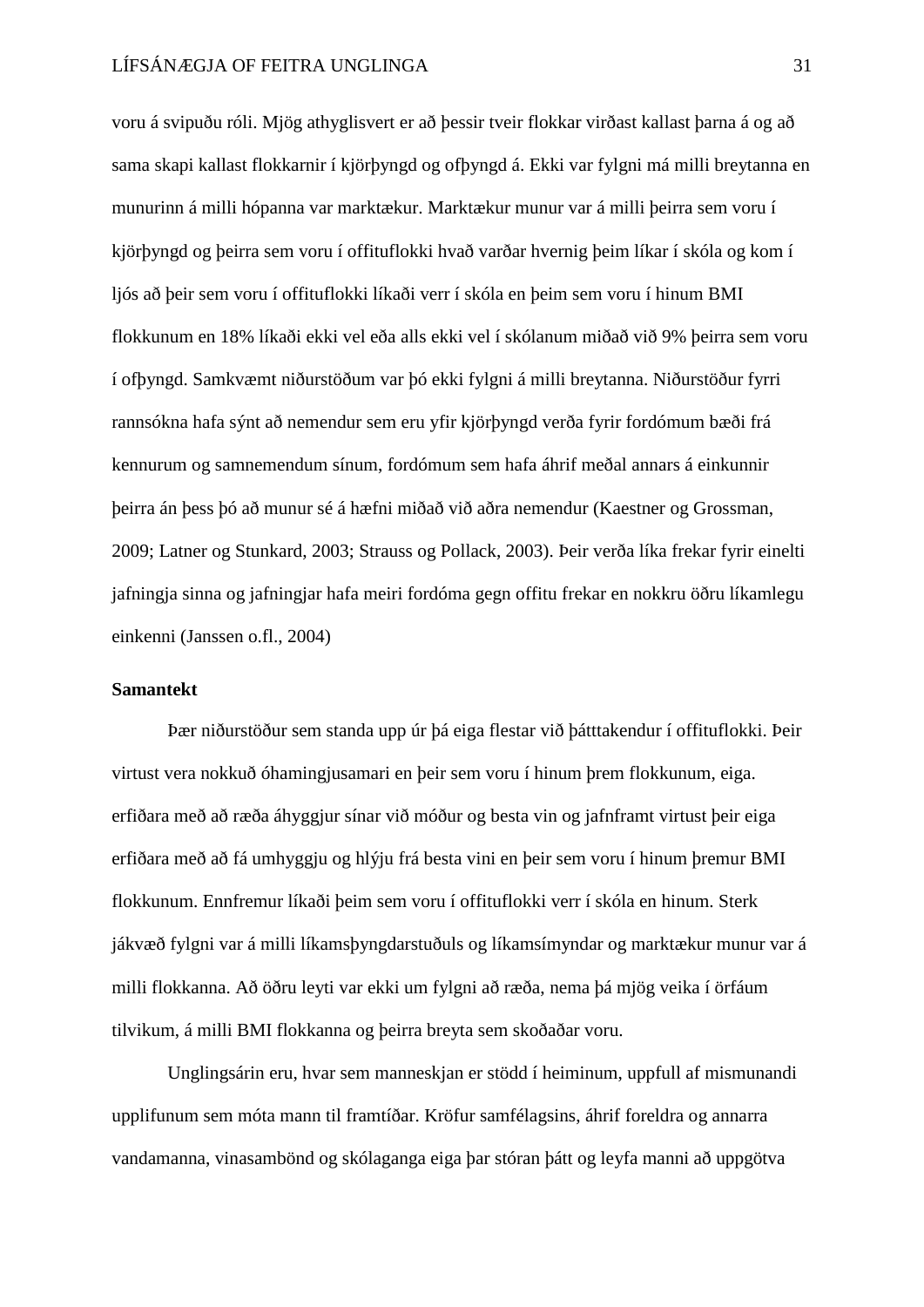hver maður er innra sem ytra. Mikilvægt er að skoða dýpra þá þætti sem stuðla að heilbrigðri og jákvæðri sjálfsmynd ungmenna óháð útliti og foreldrar, skólakerfið sem og samfélagið allt þurfa að leggjast á eitt við það að leiða þau heil að dyrum fullorðinsáranna. Áherslan á hinn fullkomna líkama sem fjölmiðlar og aðrir áhrifavaldar beina út í samfélagið ber að varast af öllum mætti. Frekar ætti áherslan að vera á heilbrigðri sál í heilbrigðum líkama en ekki á eitthvað sem stuðlar að neikvæðri og óraunsærri líkamsímynd.

Frekari rannsókna er þörf til þess að kanna hvort og hvernig er hægt að koma í veg fyrir neikvæðar og óraunsæjar líkamsímyndir og einnig þá þætti sem geta virka verndandi gegn óæskilegum áhrifum og gera ungmennum það kleift að þróa með sér jákvæða sjálfsmynd.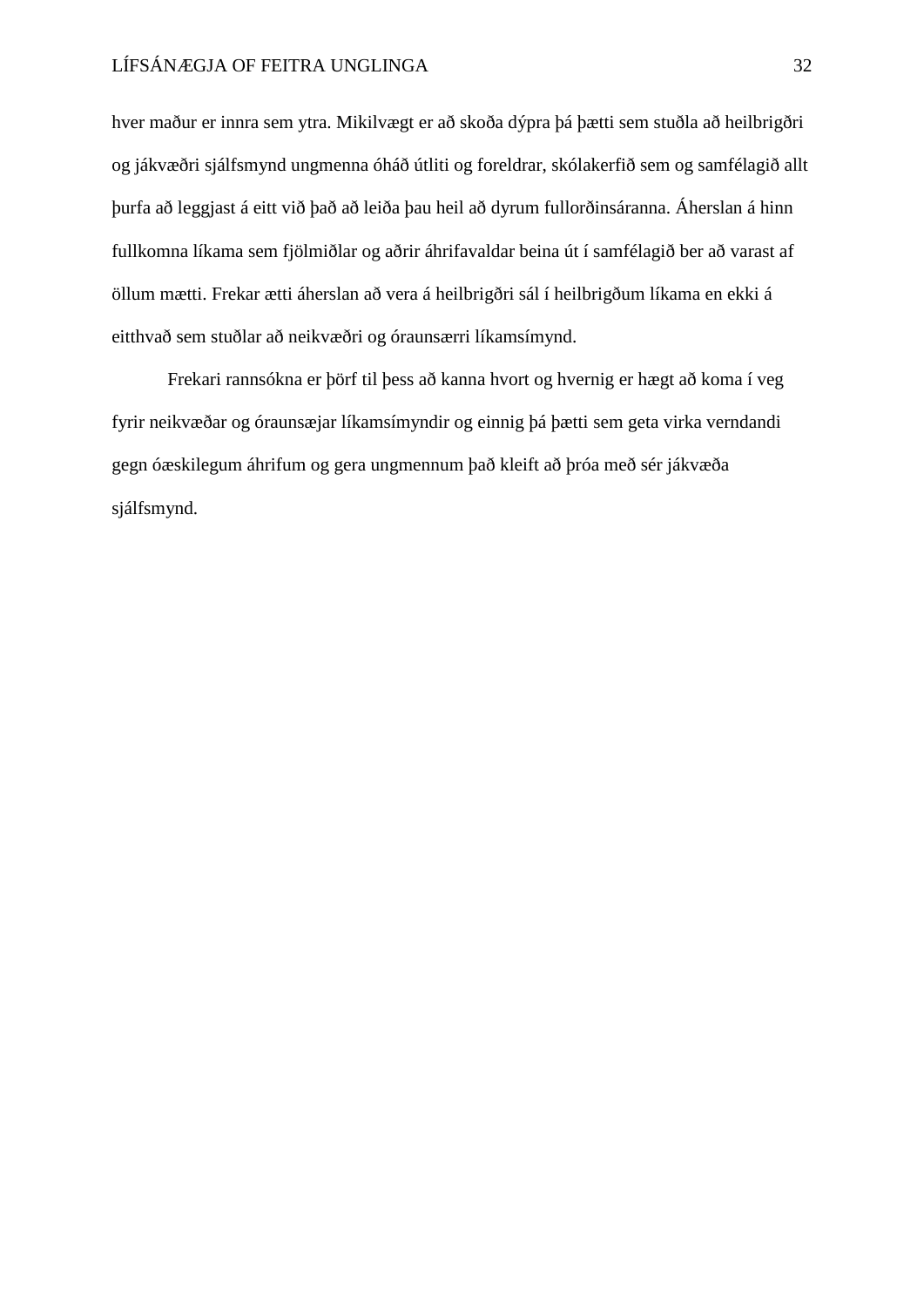#### Heimildaskrá

- Archibald, A. B., Graber, J. A. og Brooks-Gunn, J. (1999). Associations among parentadolescent relationships, pubertal growth, dieting, and body image in young adolescent girls: a short-term longitudinal study. *Journal of Research on Adolescence 9*, 395–415. doi: 10.1207/s15327795jra0904\_2
- Bearman, S. K., Presnell, K., Martinez, E. og Stice, E. (2006). The skinny on body dissatisfaction: A longitudinal study of adolescent girls and boys. *Journal of Youth and Adolescence, 35,* 217–229. doi: 10.1007/s10964-005-9010-9
- Benedikt, R., Wertheim, E. og Love, A. (1998). Eating attitudes and weight-loss attempts in female adolescents and their mothers. *Journal of Youth and Adolescence*, *27,* 43–57. doi: 10.1023/A:1022876715005
- Cantril, H. (1965). *The pattern of human concern.* New Brunswick,NJ: Rutgers University Press.
- Carlsund, Å., Eriksson, U. og Sellström, E. (2013). Shared physical custody after family split-up: implications for health and well-being in Swedish schoolchildren. *Acta Paediatrica, 102*, 318–323. doi: 10.1111/apa.12110
- Carr, D., og Friedman, M. A. (2006). Body weight and the quality of interpersonal relationships. *Social Psychology Quarterly, 69*, 127–149. doi: 10.1177/019027250606900202
- Crandall, C. (1991). Do heavy-weight students have more difficulty paying for college? *Personality and Social Psychology Bulletin, 17*, 606–611. doi:

10.1177/0146167295217007

Crandall, C. S. (1994). Prejudice against fat people: ideology and self-interest. *Journal of Personality and Social Psychology, 66*, 882–894. doi: 10.1037/0022-3514.66.5.882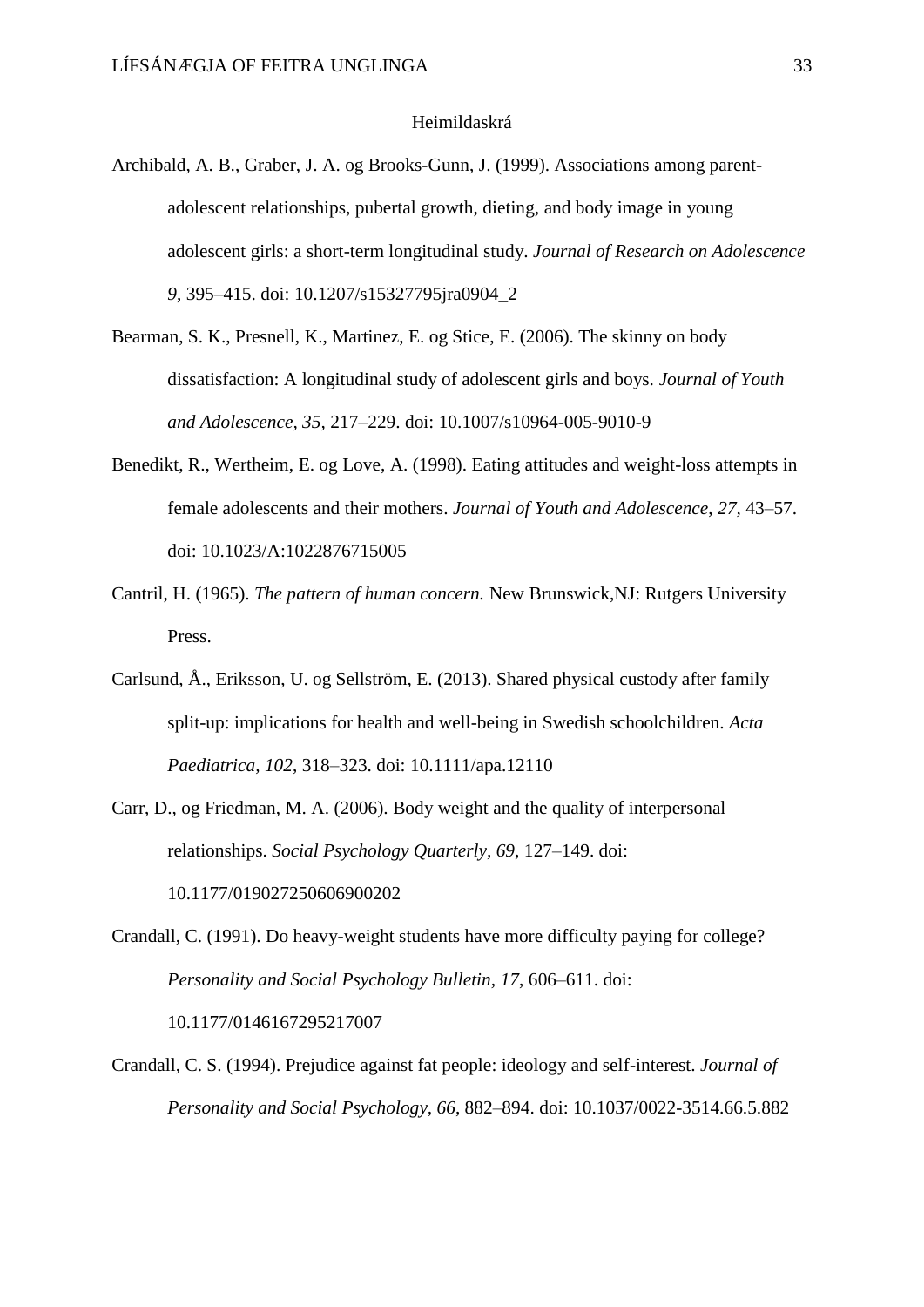- Crandall, C. (1995). Do parents discriminate against their heavyweight daughters? *Personality and Social Psychology Bulletin, 21,* 724–735. doi: 10.1177/0146167295217007
- Cromley, T. og Neumark-Szteiner, D., Story, M. og Boutelle, K. N. (2010). Parent and family associations with weight-related behaviors and cognitions among overweight adolescents. *Journal of Adolescent Health, 47*, 263–269. doi: 10.1016/j.jadohealth.2010.02.009
- Dunkley, T. J., Wertheim, E. H., og Paxton, S. J. (2001). Examination of a model of multiple sociocultural influences on adolescent girls' body dissatisfaction and dietary restraint. *Adolescence, 29*, 265–279. Sótt af

http://search.proquest.com/docview/195946195?accountid=135943.

- Greenberg, B. D., Eastin, M., Hofschire, L., Lachlan, K. og Brownell, K. D. (2003). Portrayals of overweight and obese individuals on commercial television. *American Journal Of Public Health, 93*, 1342–1348. doi: 10.2105/AJPH.93.8.1342
- Hagstofa Íslands, (2013). *Talnaefni – Skólamál.* Sótt 2. maí 2013 af http://www.hagstofa.is/Pages/79
- [Harakeh,](http://www.sciencedirect.com/science/article/pii/S0033350612001424) Z., [de Looze,](http://www.sciencedirect.com/science/article/pii/S0033350612001424) M. E., [Schrijvers,](http://www.sciencedirect.com/science/article/pii/S0033350612001424) C. T. M., [van Dorsselaer,](http://www.sciencedirect.com/science/article/pii/S0033350612001424) S. A. F. M. og Vollebergh, W. A. M. (2012). Individual and environmental predictors of health risk behaviours among Dutch adolescents: The HBSC study. *Public Health, 126,* 566–573. doi: 10.1016/j.puhe.2012.04.006
- Hayden-Wade, H. A., Stein, R. I., Ghaderi, A., Saelens, B. E., Zabinski, M. F. og Wilfley, D. E. (2005). Prevalence, characteristics and correlates of teasing experiences among overweight children vs. non-overweight peers. *Obesity Research*, *13,* 1381–1392. doi: 10.1038/oby.2005.167

Hodges, E. V. E., Boivin, M., Vitaro, F., og Bukowski, W. M. (1999). The power of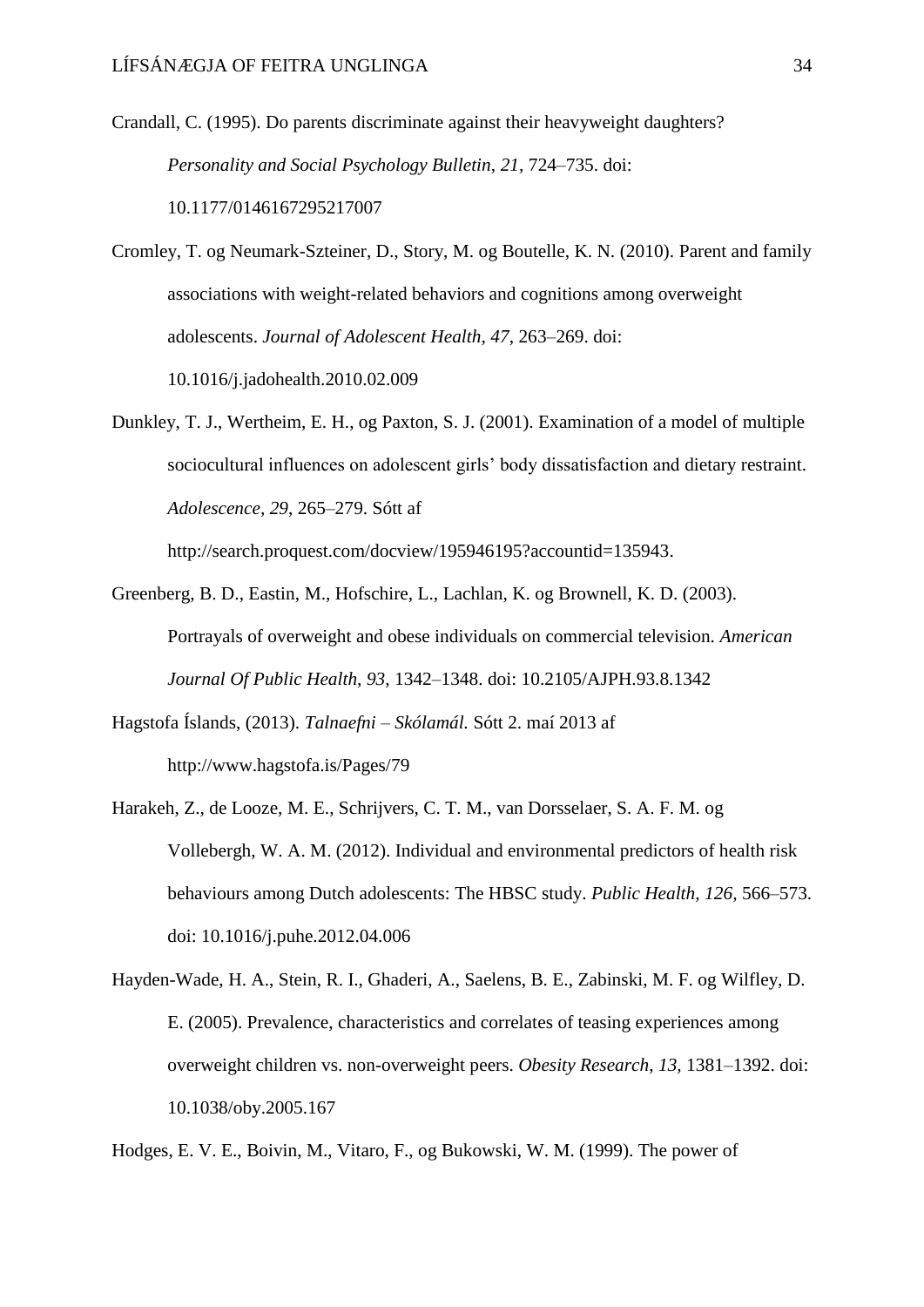friendship: Protection against an escalating cycle of peer victimization.

*Developmental Psychology, 35,* 94-101. doi: 10.1037/0012-1649.35.1.94

Janssen, I., Craig, W., Boyce, W. og Pickett, W. (2004). Associations between overweight and obesity with bullying behaviors in school age children. *Pediatrics, 113*: 1187– 1194. Sótt af http://pediatrics.aappublications.org/content/113/5/1187.full.pdf+html

Kaestner, R. og Grossman, M. (2009). Effects of weight on children's educational achievement, *Economics of Education Review, 28,* 651–661. doi: 10.1016/j.econedurev.2009.03.002

- Latner, J. D. og Stunkard, A. J. (2003). Getting worse: the stigmatization of obese children. *Obesity Research, 11*, 452–456. doi: 10.1038/oby.2003.61
- Lobstein, T., Baur, L. og Uauy, R. (2004), Obesity in children and young people: a crisis in public health. *Obesity Reviews, 5,* 4–85. doi: 10.1111/j.1467-789X.2004.00133.x
- MacCann. C. og Roberts, R. D. (2012). Just as smart but not as successful: Obese students obtain lower school grades but equivalent test scores to nonobese students. *International Journal of Obesity, 37*, 40–46. doi:10.1038/ijo.2012.47
- May, A. L., Kim, J., McHale, S. M. og Crouter, A. C. (2006) Parent-adolescent relationships and the development of weight concerns from early to late adolescence. *International Journal of Eating Disorders, 39,*729–740. doi: 10.1002/eat.20285
- Mellin, A. E., Neumark-Sztainer, D., Story, M., Ireland, M. og Resnick, M. D. (2002). Unhealthy behaviors and psychosocial difficulties among overweight adolescents: The potential impact of familial factors. *Journal of Adolescent Health, 31,* 145–153. doi: 10.1016/S1054-139X(01)00396-2
- Miller, C. T., Rothblum, E. D., Brand, P. A., og Felicio, D. M. (1995). Do obese women have poorer social relationships than nonobese women? *Journal of Personality, 63,* 65-85. doi: 10.1111/1467-6494.ep9504261449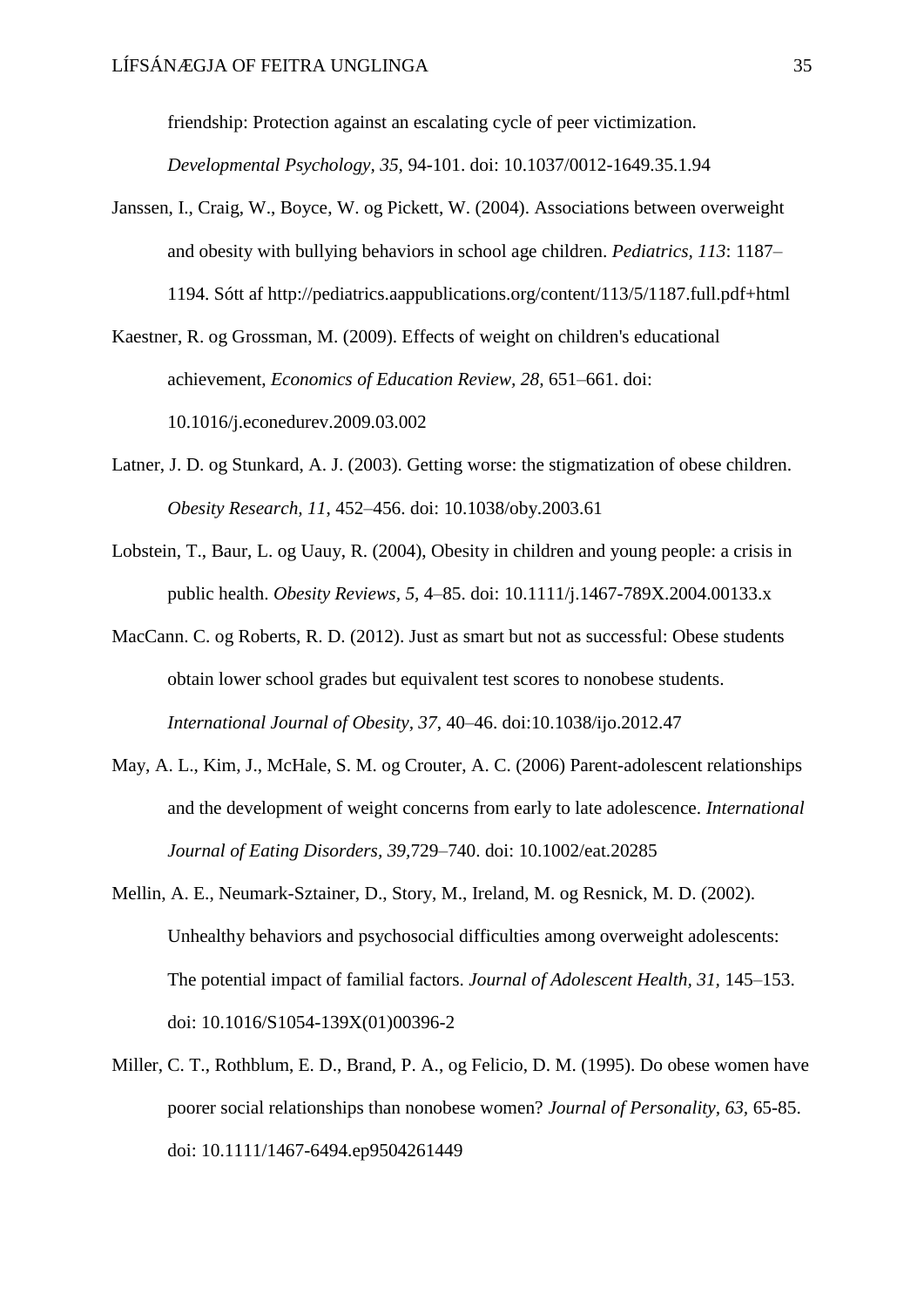- Neumark-Sztainer, D., Story, M. og Harris, T. (1999). Beliefs and attitudes about obesity among teachers and school health care providers working with adolescents. *Journal of Nutrition Education, 31,* 3–9. doi: 10.1016/S0022-3182(99)70378-X
- Paxton, S. J., Schutz, H. K., Wertheim, E. H. og Muir, S. L. (1999). Friendship clique and peer influences on body image concerns, dietary restraint, extreme weight-loss behaviors, and binge eating in adolescent girls*. Journal of Abnormal Psychology, 108,*  255–266. doi: 10.1037/0021-843X.108.2.255
- Puhl, R. og Brownell, K. D. (2001). Bias, discrimination, and obesity. *Obesity Research, 9*, 788–805. doi: 10.1038/oby.2001.108
- Ricciardelli, L. A. og McCabe, M. P. (2004). A biopsychosocial model of disordered eating and the pursuit of muscularity in adolescent boys. *Psychological Bulletin, 130,* 179– 205. doi: 10.1037/0033-2909.130.2.179
- Ricciardelli, L. A. og McCabe, M. P. og Banfield S (2000). Body image and body change methods in adolescent boys: Role of parents, friends, and the media. *Journal of Psychosomatic Research, 49,* 189–197. doi: 10.1016/S0022-3999(00)00159-8
- Stice, E. og Whitenton, K. (2002). Risk factors for body dissatisfaction in adolescent girls: A longitudinal investigation. *Developmental Psychology,38*, 669-78.
- Strauss, R. og Pollack, H. (2003). Social marginalization of overweight children *Archives of Pediatrics and Adolescent Medicine, 157,* 746–752. doi:10.1001/archpedi.157.8.746
- Swarr, A. E. og Richards, M. H. (1996). Longitudinal effects of adolescent girls' pubertal development, perceptions of pubertal timing, and parental relations on eating problems. *Developmental Psychology, 32,* 636–646. doi: 10.1037/0012-1649.32.4.636
- Wertheim, E., Mee, V. og Paxton, S. (1999). Relationships among adolescent girls'eating behaviors and their parents' weight-related attitudes and behaviors. *Sex Roles*, *41,*  169–187. doi: 10.1023/A:1018850111450